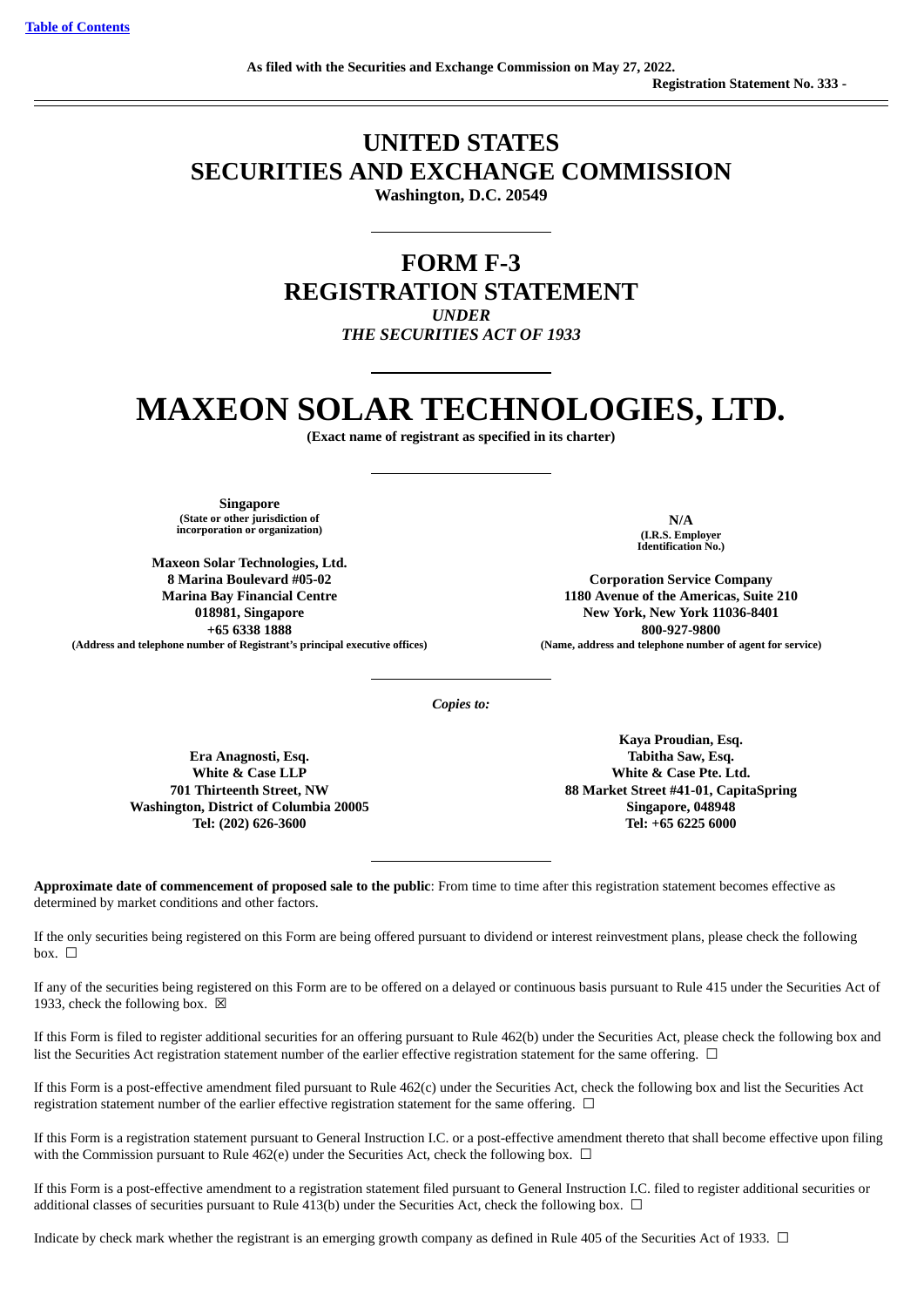If an emerging growth company that prepares its financial statements in accordance with U.S. GAAP, indicate by check mark if the registrant has elected not to use the extended transition period for complying with any new or revised financial accounting standards† provided pursuant to Section 7(a)(2)(B) of the Securities Act.  $\Box$ 

†The term "new or revised financial accounting standard" refers to any update issued by the Financial Accounting Standards Board to its Accounting Standards Codification after April 5, 2012.

The Registrant hereby amends this Registration Statement on such date or dates as may be necessary to delay its effective date until the Registrant shall file a further amendment which specifically states that this Registration Statement shall thereafter become effective in accordance with Section 8(a) of the Securities Act of 1933, as amended, or until the Registration Statement shall become effective on such date **as the Securities and Exchange Commission, acting pursuant to said Section 8(a), may determine.**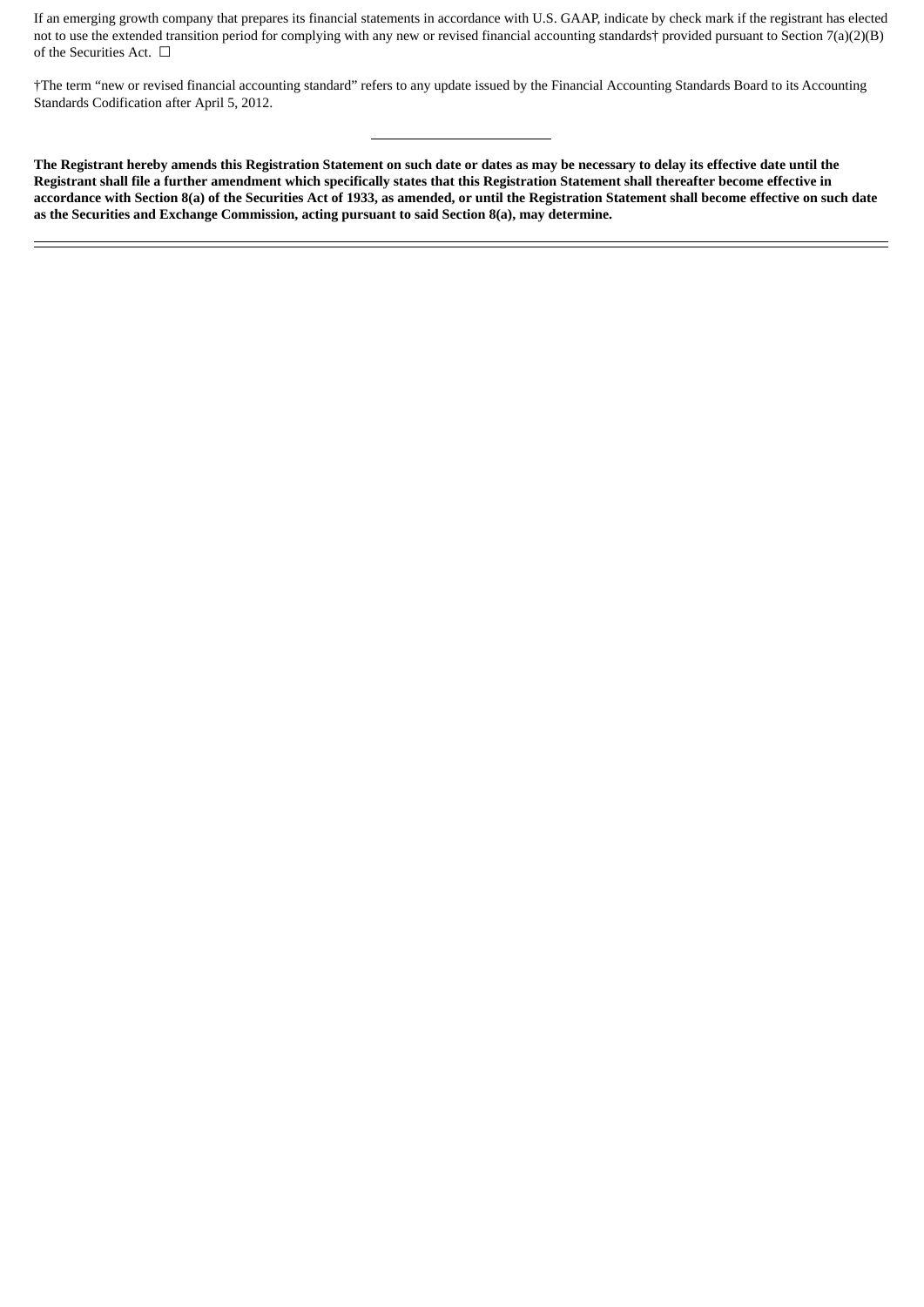THE INFORMATION IN THIS PROSPECTUS IS NOT COMPLETE AND MAY BE CHANGED. THIS PROSPECTUS IS NOT AN OFFER TO SELL THESE SECURITIES AND IT IS NOT SOLICITING AN OFFER TO BUY OR SELL THESE SECURITIES IN ANY **JURISDICTION WHERE THE OFFER OR SALE IS NOT PERMITTED. THESE SECURITIES MAY NOT BE SOLD UNTIL THE REGISTRATION STATEMENT FILED WITH THE SECURITIES AND EXCHANGE COMMISSION IS EFFECTIVE.**

**SUBJECT TO COMPLETION, DATED MAY 27, 2022**

**PROSPECTUS**



# **\$100,000,000**

**Ordinary Shares Preference Shares Warrants Rights Purchase Contracts Debt Securities Units**

This prospectus relates to the sale from time to time in one or more offerings of up to \$100,000,000 aggregate amount of ordinary shares of Maxeon Solar Technologies, Ltd. (the "Company"), no par value ("Ordinary Shares"), preference shares of the Company, no par value ("Preference Shares"), warrants to purchase Ordinary Shares, Preference Shares and Debt Securities (as defined below), or any combination thereof, of the Company ("Warrants"), subscription rights evidencing the right to purchase Ordinary Shares, Preference Shares and Debt Securities, or any combination thererof ("Rights"), purchase contracts to purchase Ordinary Shares, Preference Shares, Warrants, Rights, Debt Securities, or any combination thererof ("Purchase Contracts") and debt securities of the Company ("Debt Securities"), as well as units that include any of these securities ("Units" and, collectively with the Ordinary Shares, Preference Shares, Warrants, Rights, Purchase Contracts and Debt Securities, the "securities").

We will provide the specific terms of the securities to be offered in one or more supplements to this prospectus. You should read this prospectus and the applicable prospectus supplement carefully before you invest in our securities. This prospectus may not be used to offer and sell our securities unless accompanied by a prospectus supplement describing the method and terms of the offering of those offered securities.

We may sell the securities directly or to or through underwriters or dealers, and also to other purchasers or through agents. The names of any underwriters or agents that are included in a sale of securities to you, and any applicable commissions or discounts, will be stated in an accompanying prospectus supplement. For additional information on the methods of sale, you should refer to the section entitled "Plan of Distribution" in this prospectus.

The Ordinary Shares are traded on the Nasdaq Global Select Market under the symbol "MAXN." The closing price of the Ordinary Shares on the Nasdaq Global Select Market on May 26, 2022 was \$12.04 per share.

An investment in these securities involves risks. See the section entitled "Risk [Factors](#page-11-0)" on page 8 of this prospectus, and other risk factors contained in any applicable prospectus supplement and in the documents incorporated by reference herein and therein.

Neither the U.S. Securities and Exchange Commission nor any state securities commission has approved or disapproved of these securities or determined if this prospectus is truthful or complete. Any representation to the contrary is a criminal offense.

**The date of this prospectus is , 2022.**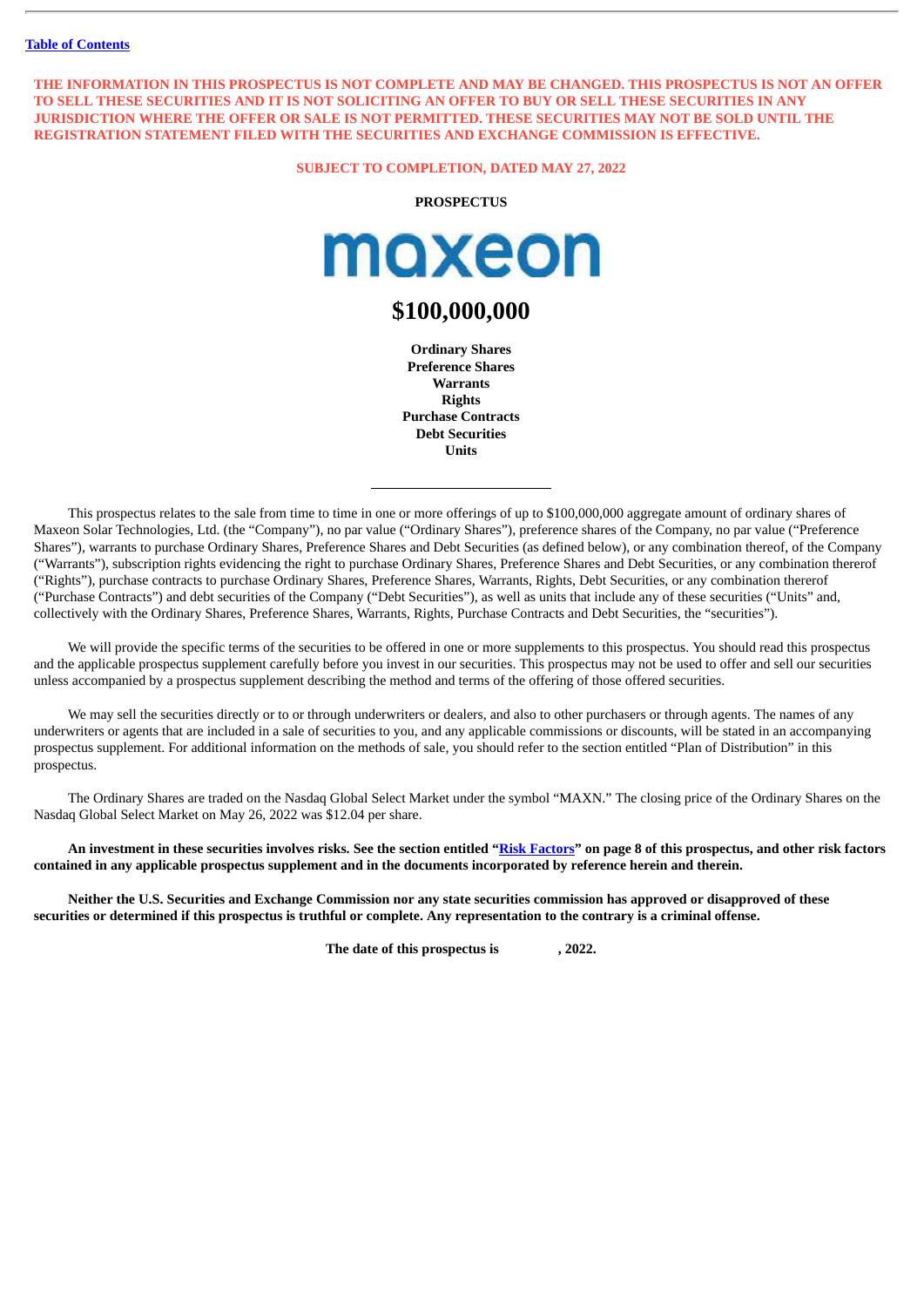ł.

# **TABLE OF CONTENTS**

<span id="page-3-0"></span>

|                                                             | Page           |
|-------------------------------------------------------------|----------------|
| <b>ABOUT THIS PROSPECTUS</b>                                |                |
| <b>MARKET INFORMATION</b>                                   |                |
| <b>UNIT OF POWER</b>                                        | $\overline{2}$ |
| <b>WAIVER OF SINGAPORE CODE ON TAKE-OVERS AND MERGERS</b>   | 2              |
| <b>SPECIAL NOTE REGARDING FORWARD-LOOKING STATEMENTS</b>    | 3              |
| WHERE YOU CAN FIND ADDITIONAL INFORMATION                   |                |
| <b>INCORPORATION OF CERTAIN DOCUMENTS BY REFERENCE</b>      |                |
| <b>MAXEON SOLAR</b>                                         | 5              |
| <b>RISK FACTORS</b>                                         | 8              |
| <b>OFFER STATISTICS AND EXPECTED TIMETABLE</b>              | 8              |
| <b>USE OF PROCEEDS</b>                                      | 8              |
| <b>CAPITALIZATION AND INDEBTEDNESS</b>                      | 8              |
| <b>DESCRIPTION OF ORDINARY SHARES</b>                       | 8              |
| <b>DESCRIPTION OF PREFERENCE SHARES</b>                     | 9              |
| <b>DESCRIPTION OF WARRANTS</b>                              | 9              |
| <b>DESCRIPTION OF RIGHTS</b>                                | 10             |
| <b>DESCRIPTION OF PURCHASE CONTRACTS</b>                    | 11             |
| <b>DESCRIPTION OF DEBT SECURITIES</b>                       | 12             |
| <b>DESCRIPTION OF UNITS</b>                                 | 19             |
| TAX                                                         | 20             |
| <b>PLAN OF DISTRIBUTION</b>                                 | 20             |
| <b>LEGAL MATTERS</b>                                        | 23             |
| <b>EXPERTS</b>                                              | 23             |
| ENFORCEMENT OF CIVIL LIABILITIES UNDER U.S. SECURITIES LAWS | 23             |
| <b>INDEMNIFICATION FOR SECURITIES ACT LIABILITIES</b>       | 24             |
| <b>EXPENSES</b>                                             | $II-1$         |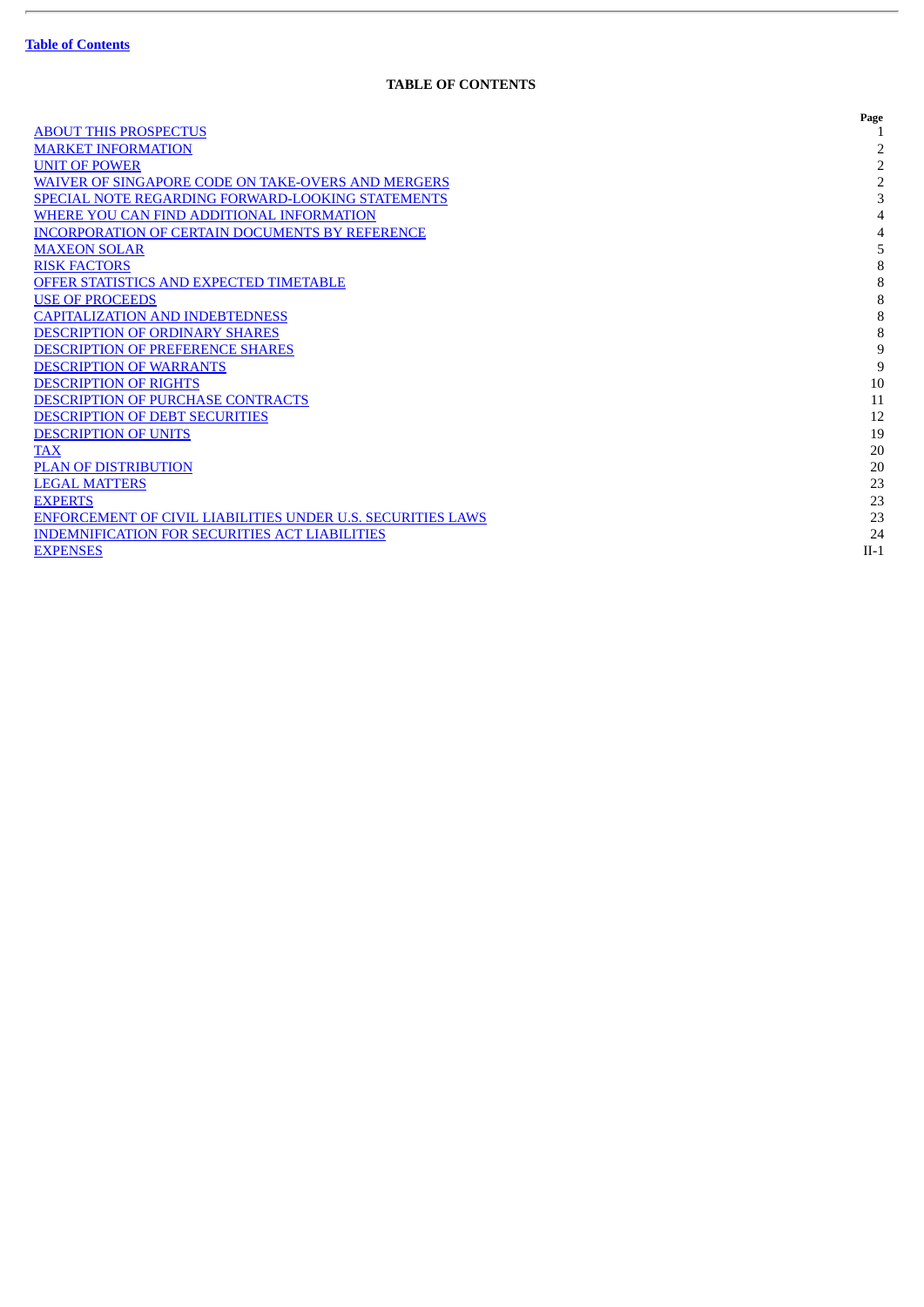#### **ABOUT THIS PROSPECTUS**

<span id="page-4-0"></span>In this prospectus, except as otherwise indicated or as the context otherwise requires, "Maxeon Solar," "we," "our," "us" and the "Company" refer to Maxeon Solar Technologies, Ltd., a company organized under the laws of Singapore.

This prospectus is part of a registration statement on Form F-3 that the Company filed with the Securities and Exchange Commission (the "Commission") using a "shelf" registration process. Under this shelf registration process, the Company may, from time to time sell the securities described in this prospectus in one or more offerings pursuant to this registration statement, or any combination of the securities described in this prospectus. The Company may use the shelf registration statement to sell up to up to an aggregate of \$100,000,000 of securities.

The Company will pay the expenses, other than underwriting discounts and commissions, if any, associated with the sale of the securities pursuant to this prospectus. We will provide the specific terms of the securities to be offered in one or more supplements to this prospectus. The prospectus supplement may also add, update or change information contained in this prospectus with respect to that offering. If there is any inconsistency between the information in this prospectus and the applicable prospectus supplement, you should rely on the prospectus supplement. You should read both this prospectus and any applicable prospectus supplement, together with additional information described below under the captions "Where You Can Find Additional Information."

You should rely only on the information contained or incorporated by reference in this prospectus and in any prospectus supplement. The Company has not authorized any other person to provide you with different information. If anyone provides you with different or inconsistent information, you should not rely on it. The Company will not make any offer to sell these securities in any jurisdiction where the offer or sale is not permitted. You should assume that the information appearing in this prospectus and, if applicable, the supplement to this prospectus is accurate as of the date on its respective cover, and that any information incorporated by reference is accurate only as of the date of the document incorporated by reference, unless indicated otherwise. The Company's business, financial condition, results of operations and prospects may have changed since those dates. This prospectus may not be used to consummate sales of our securities, unless it is accompanied by a prospectus supplement. To the extent there are inconsistencies between any prospectus supplement, this prospectus and any documents incorporated by reference, the document with the most recent date will control.

This prospectus has not been and will not be registered as a prospectus with the Monetary Authority of Singapore and the securities will be offered pursuant to exemptions under the Securities and Futures Act 2001 of Singapore, as modified or amended from time to time (the "SFA"). Accordingly, this prospectus and any other document or material in connection with the offer or sale, or invitation for subscription or purchase, of the securities may not be circulated or distributed, nor may the securities be offered or sold, or be made the subject of an invitation for subscription or purchase, whether directly or indirectly, to persons in Singapore other than (i) to an institutional investor (as defined in Section 4A of the SFA) pursuant to Section 274 of the SFA, (ii) to a relevant person (as defined in Section 275(2) of the SFA) pursuant to Section 275(1) of the SFA, or any person pursuant to Section 275(1A) of the SFA, and in accordance with the conditions specified in Section 275 of the SFA, or (iii) otherwise pursuant to, and in accordance with the conditions of, any other applicable provision of the SFA.

Where the securities are subscribed or purchased under Section 275 of the SFA by a relevant person which is:

- (a) a corporation (which is not an accredited investor (as defined in Section 4A of the SFA)) the sole business of which is to hold investments and the entire share capital of which is owned by one or more individuals, each of whom is an accredited investor; or
- (b) a trust (where the trustee is not an accredited investor) whose sole purpose is to hold investments and each beneficiary of the trust is an individual who is an accredited investor,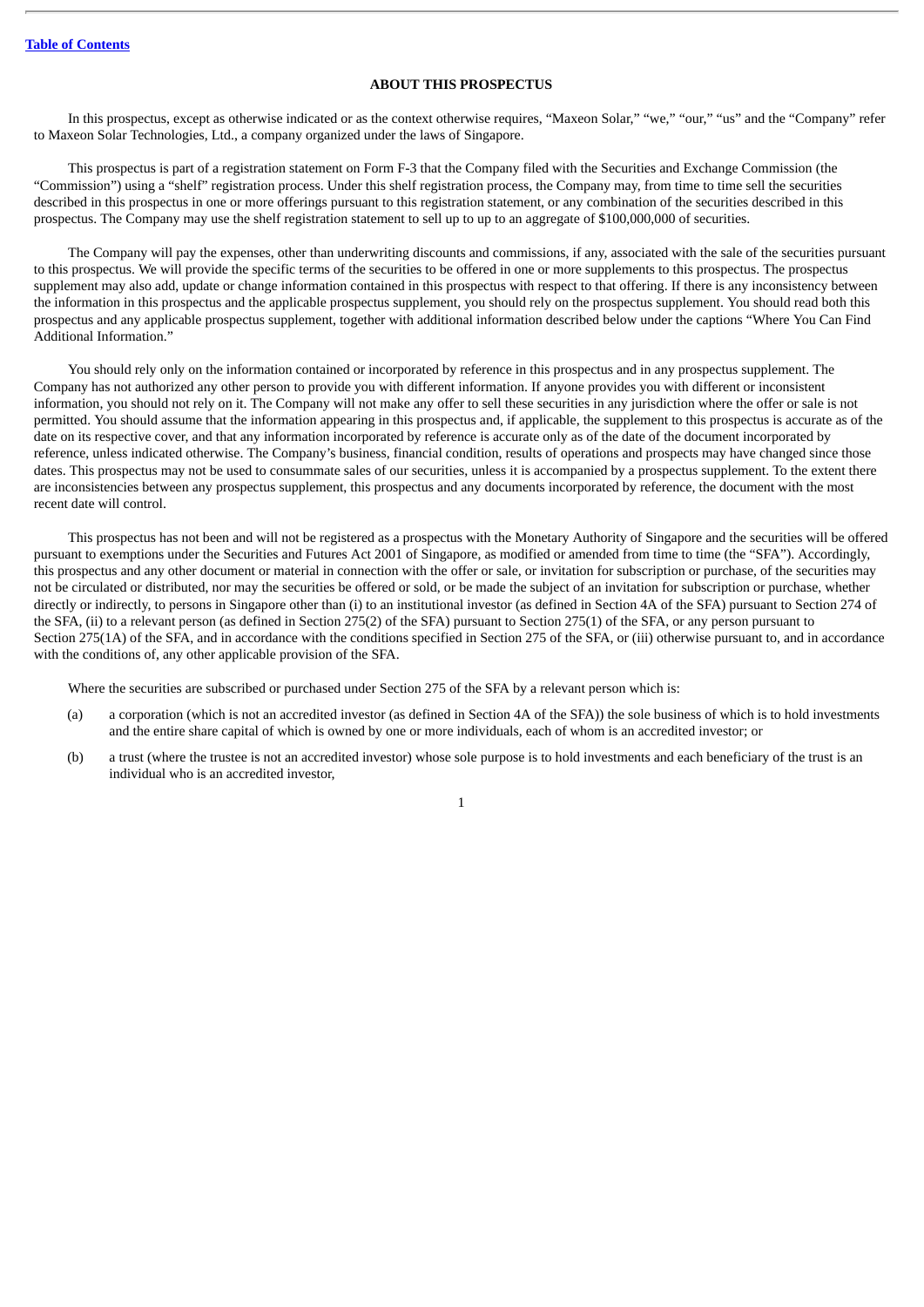securities or securities-based derivatives contracts (each term as defined in Section 2(1) of the SFA) of that corporation or the beneficiaries' rights and interest (howsoever described) in that trust shall not be transferred within six months after that corporation or that trust has acquired the securities pursuant to an offer made under Section 275 of the SFA except:

- (1) to an institutional investor or to a relevant person, or to any person arising from an offer referred to in Section 275(1A) or Section 276(4) (c)(ii) of the SFA;
- (2) where no consideration is or will be given for the transfer;
- (3) where the transfer is by operation of law;
- (4) as specified in Section 276(7) of the SFA; or
- (5) as specified in Regulation 37A of the Securities and Futures (Offers of Investments) (Securities and Securities-based Derivatives Contracts) Regulations 2018.

Solely for the purposes of its obligations pursuant to sections 309B(1)(a) and 309B(1)(c) of the SFA, we have determined, and hereby notify all relevant persons (as defined in Regulation 3(b) of the Securities and Futures (Capital Markets Products) Regulations 2018 (the "SF (CMP) Regulations") that the securities are "prescribed capital markets products" (as defined in the SF (CMP) Regulations) and "Excluded Investment Products" (as defined in MAS Notice SFA 04-N12: Notice on the Sale of Investment Products and MAS Notice FAA-N16: Notice on Recommendations on Investment Products).

#### **MARKET INFORMATION**

<span id="page-5-0"></span>This prospectus and the documents incorporated by reference contain certain industry and market data that were obtained from third-party sources, such as industry surveys and industry publications, including, but not limited to, publications by *Wood MacKenzie*, *PV Infolink*, *PV Insights*, *Bloomberg New Energy Finance*, *IHS Markit* and *International Technology Roadmap for Photovoltaic*. This prospectus and the documents incorporated by reference also contain other industry and market data, including market sizing estimates, growth and other projections and information regarding our competitive position, prepared by our management on the basis of such industry sources and our management's knowledge of and experience in the industry and markets in which we operate (including management's estimates and assumptions relating to such industry and markets based on that knowledge). Our management has developed its knowledge of such industry and markets through its experience and participation in these markets.

In addition, industry surveys and industry publications generally state that the information they contain has been obtained from sources believed to be reliable but that the accuracy and completeness of such information is not guaranteed and that any projections they contain are based on a number of significant assumptions. Forecasts, projections and other forward-looking information obtained from these sources involve risks and uncertainties and are subject to change based on various factors, including those discussed in the section "Special Note About Forward-Looking Statements" below. You should not place undue reliance on these statements.

#### **UNIT OF POWER**

<span id="page-5-1"></span>When referring to our solar power systems, our facilities' manufacturing capacity and total sales in this prospectus and the documents incorporated by reference, the unit of electricity in watts for kilowatts ("KW"), megawatts ("MW") and gigawatts ("GW") is direct current ("DC"), unless otherwise noted as alternating current ("AC").

#### **WAIVER OF SINGAPORE CODE ON TAKE-OVERS AND MERGERS**

<span id="page-5-2"></span>On January 30, 2020, the Securities Industry Council of Singapore waived application of the Singapore Code on Take-overs and Mergers (the "Singapore Take-overs Code") to us, subject to certain conditions. Pursuant to the waiver, for as long as we are not listed on a securities exchange in Singapore, and except in the case of a tender offer (within the meaning of U.S. securities laws) where the Tier 1 exemption (the "Tier 1 Exemption") set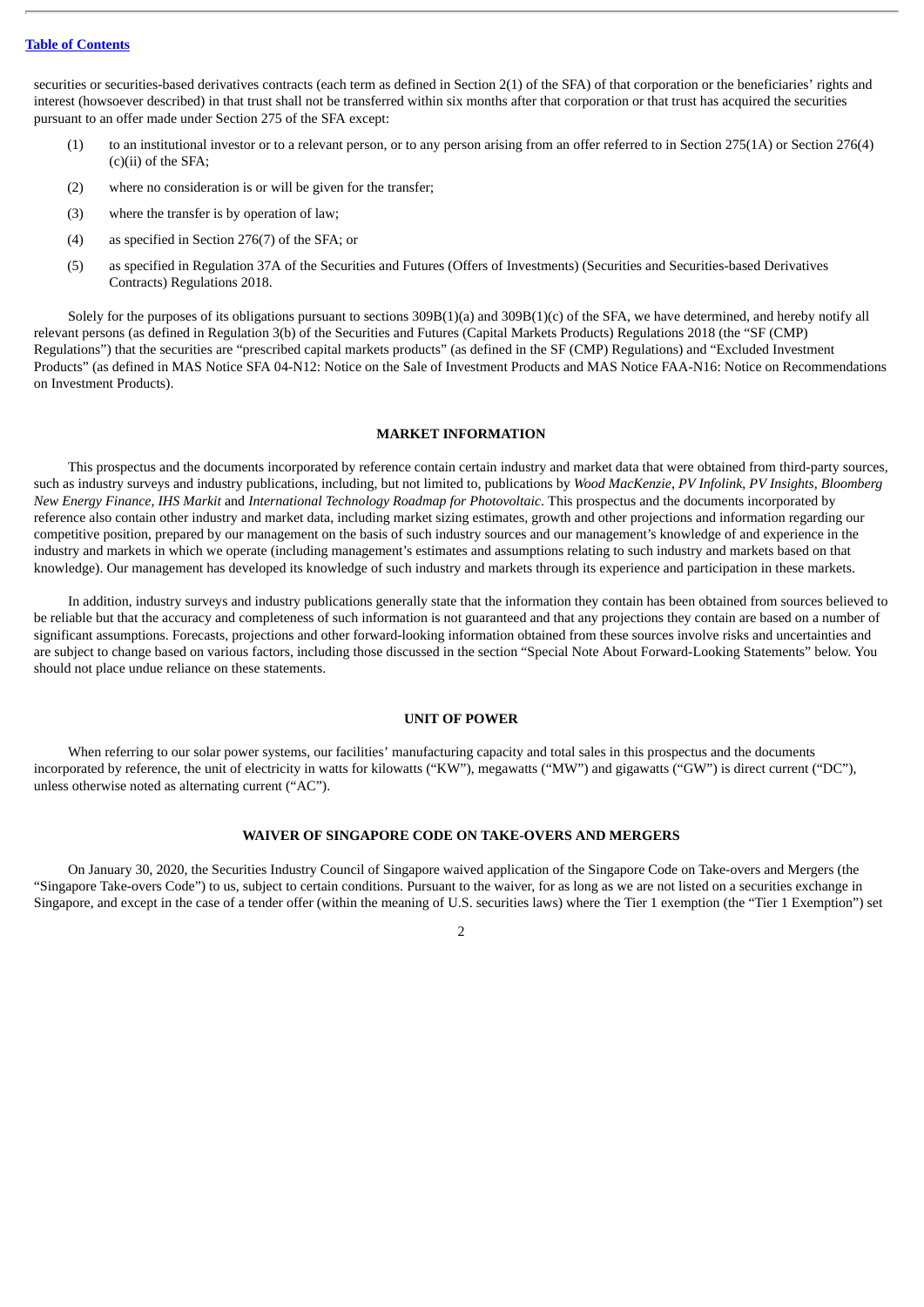forth in Rule 14d-1(c) under the Securities Exchange Act of 1934, as amended (the "Exchange Act") is available and the offeror relies on the Tier 1 Exemption to avoid full compliance with the tender offer rules promulgated under the Exchange Act, the Singapore Take-overs Code shall not apply to us. In connection with receipt of the waiver, the Board of Directors of SunPower Corporation ("SunPower"), our former parent company, submitted to the Securities Industry Council of Singapore a written confirmation to the effect that it was in the interests of SunPower shareholders who became holders of Maxeon Solar shares as a result of the Spin-off (as defined herein) that a waiver of the provisions of the Singapore Take-overs Code was obtained.

#### **SPECIAL NOTE REGARDING FORWARD-LOOKING STATEMENTS**

<span id="page-6-0"></span>Certain statements relating to Maxeon Solar in this prospectus or the documents incorporated by reference constitute forward-looking statements within the meaning of the Private Securities Litigation Reform Act of 1995, including, but not limited to, statements regarding: (a) our expectations regarding pricing trends, demand and growth projections; (b) potential disruptions to our operations and supply chain that may result from epidemics, natural disasters or military conflicts, including the duration, scope and impact on the demand for our products, market disruptions from the war in Ukraine and the pace of recovery from the COVID-19 pandemic; (c) anticipated product launch timing and our expectations regarding ramp, customer acceptance and demand, upsell and expansion opportunities; (d) our expectations and plans for short- and long-term strategy, including our anticipated areas of focus and investment, market expansion, product and technology focus, and projected growth and profitability; (e) our ability to meet short term and long term material cash requirements including our obligations under the polysilicon supply agreement, our ability to complete an equity or debt offering at favorable terms, if at all, and our overall liquidity, substantial indebtedness and ability to obtain additional financing; (f) our technology outlook, including anticipated fab utilization and expected ramp and production timelines for the Company's Maxeon 5 and 6, next-generation Maxeon 7 and Performance line solar panels, expected cost reductions, and future performance; (g) our strategic goals and plans, including partnership discussions with respect to the Company's next-generation technology, and our relationships with existing customers, suppliers and partners, and our ability to achieve and maintain them; (h) our expectations regarding our future performance and revenues resulting from contracted orders, bookings, backlog, and pipelines in our sales channels; (i) our first quarter and annual fiscal year 2022 guidance, including shipments, revenue, gross profit (loss), non-GAAP gross profit (loss), operating expenses, non-GAAP operating expenses, Adjusted EBITDA, capital expenditures, out-of-market polysilicon cost and expected demand recovery and market traction for Maxeon Solar as a result of anticipated product launches; and (j) our projected effective tax rate and changes to the valuation allowance related to our deferred tax assets. The forward-looking statements can be also identified by terminology such as "may," "might," "could," "will," "would," "should," "continues," "potential," "predicts," "projects," "outlook," "aims," "expects," "anticipates," "future," "intends," "plans," "believes," "estimates" and similar expressions to identify forward-looking statements.

These forward-looking statements are based on our current assumptions, expectations and beliefs and involve substantial risks and uncertainties that may cause results, performance or achievement to materially differ from those expressed or implied by these forward-looking statements. These statements are not guarantees of future performance and are subject to a number of risks. The reader should not place undue reliance on these forwardlooking statements, as there can be no assurances that the plans, initiatives or expectations upon which they are based will occur. Factors that could cause or contribute to such differences include, but are not limited to: (1) challenges in executing transactions key to our strategic plans, including regulatory and other challenges that may arise; (2) our liquidity, substantial indebtedness, and ability to obtain additional financing for our projects, customers and operations; (3) our ability to manage supply chain cost increases and operating expenses; (4) potential disruptions to our operations and supply chain that may result from damage or destruction of facilities operated by our suppliers, difficulties in hiring or retaining key personnel, epidemics, natural disasters, including impacts of the COVID-19 pandemic or the war in Ukraine; (5) our ability to manage our key customers and suppliers; (6) the success of our ongoing research and development efforts and our ability to commercialize new products and services, including products and services developed through strategic partnerships; (7) competition in the solar and general energy industry and downward pressure on selling prices and wholesale energy pricing; (8) changes in regulation and public policy, including the imposition and applicability of tariffs; (9) our ability to comply with various tax holiday requirements as well as regulatory changes or findings affecting the availability of economic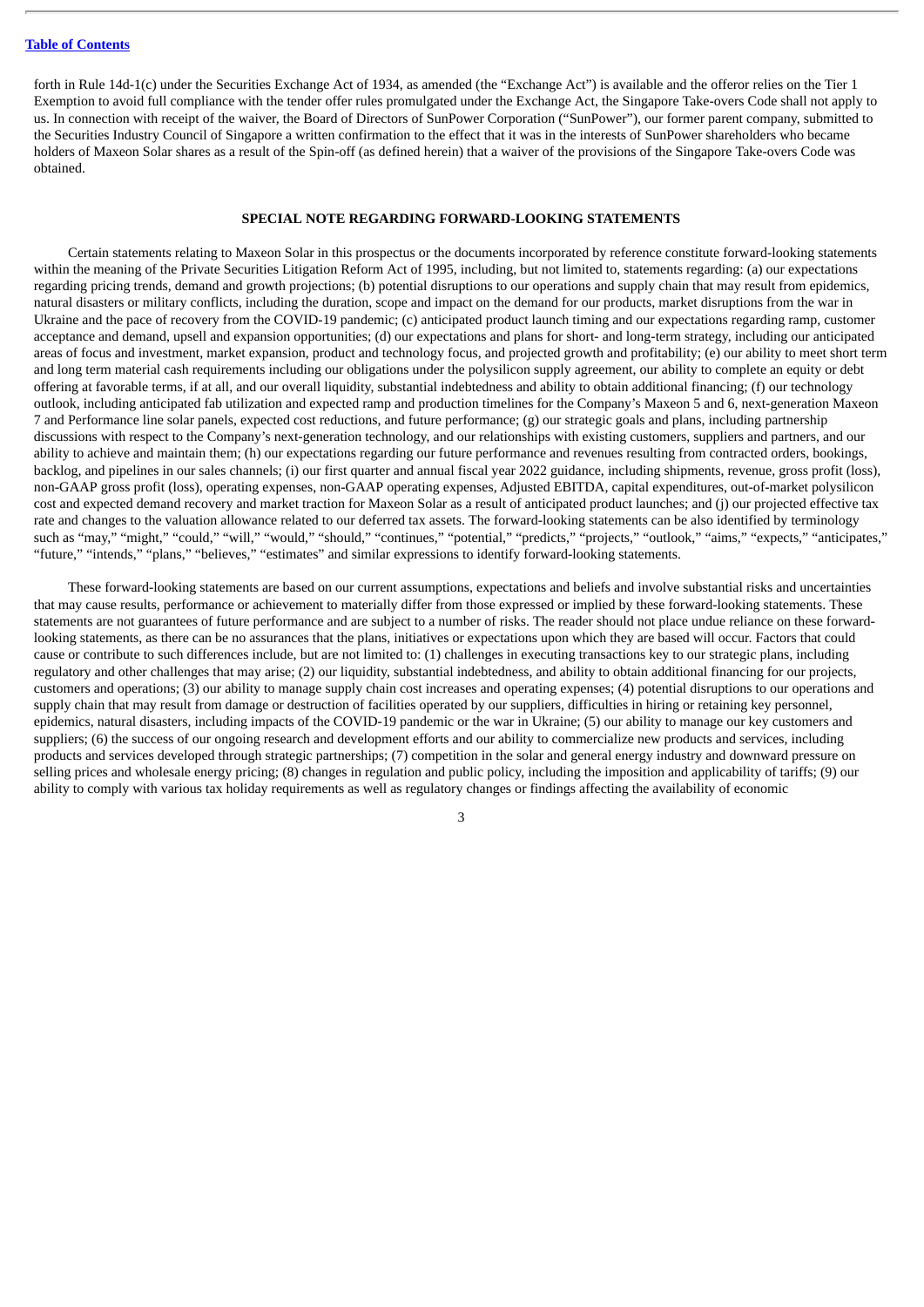incentives promoting use of solar energy and availability of tax incentives or imposition of tax duties; (10) fluctuations in our operating results; (11) appropriately sizing our manufacturing capacity and containing manufacturing and logistics difficulties that could arise; (12) unanticipated impact to customer demand and sales schedules due, among other factors, to the spread of COVID-19, the war in Ukraine and other environmental disasters; (13) challenges managing our acquisitions, joint ventures and partnerships, including our ability to successfully manage acquired assets and supplier relationships; (14) reaction by securities or industry analysts to our quarterly guidance which, in combination with our results of operations, may cause them to cease publishing research or reports about us, or adversely change their recommendations regarding our Ordinary Shares, which may negatively impact the market price of our Ordinary Shares and volume of our stock trading; and (15) unpredictable outcomes resulting from our litigation activities or other disputes.

Some of these factors are discussed in more detail in our Form 20-F, including under "Item 3.D. Risk Factors," "Item 4. Information on the Company," and "Item 5. Operating and Financial Review and Prospects." Should one or more of these risks or uncertainties materialize, or should underlying assumptions prove incorrect, actual results may vary materially from those described in this prospectus as anticipated, believed, estimated or expected. We provide the information in this prospectus as of the date of its cover page. We do not intend, and do not assume any obligation, to update any information or forward-looking statements set out in this prospectus as a result of new information, future events or otherwise.

#### **WHERE YOU CAN FIND ADDITIONAL INFORMATION**

<span id="page-7-0"></span>We have filed with the Commission a registration statement on Form F-3 under the Securities Act of 1933, as amended (the "Securities Act"), with respect to the securities offered by this prospectus. The full registration statement may be obtained from the Commission or us, as provided below. Forms of the documents establishing the terms of the offered securities are or may be filed as exhibits to the registration statement of which this prospectus forms a part. Statements in this prospectus or any prospectus supplement about these documents are summaries, and each statement is qualified in all respects by reference to the document to which it refers. You should refer to the actual documents for a more complete description of the relevant matters. You may inspect a copy of the registration statement at the Commission's website, as provided below.

We are subject to the reporting requirements of the Exchange Act that are applicable to a foreign private issuer. In accordance with the Exchange Act, we file reports and other information with the Commission, including annual reports on Form 20-F and reports on Form 6-K. The Commission maintains an Internet site that contains reports and other information regarding issuers, such as us, that file electronically with the Commission (http://www.sec.gov).

As a foreign private issuer, we are exempt under the Exchange Act from, among other things, the rules prescribing the furnishing and content of proxy statements, and our officers, directors and principal shareholders are exempt from the "short-swing profits" reporting and liability provisions contained in Section 16 of the Exchange Act and related Exchange Act rules. In addition, we are not required under the Exchange Act to file periodic reports and financial statements with the Commission as frequently or as promptly as U.S. companies whose securities are registered under the Exchange Act.

#### **INCORPORATION OF CERTAIN DOCUMENTS BY REFERENCE**

<span id="page-7-1"></span>We file annual and special reports and other information with the Commission (File Number 001-39368). These filings contain important information which does not appear in this prospectus. The Commission allows us to "incorporate by reference" information into this prospectus, which means that we can disclose important information to you by referring you to other documents which we have filed or will file with the Commission. The information incorporated by reference is considered to be part of this prospectus, and information in documents that we file later with the Commission will automatically update and supersede information in this prospectus. We incorporate by reference into this prospectus the documents listed below and any future filings made by us with the Commission under Section 13(a), 13(c) 15(d) of the Exchange Act, except for information "furnished" to the Commission that is not deemed filed and not incorporated by reference into this prospectus (unless otherwise indicated below), until the termination of the offering of securities described in the applicable prospectus supplement: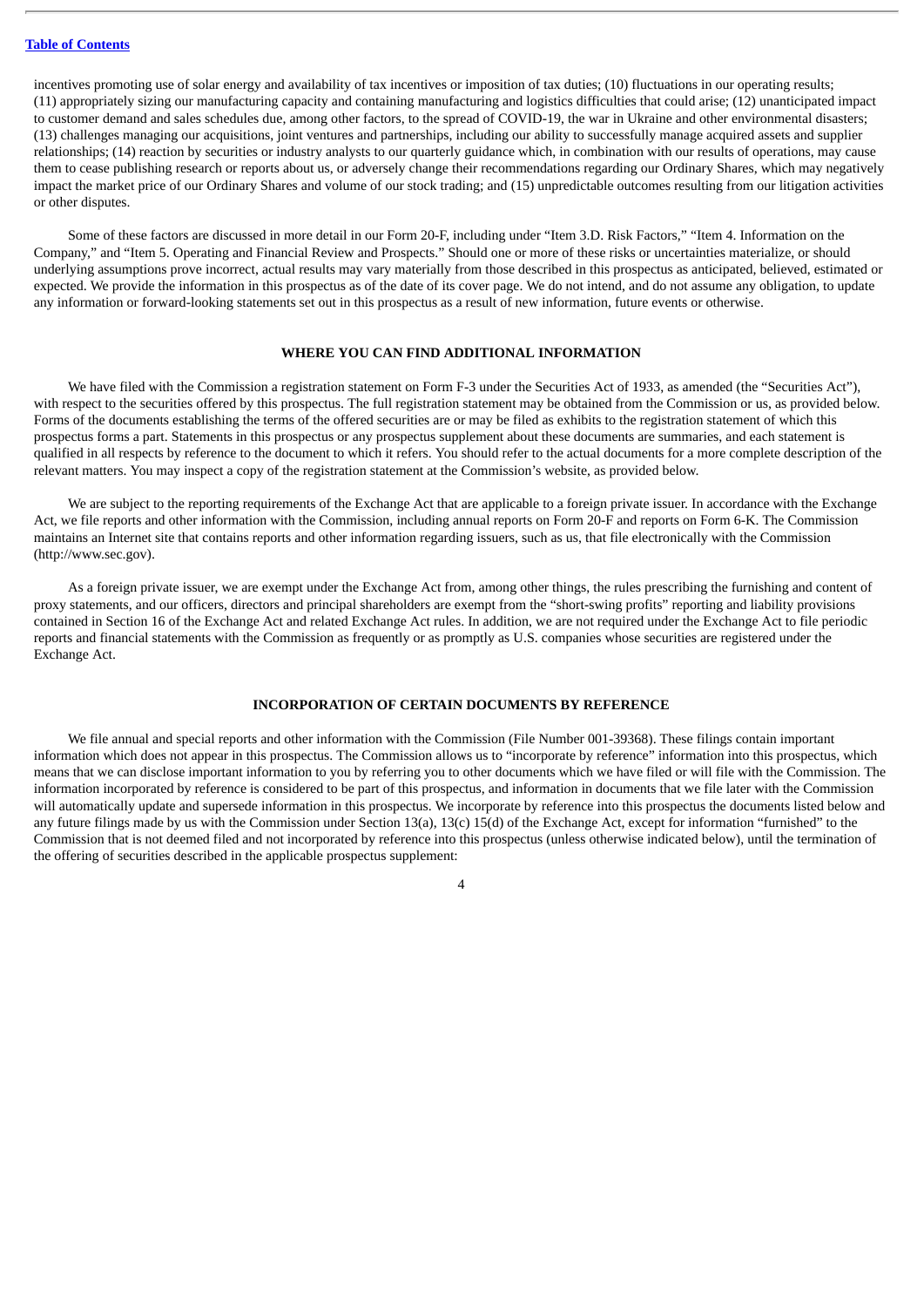- our Annual Report on Form 20-F for the fiscal year ended on January 2, 2022, filed with the Commission on [March](http://www.sec.gov/ix?doc=/Archives/edgar/data/1796898/000179689822000020/maxn-20220102.htm) 24, 2022 (the "Form 20-F");
- our Current Report on Form 6-K furnished to the Commission on [April](http://www.sec.gov/Archives/edgar/data/1796898/000179689822000023/cover12apr2022.htm) 12, [2022](http://www.sec.gov/Archives/edgar/data/0001796898/000179689822000027/cover25may2022.htm), May 20, 2022 and May 25, 2022 and the "Selected Q1 Unaudited Financial Summary" portion of Exhibit 99.1 and Exhibit 99.2 of our Current Report on Form 6-K furnished to the Commission on May 26, [2022;](http://www.sec.gov/Archives/edgar/data/1796898/000179689822000029/cover-q122.htm)
- the description of our securities registered under Section 12 of the Exchange Act contained in [Exhibit](http://www.sec.gov/Archives/edgar/data/1796898/000179689822000020/exhibit27descriptionofsecu.htm) 2.7 of the Form 20-F, as filed with the Commission on March 24, 2022, including any amendment or report filed for the purpose of updating such description; and
- any future filings made with the Commission under Section 13(a), 13(c) or 15(d) of the Exchange Act.

In addition, any reports on Form 6-K submitted to the Commission by the registrant pursuant to the Exchange Act after the date of the initial registration statement and prior to effectiveness of the registration statement that we specifically identify in such forms as being incorporated by reference into the registration statement of which this prospectus forms a part and all subsequent annual reports on Form 20-F filed after the effective date of this registration statement and prior to the termination of this offering and any reports on Form 6-K subsequently submitted to the Commission or portions thereof that we specifically identify in such forms as being incorporated by reference into the registration statement of which this prospectus forms a part, shall be considered to be incorporated into this prospectus by reference and shall be considered a part of this prospectus from the date of filing or submission of such documents.

You should rely only on the information contained or incorporated by reference in this prospectus and any accompanying prospectus supplement. We have not authorized any other person to provide you with different information. If anyone provides you with different or inconsistent information, you should not rely on it. We are not making an offer to sell these securities in any jurisdiction where the offer or sale is not permitted. You should assume that the information appearing in this prospectus and any accompanying prospectus supplement as well as the information we previously filed with the Commission and incorporated by reference, is accurate as of the dates on the front cover of those documents only. Our business, financial condition and results of operations and prospects may have changed since those dates. Certain statements in and portions of this prospectus update and replace information in the above listed documents incorporated by reference. Likewise, statements in or portions of a future document incorporated by reference in this prospectus may update and replace statements in and portions of this prospectus or the above listed documents.

We will provide you without charge, upon your written or oral request, a copy of any of the documents incorporated by reference in this prospectus, other than exhibits to such documents which are not specifically incorporated by reference into such documents. Please direct your written or telephone requests to Maxeon Solar Technologies, Ltd., Attn: Chief Legal Officer, 8 Marina Boulevard #05-02, Marina Bay Financial Centre, 018981, Singapore, telephone number +65 6338 1888. You may also obtain information about us by visiting our website at https://www.maxeon.com*.* The information contained on or accessible through our website is not incorporated by reference and is not part of this prospectus.

#### **MAXEON SOLAR**

#### <span id="page-8-0"></span>**The Company**

We are one of the world's leading global manufacturers and marketers of premium solar technology. We have developed and maintained this leadership position through decades of technological innovation and investment, in addition to the development of sales and distribution channels supplying customers in more than 100 countries on six continents. We own and operate solar cell and panel manufacturing facilities located in France,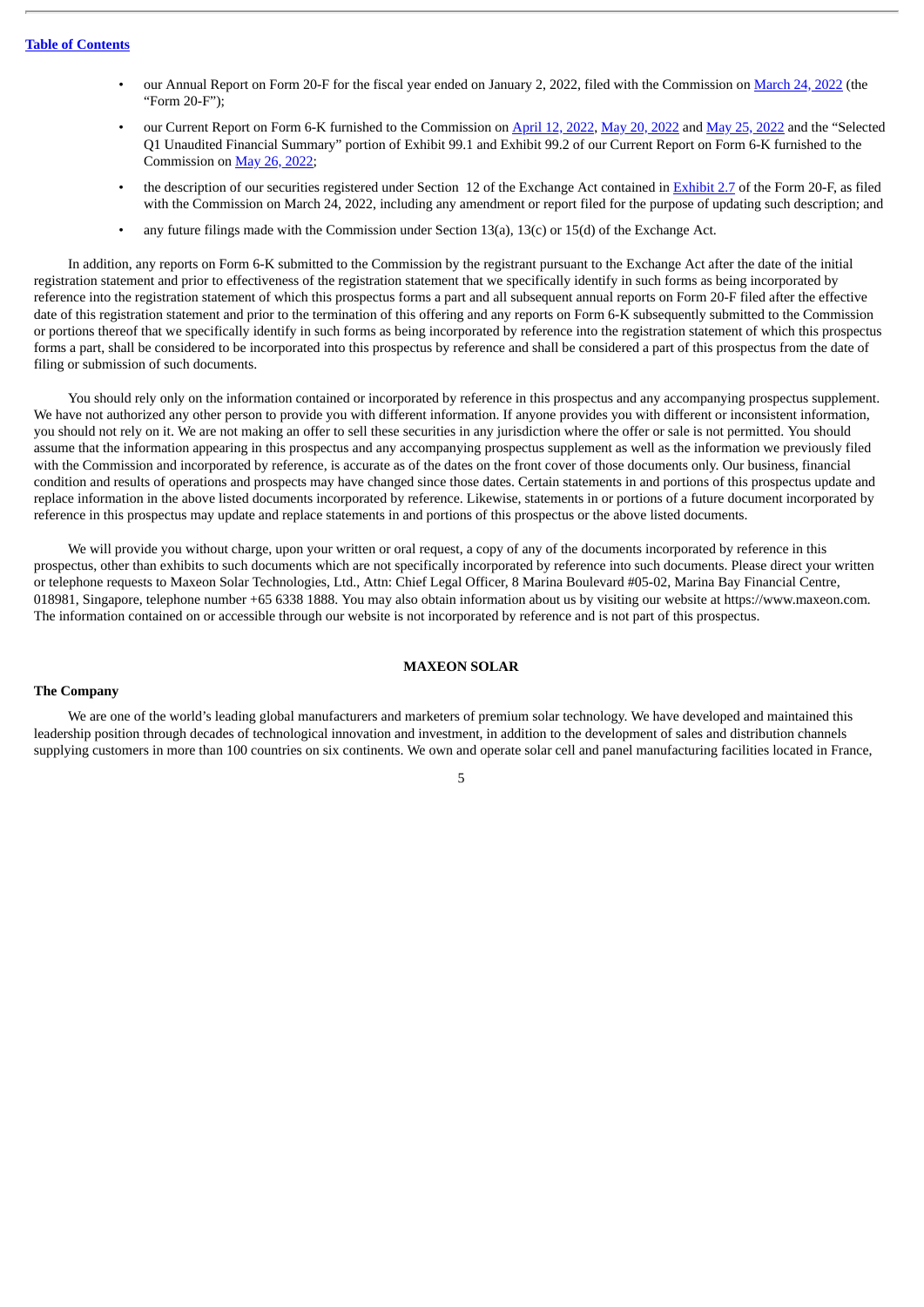Malaysia, Mexico and the Philippines and we participate in a joint venture for panel manufacturing in China with Tianjin Zhonghuan Semiconductor Co., Ltd. a PRC joint stock limited company ("TZS"). For the three months ended April 3, 2022, 33.7% of the our revenue was attributable to the U.S. and Canada, 43.0% to EMEA, 22.7% to Asia Pacific and 0.6% to other markets. During fiscal year 2021, 29.1% of our revenue was attributable to the U.S. and Canada, 43.8% to EMEA, 24.7% to Asia Pacific and 2.4% to other markets. During fiscal year 2020, 27.9% of our revenue was attributable to the U.S. and Canada, 37.0% to EMEA, 30.3% to Asia Pacific and 4.8% to other markets. During fiscal year 2019, 36.2% of our revenue was attributable to the U.S. and Canada, 28.8% to EMEA, 31.5% to Asia Pacific and 3.5% to other markets.

Our primary products are the Maxeon line of interdigitated back contact ("IBC") solar cells and panels, and the Performance line (formerly, "P-Series") of shingled solar cells and panels. We believe the Maxeon line of solar panels are the highest-efficiency solar panels on the market with an aesthetically pleasing design, and the Performance line of solar panels offers a high-value and cost-effective solution. The Maxeon line is primarily targeted at residential and small-scale commercial customers across the globe. The Performance line was initially targeted at the large-scale commercial and utility-scale power plant markets, but has proven to be attractive to our customers in the distributed generation (which we refer to as "DG") markets as well. For the three months ended April 3, 2022, 60.0% of our revenue was attributable to products in our Maxeon line and the other 40.0% was attributable to products in our Performance line. During fiscal year 2021, 61.4% of our revenue was attributable to products in our Maxeon line and the other 38.6% was attributable to products in our Performance line. 84.4% of our revenue was attributable to DG applications and 15.6% attributable to power plant applications. During fiscal year 2020, 65.5% of our revenue was attributable to products in our Maxeon line and the other 34.5% was attributable to products in our Performance line. 68.9% of our revenue was attributable to DG applications and 31.1% attributable to power plant applications. During fiscal year 2019, approximately 65.3% of our revenue was attributable to products in our Maxeon line and the other 34.7% was attributable to products in our Performance line. 69.9% of our revenue was attributable to DG applications and approximately 30.1% attributable to power plant applications.

Our proprietary technology platforms, including the Maxeon line and Performance line, target distinct market segments, serving both the DG and power plant markets. This ability to address the full market spectrum allows us to benefit from a range of diverse industry drivers and retain a balanced and diversified customer base.

We believe that our Maxeon line of IBC technology stands apart from the competition in key categories which our customers value, including product efficiency, energy yield, reliability, safety and aesthetics. We believe the combination of these characteristics enables the delivery of an unparalleled product and value proposition to our customers. Our Maxeon line products use a unique cell architecture and advanced module materials to deliver 20% more energy in any given amount of roof space over the first 25 years, as compared to conventional front-contact mono-PERC panels, and come with a leading warranty in the industry.

Our Performance line technology is designed to deliver higher performance than using conventional panels. This is possible due to several patented features and improvements we have employed in our product. Some of the main differentiators from the competition for our shingled design is that in our design, standard mono-PERC cells are interconnected using electrically conductive adhesive instead of soldered metal ribbons. This technique greatly improves long-term durability, increases efficiency from reduced electrical resistance and less inactive white space between cells, and – when combined with novel electrical bussing – improves shade performance. In addition, our Performance line's robust shingled cells and advanced encapsulant are highly resistant to thermal stresses, humidity, light and temperature-induced degradation ("LeTID") and potential-induced degradation ("PID").

In December 2020, we introduced an alternating current ("AC") version of our Maxeon product to the international marketplace. We already produce a similar product for SunPower's use in North America. These modules combine a microinverter with the module to create an integrated unit that is ready to connect to the low voltage power grid. These "AC modules" provide significant installation and energy production advantages versus traditional systems and allow us to capture an additional portion of the value of a solar installation. In 2021 we introduced an AC version of our Performance line to compliment the AC version of our Maxeon line.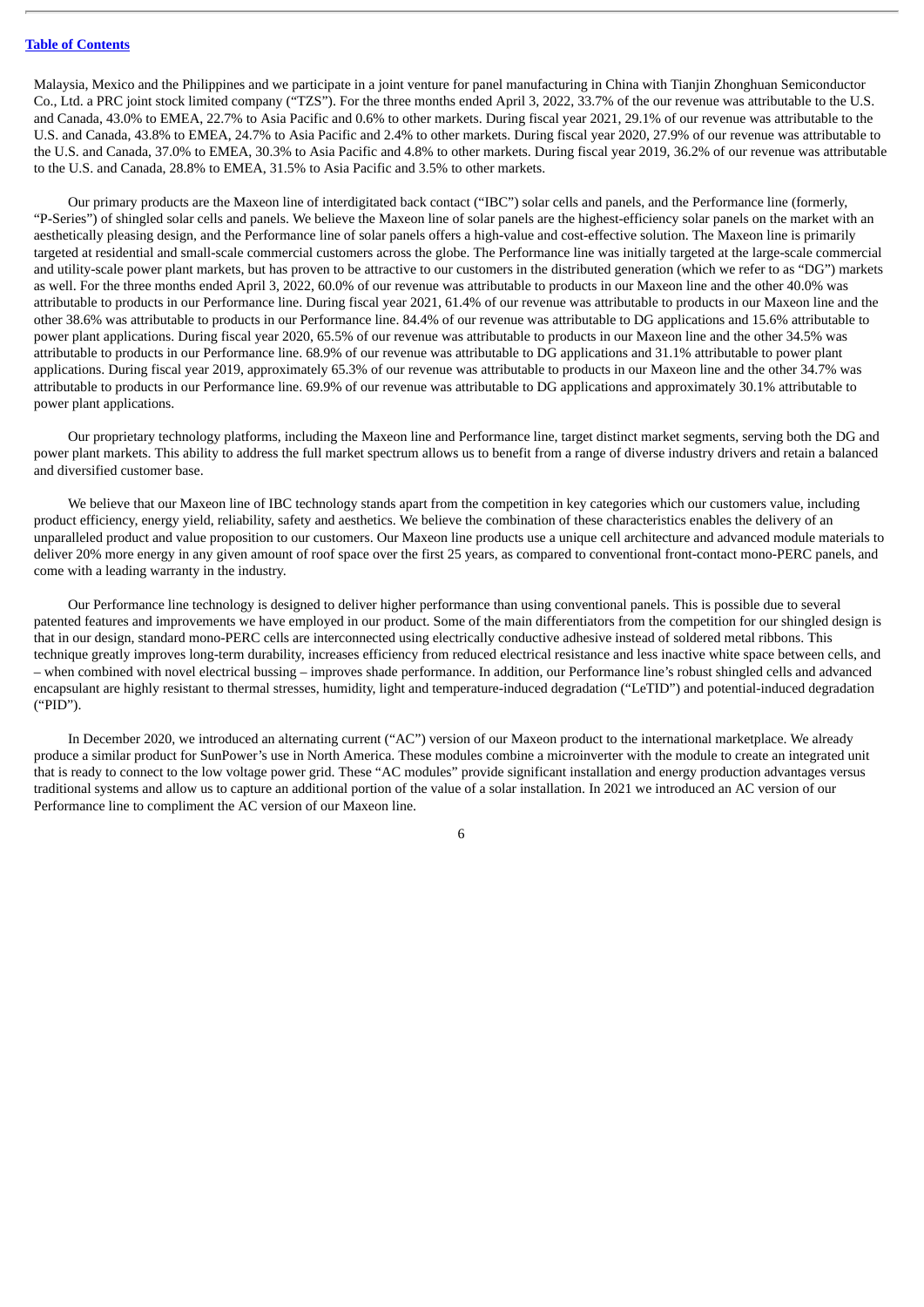We have announced our initiative to manufacture our high efficiency bifacial Performance line solar panels for the United States large-scale market through conversion of our Malaysia and Mexico facilities. In May 2021, we executed an agreement to supply approximately one GW of Performance line panels for the construction of the Gemini solar plus storage power plant project located near Las Vegas, Nevada, United States. The project is being built and will be owned and operated by Primergy Solar, LLC. The agreement calls for modules to be supplied over a four-quarter period starting in the second quarter of 2022 and project completion is planned by the end of 2023. In November 2021, we also entered into an agreement to supply up to 400 MW of Performance line panels to TotalEnergies for the construction of the Danish Fields Solar power plant project located near Houston, Texas, United States. The order request, which provides for a prepayment, was amended in March 2022 to change the timing of the utilization of the prepayment. In March 2022, we entered into two module supply agreements with two wholly-owned subsidiaries of Cypress Creek Renewables. The Company will be supplying 210 MWdc of its Performance line solar panels for a utility-scale project located in Texas, as well as approximately 105 MWdc of Performance line solar panels for a utility-scale project in Washington. Deliveries are scheduled to begin in June 2023, with the final solar panel deliveries scheduled for January 2024. Also in March 2022, we entered into an agreement to supply approximately 400MWdc of Performance line solar panels to Origis Energy Ltd for its use in utility-scale projects located in the United States, with deliveries scheduled to begin in June 2023 and end by December 2023.

In May 2021, we also announced the commercialization of our new Maxeon AirTM technology platform, which is the result of five years of research, development and testing. This new technology platform enables the production of Maxeon Air solar panels, which are conformable, ultra-light, robust and fire-certified panels that can be adhered directly to the roof without the need for racking or other mounting systems. Maxeon Air panels will be tested during the first half of 2022 with selected membrane suppliers and the product availability is scheduled to begin in second half of 2022.

#### **Nasdaq Listing**

The Ordinary Shares are listed on the Nasdaq Global Select Market under the symbol "MAXN." We currently do not plan to apply to list any other of the securities on any national securities exchange.

#### **The Securities the Company May Offer**

The Company may sell, in one or more offerings pursuant to this prospectus and the applicable prospectus supplement, up to \$100,000,000 aggregate amount of Ordinary Shares, Preference Shares, Warrants, Rights, Purchase Contracts, Debt Securities and Units listed on the cover page of this prospectus.

#### **Corporate Information**

On August 26, 2020, SunPower consummated the contribution of certain assets to the Company and the related spin-off (the "Spin-off") of the Company, through a pro rata distribution of SunPower's interest in the Company to SunPower's stockholders, into a separate, publicly traded company, pursuant to the Separation and Distribution Agreement, dated as of November 8, 2019, between the Company and SunPower, and the related Investment Agreement, dated as of November 8, 2019, between the Company, TZS and, for limited purposes set forth therein, TotalEnergies Solar INTL SAS, an affiliate of Total S.A. (now Total SE). Following the Spin-off, Maxeon became an independent, public company, and Maxeon's Ordinary Shares started trading on the Nasdaq Global Select Market under the symbol "MAXN."

Our principal operational office is located at 8 Marina Boulevard #05-02, Marina Bay Financial Centre, 018981 Singapore, and our telephone number is +65 6338 1888. Our website is http://www.maxeon.com. The information contained on our website is not incorporated by reference into this prospectus and you should not consider information contained on our website to be part of this prospectus.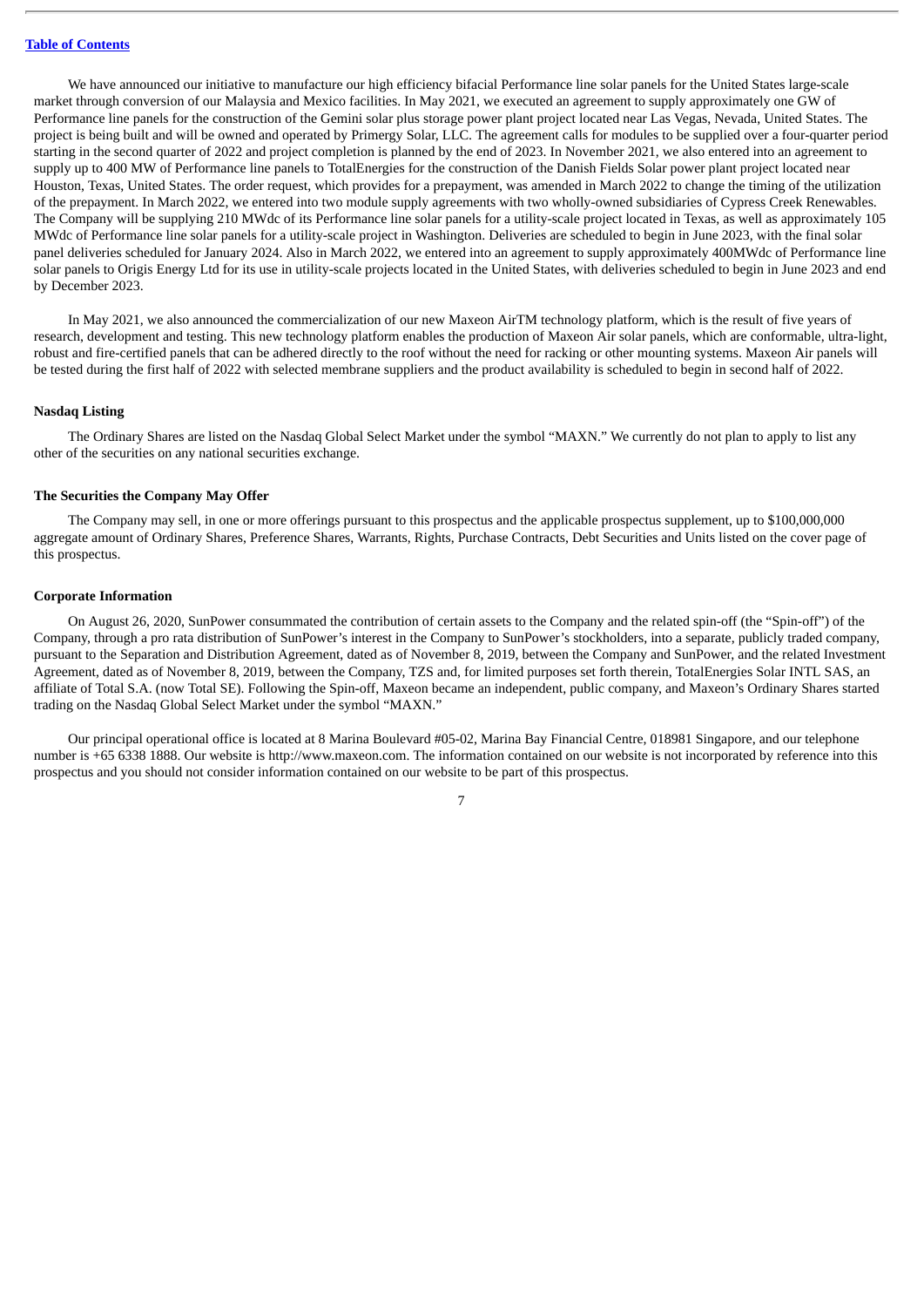#### **RISK FACTORS**

<span id="page-11-0"></span>An investment in our securities involves a high degree of risk. Before making an investment in our securities, you should carefully consider all of the information included in this prospectus, the risk factors presented in "Item 3. Key Information—3.D. Risk Factors" of the Form 20-F, which is incorporated herein by reference, and all of the other information included in any prospectus supplement and other documents that have been incorporated by reference in this prospectus and any prospectus supplement, as well in our other filings with the Commission. Please see the sections of this prospectus entitled "Special Note Regarding Forward-Looking Statements" and "Incorporation of Certain Documents by Reference." The occurrence of one or more of those risk factors could adversely impact our business, financial condition or results of operations.

#### **OFFER STATISTICS AND EXPECTED TIMETABLE**

<span id="page-11-1"></span>We may sell from time to time pursuant to this prospectus (as may be detailed in a prospectus supplement) an indeterminate number of Ordinary Shares, Preference Shares, Warrants, Rights, Purchase Contracts, Debt Securities and/or Units comprised of any of the foregoing securities as shall have a maximum aggregate offering amount of \$100,000,000. The actual price per share or per security of the securities that we will offer pursuant hereto will depend on a number of factors that may be relevant as of the time of offer. See "Plan of Distribution."

#### **USE OF PROCEEDS**

<span id="page-11-2"></span>Unless otherwise indicated in an accompanying prospectus supplement, the net proceeds from our sale of securities under this prospectus will be used for general corporate purposes. When securities are offered, the prospectus supplement relating thereto will set forth our intended use of the net proceeds that we receive from the sale of such securities.

#### **CAPITALIZATION AND INDEBTEDNESS**

<span id="page-11-3"></span>Our capitalization and indebtedness will be set forth in a prospectus supplement to this prospectus or in a report on Form 6-K subsequently filed with the Commission and specifically incorporated herein by reference.

#### **DESCRIPTION OF ORDINARY SHARES**

<span id="page-11-4"></span>Our issued and outstanding share capital consists of Ordinary Shares. We have 44,610,044 Ordinary Shares issued and outstanding as of May 1, 2022, excluding 4,714,126 Ordinary Shares that may be granted in the future under our share incentive plans. We currently only have one class of issued Ordinary Shares, which have identical rights in all respects and rank equally with one another.

For the purposes of this section, references to "shareholders" mean those shareholders whose names and number of shares are entered in our register of members kept and maintained by ACRA.

Our Ordinary Shares have no par value and there is no concept of authorized share capital under Singapore law. All shares presently issued are fully paid and existing shareholders are not subject to any calls on shares. Although Singapore law does not recognize the concept of "non-assessability" with respect to newly-issued shares, we note that any subscriber of our Ordinary Shares who has fully paid up all amounts due with respect to such Ordinary Shares will not be subject under Singapore law to any personal liability to contribute to our assets or liabilities in such subscriber's capacity solely as a holder of such Ordinary Shares. We believe this interpretation is substantively consistent with the concept of "non-assessability" under the Delaware General Corporation Law, which provides that a share of a Delaware corporation's common stock is fully paid and non-assessable if such share has been issued for consideration having a value at least equal to the par value of such share and if the holder is not required to contribute additional amounts of capital or pay additional amounts to the corporation with respect to such share. We cannot, except in the circumstances permitted by the Companies Act 1967 of Singapore (the "Singapore Companies Act"), grant any financial assistance for the acquisition or proposed acquisition of our own Ordinary Shares. Except as described above in "Waiver of Singapore Code on Take-Overs and Mergers", there are no limitations in our constitution ("Constitution") or Singapore law on the rights of shareholders not resident in Singapore to hold or vote in respect of our Ordinary Shares.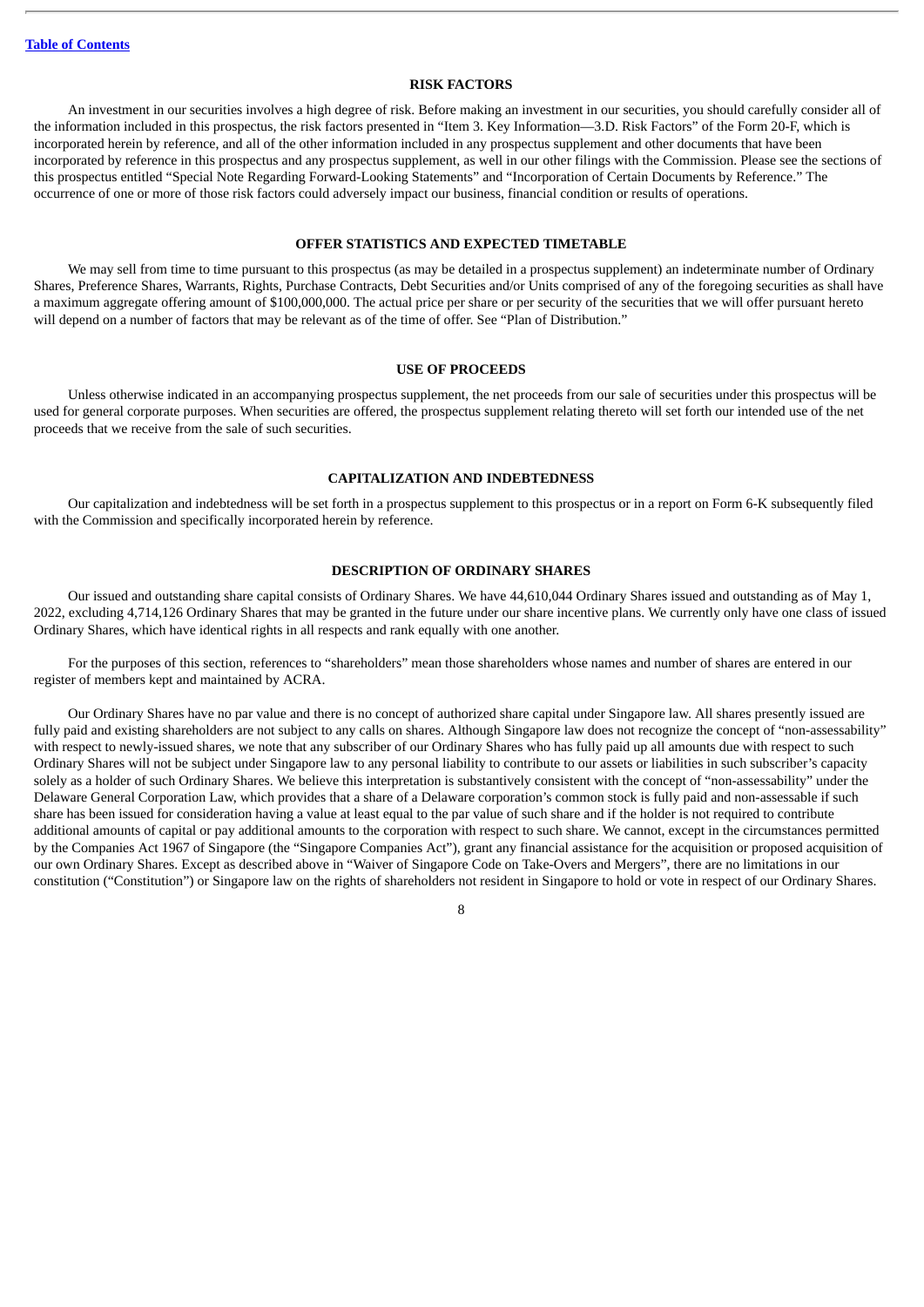Under Singapore law, new shares may be issued only with the prior approval of our shareholders in a general meeting. General approval may be sought from our shareholders in a general meeting for the issue of shares. Approval, if granted, will lapse at the earlier of:

- the conclusion of the next annual general meeting;
- the expiration of the period within which the next annual general meeting is required by law to be held (i.e., within six months of our financial year end); and
- any subsequent revocation or variation of such approval by our shareholders in a general meeting.

Subject to this and the provisions of the Singapore Companies Act, our Constitution and the Shareholders Agreement that we entered into with Zhonghuan Singapore Investment and Development Pte. Ltd., Total Gaz Electricité Holdings France SAS and TotalEnergies Solar INTL SAS on August 26, 2020 (the "Shareholders Agreement"), all new shares are under the control of our board of directors who may allot and issue new shares and instruments convertible into shares to such persons on such terms and conditions and with the rights and restrictions as they may think fit to impose.

#### **DESCRIPTION OF PREFERENCE SHARES**

<span id="page-12-0"></span>Under the Singapore Companies Act, different classes of shares in a public company may be issued only if (a) the issue of the class or classes of shares is provided for in the constitution of the public company and (b) the constitution of the public company sets out in respect of each class of shares the rights attached to that class of shares. Subject to the Shareholders Agreement, our Constitution provides that we may issue shares of a different class with preferential, deferred, qualified or special rights, privileges, conditions or restrictions with respect to dividends, return of capital, voting or otherwise, as our board of directors may determine from time to time, and that such shares may be issued which are, or at the option of the Company are, liable to be redeemed (on such terms and manner of redemption as determined by our board of directors) provided that the terms of such preference shares are set out in the Constitution and the issuance of such preference shares is approved by shareholders at a general meeting.

We may, subject to the Shareholders Agreement, Singapore Companies Act and the prior approval in a general meeting of our shareholders, issue preference shares which are, or at our option, subject to redemption provided that such preference shares may not be redeemed out of capital unless:

- all the directors have made a solvency statement in relation to such redemption; and
- we have lodged a copy of the solvency statement with the Accounting and Corporate Regulatory Authority of Singapore.

Further, the shares must be fully paid-up before they are redeemed.

#### **DESCRIPTION OF WARRANTS**

<span id="page-12-1"></span>We are registering Warrants to purchase Debt Securities, Ordinary Shares and Preference Shares, or any combination thereof. We may issue Warrants independently or together with any other securities offered by a prospectus supplement. Warrants may be attached to or separate from such securities and may or may not be transferable. Each series of Warrants will be issued under a separate Warrant agreement we will enter into with a warrant agent specified in the applicable prospectus supplement. The warrant agent will act solely as our agent in connection with the warrants of a particular series and will not assume any obligation or relationship of agency or trust for or with any holders or beneficial owners of warrants. In connection with any Warrants, we may enter into a standby underwriting agreement with one or more underwriters pursuant to which the underwriters will agree to purchase any securities underlying such Warrants that remain unpurchased upon the expiration of such Warrants. The issuance of Warrants is subject to the Shareholders Agreement, Singapore Companies Act and the prior approval of the board of directors and shareholders at a general meeting.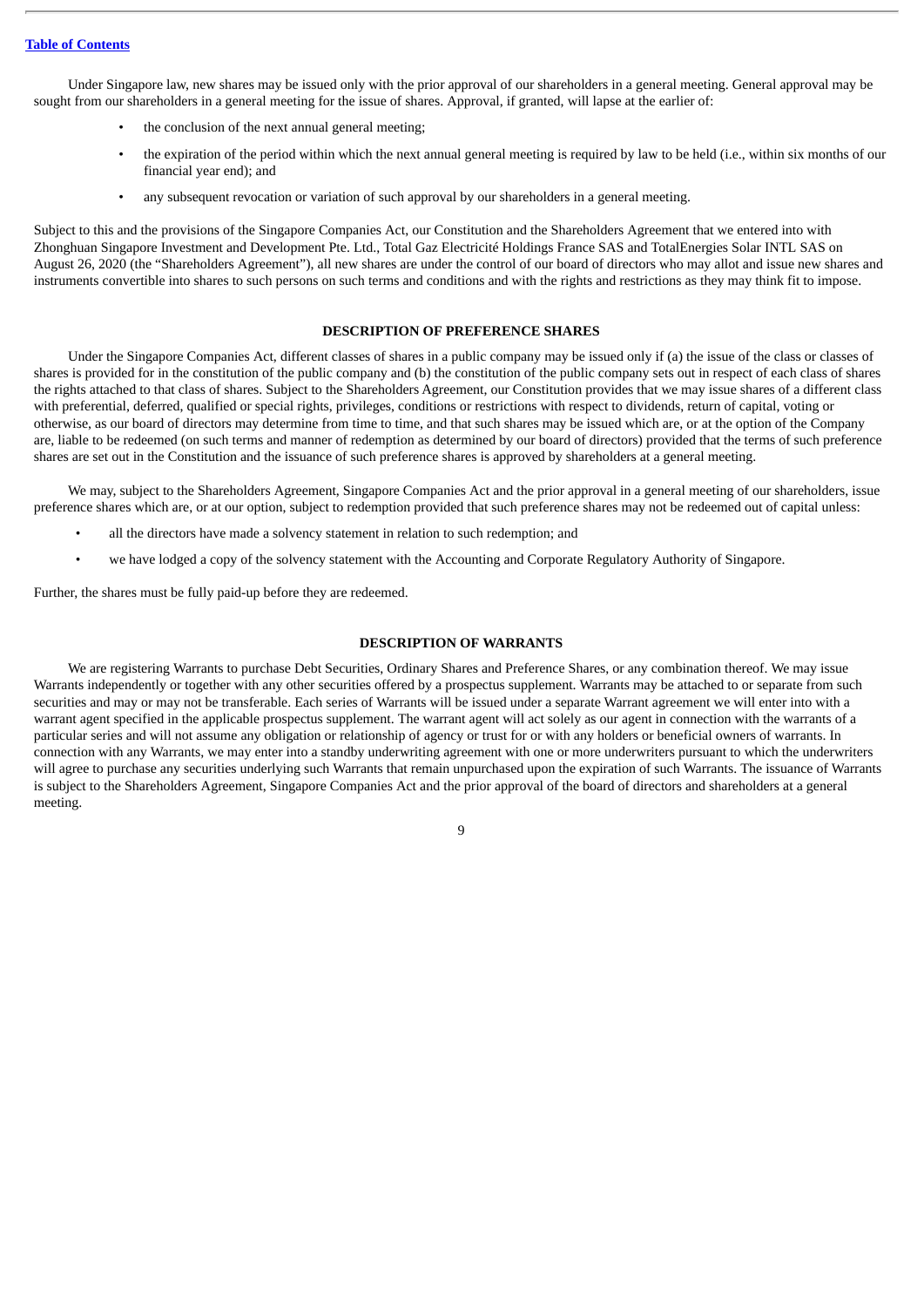To the extent appropriate, the applicable prospectus supplement will describe the specific terms of the Warrants offered thereby, including the following:

- the title of the Warrants;
- the aggregate number of the Warrants;
- the price or prices, if any, at which the Warrants will be issued;
- the currency or currency units in which the offering price, if any, and the exercise price, are payable;
- the extent to which the Warrants are not transferable;
- the designation, number or principal amount and terms of the Debt Securities, Ordinary Shares and/or Preference Shares purchasable upon exercise of the Warrants;
- the designation and terms of the other securities, if any, with which the Warrants are issued and the number of Warrants issued with each security;
- the date, if any, on and after which the Warrants and the related underlying securities will be separately transferable;
- the price at which each underlying security purchasable upon exercise of the Warrants may be purchased;
- the date on which the right to exercise the Warrants will commence and the date on which that right will expire or, if you may not continuously exercise the warrants throughout the period, the specific date or dates on which you may exercise the Warrants;
- whether the Warrant will be issued in definitive or global form or in any combination of these forms, although, in any case, the form of a Warrant included in a Unit will correspond to the form of the unit and of any security included in that Unit;
- the identity of the warrant agent or of any other depositaries, execution or paying agents, transfer agents, registrars or other agents;
- the maximum or minimum number of the Warrants that may be exercised at any one time;
- information with respect to book-entry procedures, if any;
- in connection with Warrants denominated as Rights, the extent of any over-subscription privilege with respect to unsubscribed securities;
- the anti-dilution provisions of the warrants, if any;
- any redemption or call provisions;
- whether the Warrants may be sold separately or with other securities as part of Units;
- any material Singapore and United States federal income tax consequences;
- the material terms of any standby underwriting arrangement entered into by us in connection with any Warrants; and
- any other terms of the Warrants, including terms, procedures and limitations relating to the transferability, exchange and exercise of the Warrants.

#### **DESCRIPTION OF RIGHTS**

<span id="page-13-0"></span>We may issue to our shareholders Rights to purchase our Ordinary Shares, Preference Shares or Debt Securities. The following description sets forth certain general terms and provisions of the Rights that we may offer pursuant to this prospectus, or any combination of those securities in the form of Units, as described in the applicable prospectus supplement. The particular terms of the Rights and the extent, if any, to which the general terms and provisions may apply to the Rights so offered will be described in the applicable prospectus supplement. To the extent that any particular terms of the Rights, rights agreement (if any) or Rights certificates described in a prospectus supplement differ from any of the terms described below, then the terms described below will be deemed to have been superseded by that prospectus supplement. We encourage you to read the applicable rights agreement (if any) and Rights certificate for additional information before you decide whether to purchase any of our Rights.

Rights may be issued independently or together with any other security offered by this prospectus, or any combination of those securities in the form of Units, as described in the applicable prospectus supplement, and may or may not be transferable by the shareholder receiving the Rights in the Rights offering. Each series of Rights may be issued under a separate rights agreement to be entered into between us and a bank or trust company, as rights agent. The Rights agent, if any, will act solely as our agent in connection with the certificates relating to the rights of the series of certificates and will not assume any obligation or relationship of agency or trust for or with any holders of Rights certificates or beneficial owners of Rights. In connection with any Rights offering, we may enter into a standby underwriting agreement with one or more underwriters pursuant to which the underwriter will purchase any securities that remain unsubscribed for upon completion of the Rights offering, or offer these securities to other parties who are not our shareholders. A copy of the form of Rights certificate will be filed with the Commission each time we issue Rights, and you should read that document for provisions that may be important to you. The issuance of Rights is subject to the Shareholders Agreement, Singapore Companies Act and the prior approval of the board of directors and shareholders at a general meeting.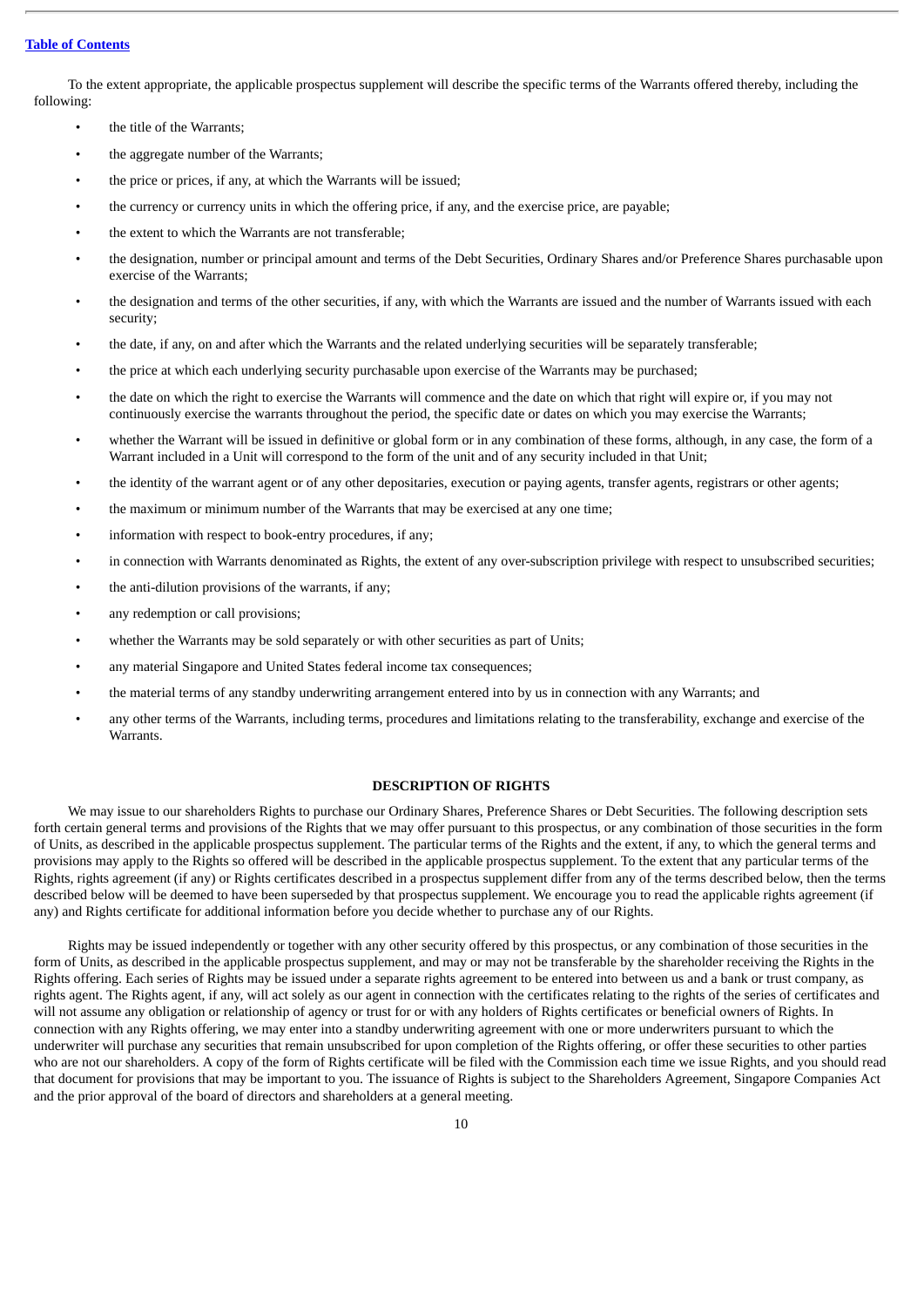The applicable prospectus supplement relating to any Rights will describe the terms of the offered Rights, including, where applicable, the following:

- the date for determining the shareholders entitled to the Rights distribution;
- the exercise price for the Rights:
- the number of Rights issued to each shareholder and the aggregate number of Rights issued;
- the exercise price payable for each Ordinary Share, Preference Share or Debt Security upon the exercise of the Rights;
- the number and terms of the Ordinary Shares, Preference Shares or Debt Securities which may be purchased per Right;
- the extent to which the Rights are transferable and the date, if any, on and after the Rights may be separately transferred;
- the date on which the right to exercise the Rights will commence and the date on which the right to exercise the Rights will expire;
- the method by which holders of Rights will be entitled to exercise;
- the conditions to the completion of the offering; if any;
- the withdrawal, termination and cancellation rights, if any;
- the extent to which the Rights include an over-subscription privilege with respect to unsubscribed securities;
- the material terms of any standby underwriting arrangement entered into by us in connection with the Rights offering; and
- any other terms of the Rights, including terms, procedures and limitations relating to the exchange and exercise of the Rights;

Holders may exercise rights as described in the applicable prospectus supplement. Upon receipt of payment and the Rights certificate properly completed and duly executed at the corporate trust office of the rights agent or any other office indicated in the prospectus supplement, we will, as soon as practicable, forward the ordinary shares or other securities, as applicable, purchasable upon exercise of the Rights. The issuance of rights agreements is subject to the Shareholders Agreement, Singapore Companies Act and the prior approval of the board of directors and shareholders at a general meeting.

#### **Rights Agent**

The Rights agent (if any) for any Rights we offer will be set forth in the applicable prospectus supplement.

#### **DESCRIPTION OF PURCHASE CONTRACTS**

<span id="page-14-0"></span>We may issue Purchase Contracts, including contracts obligating holders to purchase from us, and obligating us to sell to the holders, a specified number of Ordinary Shares, Preference Shares, Warrants, Rights, Debt Securities, or any combination thereof, at a future date or dates. The price per security of the securities and the number of securities may be fixed at the time the Purchase Contracts are issued or may be determined by reference to a specific formula set forth in the Purchase Contracts. The Purchase Contracts also may require us to make periodic payments to the holders of the Purchase Contracts, or vice versa, and those payments may be unsecured or refunded on some basis. The Purchase Contracts may require holders to secure their obligations thereunder in a specified manner and may provide for the prepayment of all or part of the consideration payable by holders in connection with the purchase of the underlying security or other property pursuant to the Purchase Contracts. The securities related to Purchase Contracts may be pledged to a collateral agent for our benefit pursuant to a pledge agreement to secure the obligations of holders of the Purchase Contracts to purchase the underlying security or property under the related Purchase Contracts. The rights of holders of Purchase Contracts to the related pledged securities will be subject to our security interest therein created by the pledge agreement. No holder of Purchase Contracts will be permitted to withdraw the pledged securities related to such Purchase Contracts from the pledge arrangement.

Subject to any restrictions under the Singapore Companies Act, the Purchase Contracts may obligate us to purchase from holders, and obligate holders to sell to us, a specific or variable number of our Ordinary Shares, Preference Shares, Warrants, Rights, Debt Securities, or any combination thererof.

The prospectus supplement relating to any particular issuance of Purchase Contracts will describe the terms of the Purchase Contracts. The description in the prospectus supplement will not necessarily be complete, and reference will be made to the Purchase Contracts, and, if applicable, collateral or depositary arrangements, relating to the Purchase Contracts, which will be filed with the Commission each time we issue purchase contracts. U.S. federal income tax considerations applicable to the Purchase Contracts will also be discussed in the prospectus supplement.

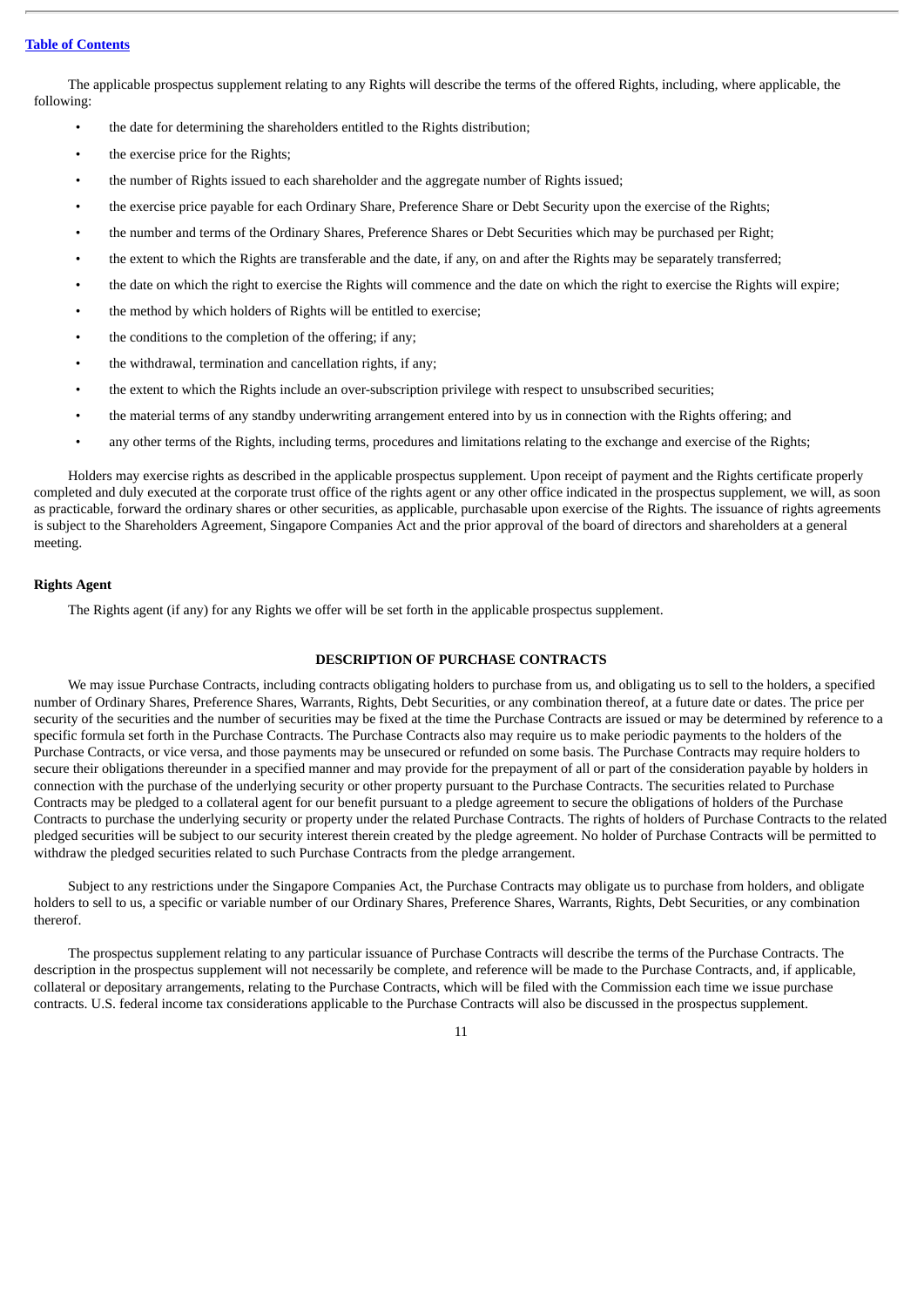#### **DESCRIPTION OF DEBT SECURITIES**

<span id="page-15-0"></span>This prospectus describes the general terms and provisions of our Debt Securities. When we offer to sell a particular series of Debt Securities, we will describe the specific terms of the series in a supplement to this prospectus. We will also indicate in the supplement whether the general terms and provisions described in this prospectus apply to a particular series of Debt Securities.

The Debt Securities will be issued under an indenture between us and a trustee to be named in a prospectus supplement. We have incorporated by reference the form of the indenture (referred to herein as the "indenture"), which is an exhibit to the registration statement of which this prospectus is a part. If we issue Debt Securities that are subordinated to other Debt Securities, they will be issued under an indenture identical to the indenture incorporated by reference as an exhibit, except that it will be executed by us and a trustee to be named at a later date. We have summarized select portions of the indenture below. The summary is not complete, and is qualified in its entirety by reference to the indenture, a form of which is attached to the registration statement of which this prospectus is a part. You should read the indenture for provisions that may be important to you. Capitalized terms used in the summary have the meaning specified in the indenture.

#### **General**

Unless otherwise specified in a supplement to this prospectus, the Debt Securities will be our senior, direct, unsecured obligations and, as such, will rank pari passu in right of payment with all of our existing and future senior unsecured indebtedness and senior in right of payment to all of our subordinated indebtedness. The Debt Securities will be effectively subordinated to (i) all existing and future indebtedness or other liabilities of our subsidiaries and (ii) all of our existing and future secured indebtedness to the extent of the value of the collateral securing that indebtedness.

The indenture does not limit the aggregate principal amount of Debt Securities that may be issued under it and provides that Debt Securities may be issued under it from time to time in one or more series. We may specify a maximum aggregate principal amount for the Debt Securities of any series.

Unless otherwise specified in the applicable prospectus supplement, the indenture does not afford the holders of the Debt Securities the right to require us to repurchase or redeem the Debt Securities in the event of a highly-leveraged transaction.

We are not obligated to issue all Debt Securities of one series at the same time and, unless otherwise provided in the applicable prospectus supplement, we may reopen a series, without the consent of the holders of the outstanding Debt Securities of that series, for the issuance of additional Debt Securities of that series. Additional Debt Securities of a particular series will have the same terms and conditions as outstanding Debt Securities of such series, except for the issue date and, in some cases, the public offering price and the first interest payment date, and will be consolidated with, and form a single series with, such outstanding Debt Securities; provided, however, that if such additional Debt Securities are not fungible with the outstanding Debt Securities of such series for U.S. federal income tax purposes, the additional Debt Securities will have a separate CUSIP number.

The prospectus supplement will set forth, among other things:

- the title of Debt Securities;
- the price or prices (expressed as a percentage of the principal amount) at which we will sell the Debt Securities;
- whether the Debt Securities will be senior Debt Securities or subordinated Debt Securities, and if they are subordinated Debt Securities, the terms of the subordination;
- any limit on the aggregate principal amount of the Debt Securities and the right, if any, to extend such date or dates;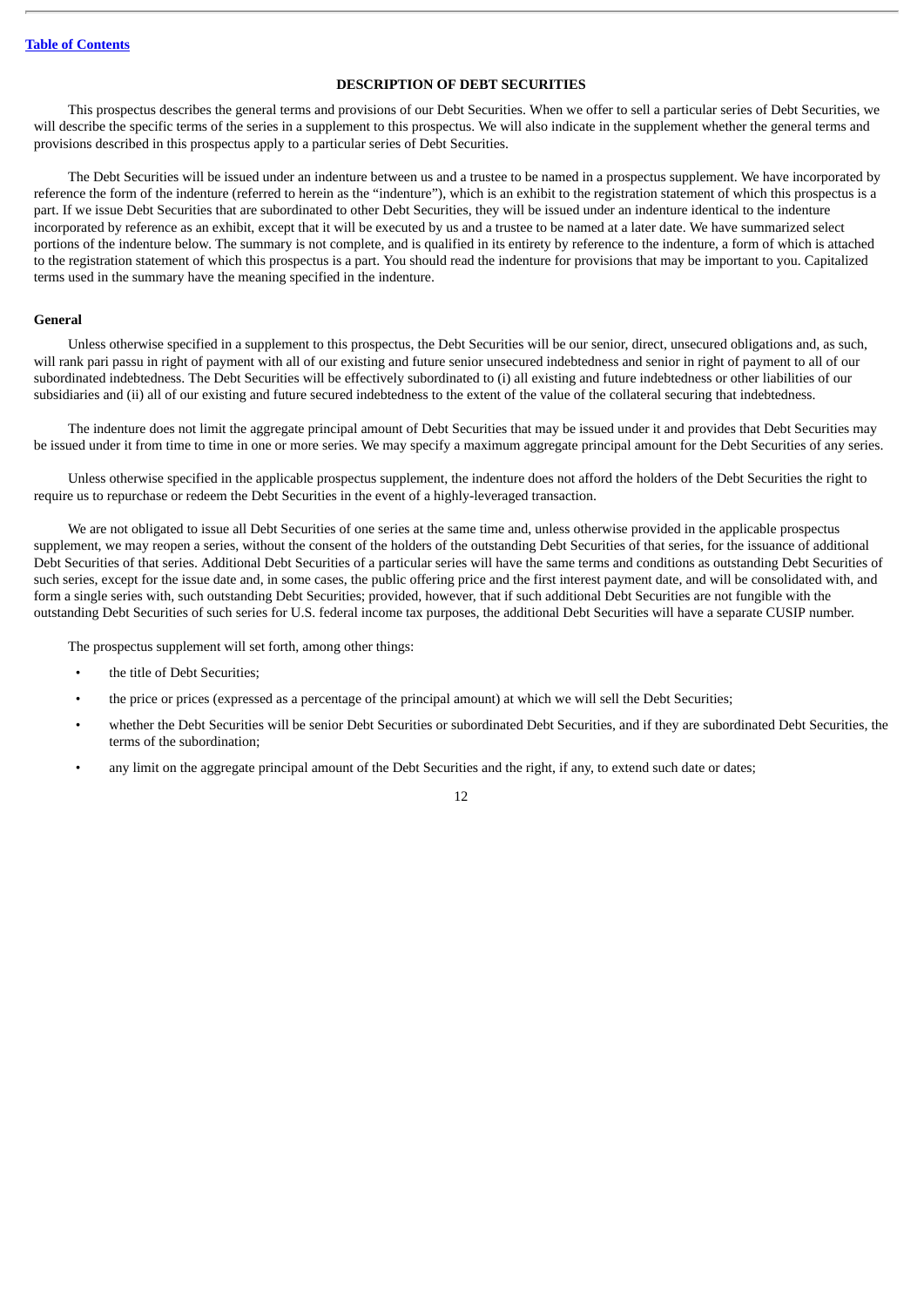- the date or dates on which we will pay the principal on the Debt Securities;
- the rate or rates (which may be fixed or variable) per annum or the method used to determine the rate or rates (including any commodity, commodity index, stock exchange index or financial index) at which the Debt Securities will bear interest, the date or dates from which interest will accrue, the date or dates on which interest will commence and be payable and any regular record date for the interest payable on any interest payment date;
- the right, if any, to extend the interest periods and the duration of that extension;
- the place or places where principal of, and premium and interest on, the Debt Securities will be payable;
- the terms and conditions upon which we may redeem the Debt Securities;
- any obligation we have to redeem or purchase the Debt Securities pursuant to any sinking fund or analogous provisions or at the option of a holder of Debt Securities;
- the dates on which and the price or prices at which we will repurchase Debt Securities at the option of the holders of Debt Securities and other detailed terms and provisions of these repurchase obligations;
- the denominations in which the Debt Securities will be issued, if other than minimum denominations of \$2,000 and integral multiples of \$1,000 in excess thereof;
- whether the Debt Securities will be issued in the form of certificated Debt Securities or global Debt Securities;
- the portion of principal amount of the Debt Securities payable upon declaration of acceleration of the maturity date, if other than the principal amount;
- the designation of the currency or currencies in which payment of principal of, and premium and interest on, the Debt Securities will be made if other than U.S. dollars;
- any provisions relating to any security provided for the Debt Securities;
- any addition to or change in the events of default described in this prospectus or in the indenture with respect to the Debt Securities and any change in the acceleration provisions described in this prospectus or in the indenture with respect to the Debt Securities;
- any addition to or change in the covenants described in this prospectus or in the indenture with respect to the Debt Securities;
- any other terms of the Debt Securities, which may modify or delete any provision of the indenture as it applies to that series;
- if and as applicable, the terms and conditions of any right to exchange for or convert Debt Securities of the series into shares of our Ordinary Shares or other securities or another person; and
- any depositaries, interest rate calculation agents, exchange rate calculation agents or other agents with respect to the Debt Securities.

The foregoing is not intended to be an exclusive list of the terms that may be applicable to any offered Debt Securities.

We may issue Debt Securities that provide for an amount less than their stated principal amount to be due and payable upon declaration of acceleration of their maturity pursuant to the terms of the indenture. We will provide you with information on the federal income tax considerations and other special considerations applicable to any of these Debt Securities in the applicable prospectus supplement. The issuance of Debt Securities is subject to the Shareholders Agreement, Singapore Companies Act and the prior approval of the board of directors and shareholders at a general meeting.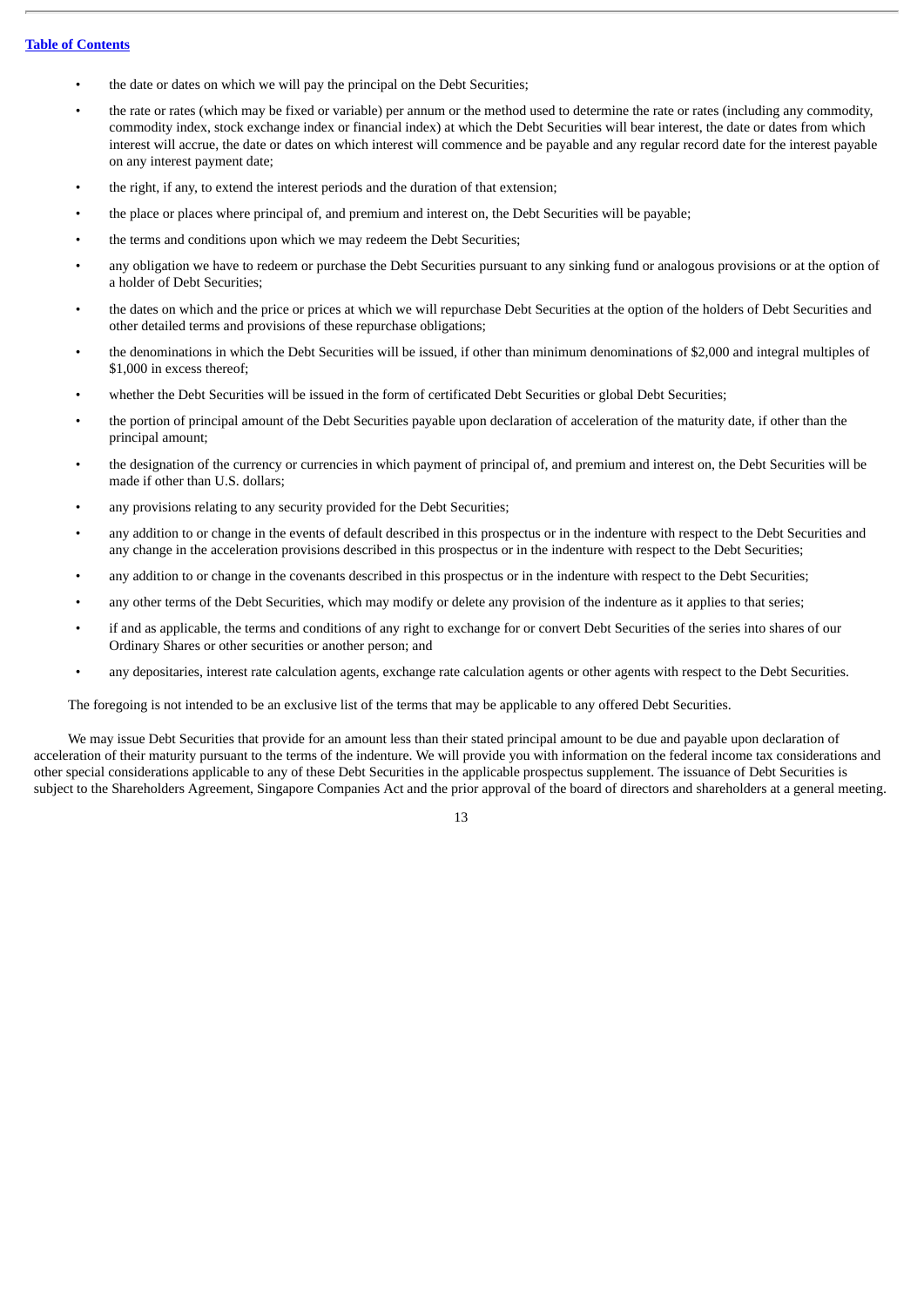If we denominate the purchase price of any of the Debt Securities in a foreign currency or currencies, or if the principal of and any premium and interest on any series of Debt Securities is payable in a foreign currency or currencies, we will provide you with information on the restrictions, elections, general tax considerations, specific terms and other information with respect to that issue of Debt Securities and such foreign currency or currencies in the applicable prospectus supplement.

#### **Exchange and Transfer**

Debt Securities may be transferred or exchanged at the office of the registrar or co-registrar designated by us.

We will not impose a service charge for any transfer or exchange, but we may require holders to pay any tax or other governmental charges associated with any transfer or exchange.

In the event of any potential redemption of Debt Securities of any series, we will not be required to:

- issue, register the transfer of, or exchange, any Debt Security of that series during a period beginning at the opening of 15 business days before the day of sending of a notice of redemption and ending at the close of business on the day such notice is sent; or
- register the transfer of or, exchange any, Debt Security of that series selected, called or being called for redemption, in whole or in part, except the unredeemed portion being redeemed in part.

We may initially appoint the trustee as the registrar. Any transfer agent, in addition to the registrar initially designated by us, will be named in the prospectus supplement. We may designate additional transfer agents or change transfer agents or change the office of the transfer agent. However, we will be required to maintain a transfer agent in each place of payment for the Debt Securities of each series.

#### **Global Securities**

The Debt Securities of any series may be represented, in whole or in part, by one or more global securities. Each global security will:

- be registered in the name of a depositary that we will identify in a prospectus supplement;
- be deposited with the depositary or its nominee; and
- bear any required legends.

No global security may be exchanged in whole or in part for Debt Securities registered in the name of any person other than the depositary or any nominee unless:

- the depositary has notified us that it is unwilling or unable to continue as depositary or has ceased to be qualified to act as depositary, and in either case we fail to appoint a successor depositary registered as a clearing agency under the Exchange Act within 90 days of such event;
- we execute and deliver to the trustee an officer's certificate to the effect that such global securities shall be so exchangeable; or
- an event of default with respect to the Debt Securities represented by such global securities shall have occurred and be continuing.

As long as the depositary, or its nominee, is the registered owner of a global security, the depositary or nominee will be considered the sole owner and holder of the Debt Securities represented by the global security for all purposes under the indenture. Except in the above limited circumstances, owners of beneficial interests in a global security: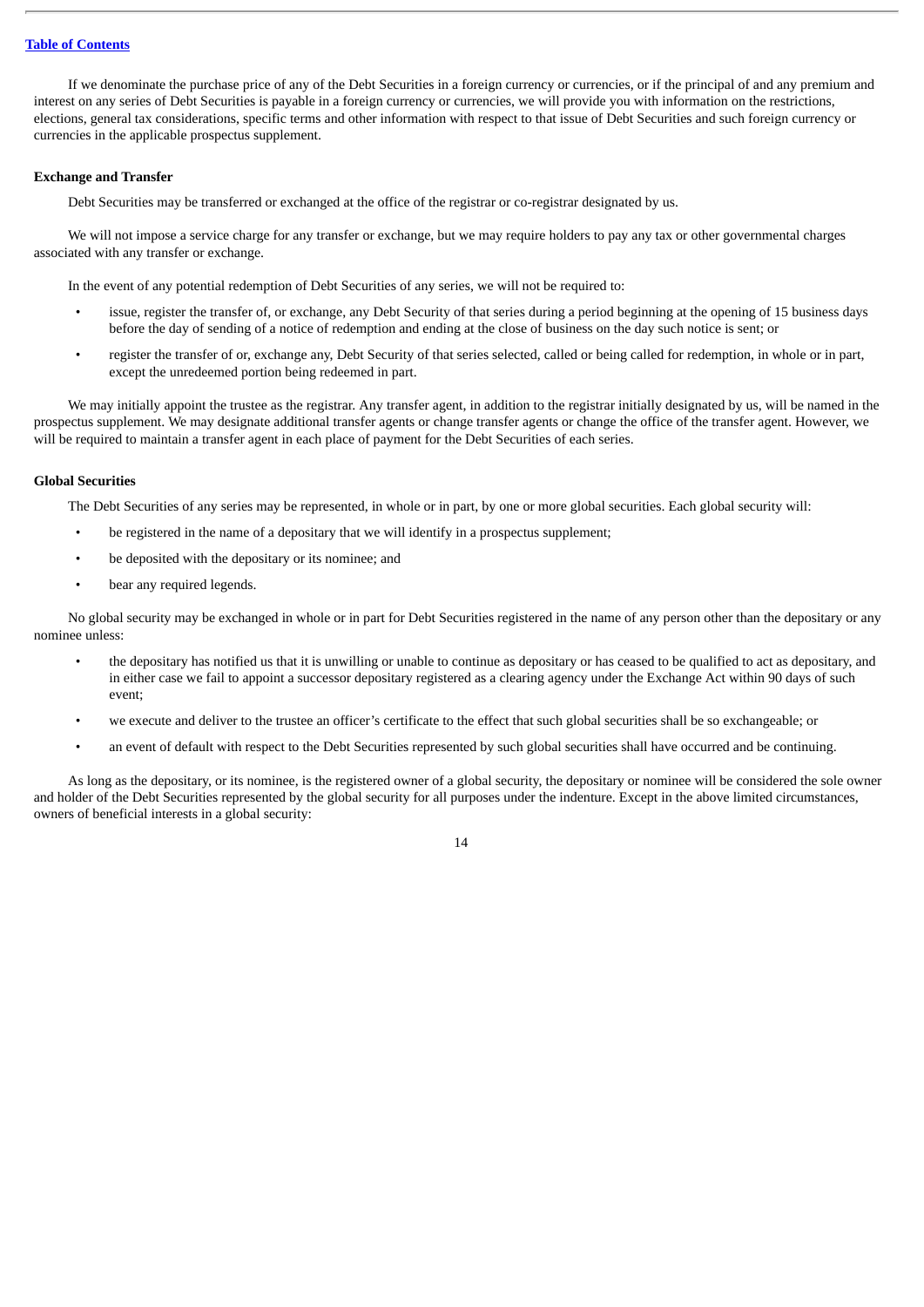- will not be entitled to have the Debt Securities registered in their names;
- will not be entitled to physical delivery of certificated Debt Securities; and
- will not be considered to be holders of those Debt Securities under the indenture.

Payments on a global security will be made to the depositary or its nominee as the holder of the global security. Some jurisdictions have laws that require that certain purchasers of securities take physical delivery of such securities in definitive form. These laws may impair the ability to transfer beneficial interests in a global security.

Institutions that have accounts with the depositary or its nominee are referred to as "participants." Ownership of beneficial interests in a global security will be limited to participants and to persons that may hold beneficial interests through participants. The depositary will credit, on its book-entry registration and transfer system, the respective principal amounts of Debt Securities represented by the global security to the accounts of its participants. Each person owning a beneficial interest in a global security must rely on the procedures of the depositary (and, if such person is not a participant, on procedures of the participant through which such person owns its interest) to exercise any rights of a holder under the indenture.

Ownership of beneficial interests in a global security will be shown on and effected through records maintained by the depositary, with respect to participants' interests, or by any participant, with respect to interests of persons held by participants on their behalf. Payments, transfers and exchanges relating to beneficial interests in a global security will be subject to policies and procedures of the depositary. The depositary policies and procedures may change from time to time. Neither we nor the trustee will have any responsibility or liability for the depositary's or any participant's records with respect to beneficial interests in a global security.

#### **Payment and Paying Agent**

The provisions of this subsection will apply to the Debt Securities unless otherwise indicated in the prospectus supplement. Payment of interest on a Debt Security on any interest payment date will be made to the person in whose name the Debt Security is registered at the close of business on the regular record date. Payment on Debt Securities of a particular series will be payable at the office of a paying agent or paying agents designated by us. However, at our option, we may pay interest by mailing a check to the record holder.

We may also name any other paying agents in the prospectus supplement. We may designate additional paying agents, change paying agents or change the office of any paying agent. However, we will be required to maintain a paying agent in each place of payment for the Debt Securities of a particular series.

All moneys paid by us to a paying agent for payment on any Debt Security that remain unclaimed at the end of two years after such payment was due will be repaid to us. Thereafter, the holder may look only to us for such payment.

#### **Consolidation, Merger and Paying Agent**

Except as otherwise set forth in the applicable prospectus supplement, we may not consolidate with or merge into any other person, in a transaction in which we are not the surviving corporation, or convey, transfer or lease our properties and assets substantially as an entirety to, any person, unless:

• the successor assumes our obligations on the Debt Securities and under the indenture pursuant to a supplemental indenture or other agreements in form reasonably satisfactory to the trustee;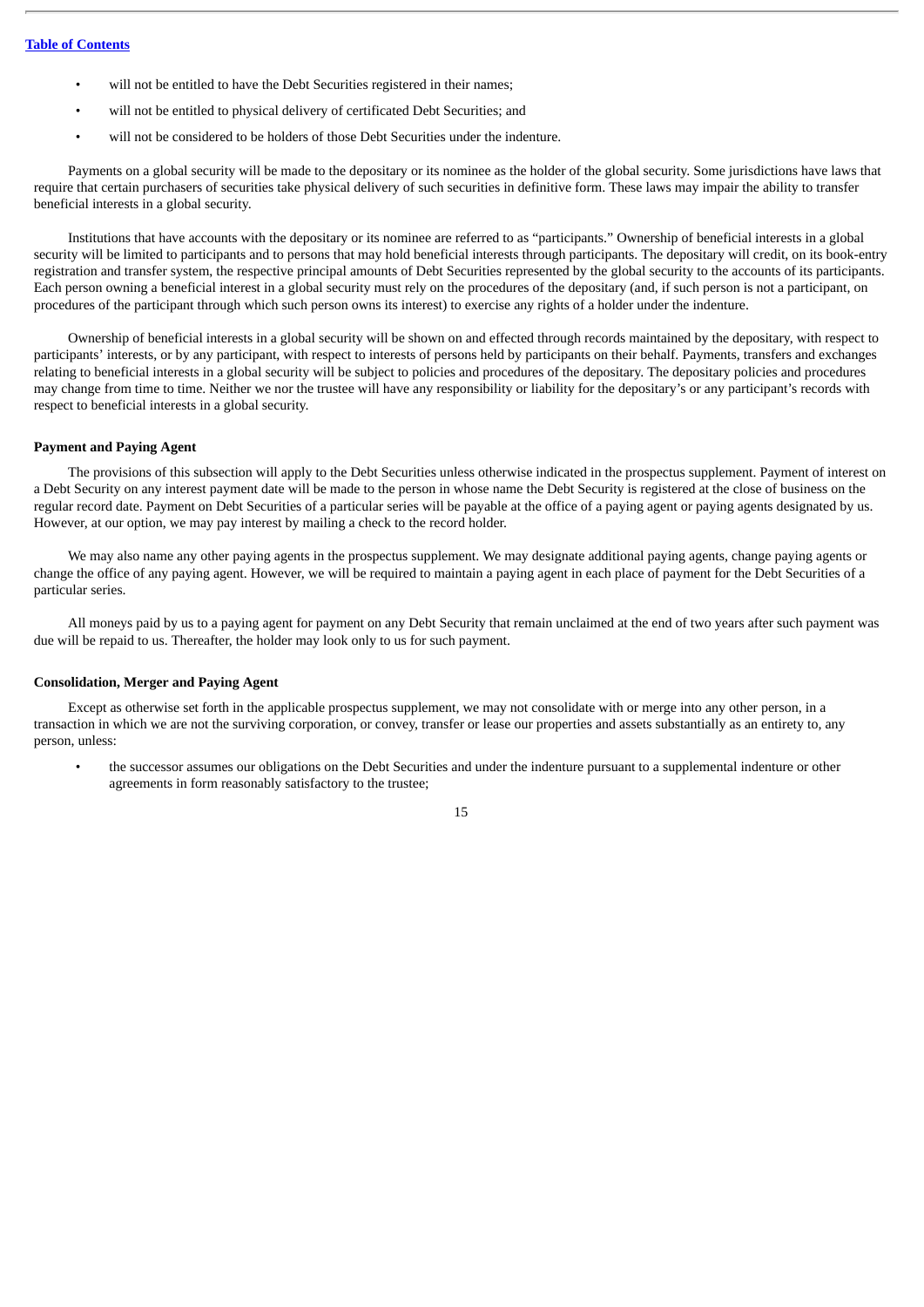- immediately after giving effect to the transaction and treating our obligations in connection with or as a result of such transaction as having been incurred as of the time of such transaction, no default or event of default shall have occurred and be continuing under the indenture; and
- certain other conditions are met.

#### **Event of Default**

Event of default means, with respect to any series of Debt Securities, any of the following:

- default in the payment of any interest on any Debt Security of that series when it becomes due and payable, and continuance of that default for a period of 90 days;
- default in the payment of principal of, or premium on, any Debt Security of that series when due and payable;
- default in the performance or breach of any other covenant or warranty by us in the indenture (other than a covenant or warranty that has been included in the indenture solely for the benefit of a series of Debt Securities other than that series), which default continues uncured for a period of 90 days after we receive written notice from the trustee or we and the trustee receive written notice from the holders of not less than a majority in aggregate principal amount of the outstanding Debt Securities of that series as provided in the indenture;
- certain events of bankruptcy, insolvency or reorganization of our Company; and
- any other event of default provided with respect to Debt Securities of that series that is described in the applicable prospectus supplement.

No event of default with respect to a particular series of Debt Securities (except as to certain events of bankruptcy, insolvency or reorganization) necessarily constitutes an event of default with respect to any other series of Debt Securities. The occurrence of an event of default may constitute an event of default under our bank credit agreements in existence from time to time. In addition, the occurrence of certain events of default or an acceleration under the indenture may constitute an event of default under certain of our other indebtedness outstanding from time to time.

If an event of default (other than an event of default resulting from certain events of bankruptcy, insolvency or reorganization) with respect to Debt Securities of any series at the time outstanding occurs and is continuing, then the trustee or the holders of not less than 25% in aggregate principal amount of the outstanding Debt Securities of that series may, by a notice in writing to us (and to the trustee if given by the holders), declare to be due and payable immediately the principal (or, if the Debt Securities of that series are discount securities, that portion of the principal amount as may be specified in the terms of that series) of, and accrued and unpaid interest, if any, on all Debt Securities of that series. In the case of an event of default resulting from certain events of bankruptcy, insolvency or reorganization, the principal (or such specified amount) of and accrued and unpaid interest, if any, on all outstanding Debt Securities will become and be immediately due and payable without any declaration or other act on the part of the trustee or any holder of outstanding Debt Securities. At any time after a declaration of acceleration with respect to Debt Securities of any series has been made, the holders of a majority in aggregate principal amount of the outstanding Debt Securities of that series may rescind and annul the acceleration if all events of default, other than the non-payment of accelerated principal and interest, if any, with respect to Debt Securities of that series, have been cured or waived and all sums paid or advanced by the trustee and the reasonable compensation expenses and disbursements of the trustee and its agents and counsel have been paid as provided in the indenture.

The indenture provides that the trustee will be under no obligation to exercise any of its rights or powers under the indenture at the request of any holder of outstanding Debt Securities, unless the trustee receives indemnity satisfactory to it against any loss, liability or expense. Subject to certain rights of the trustee, the holders of a majority in principal amount of the outstanding Debt Securities of any series will have the right to direct the time, method and place of conducting any proceeding for any remedy available to the trustee or exercising any trust or power conferred on the trustee with respect to the Debt Securities of that series.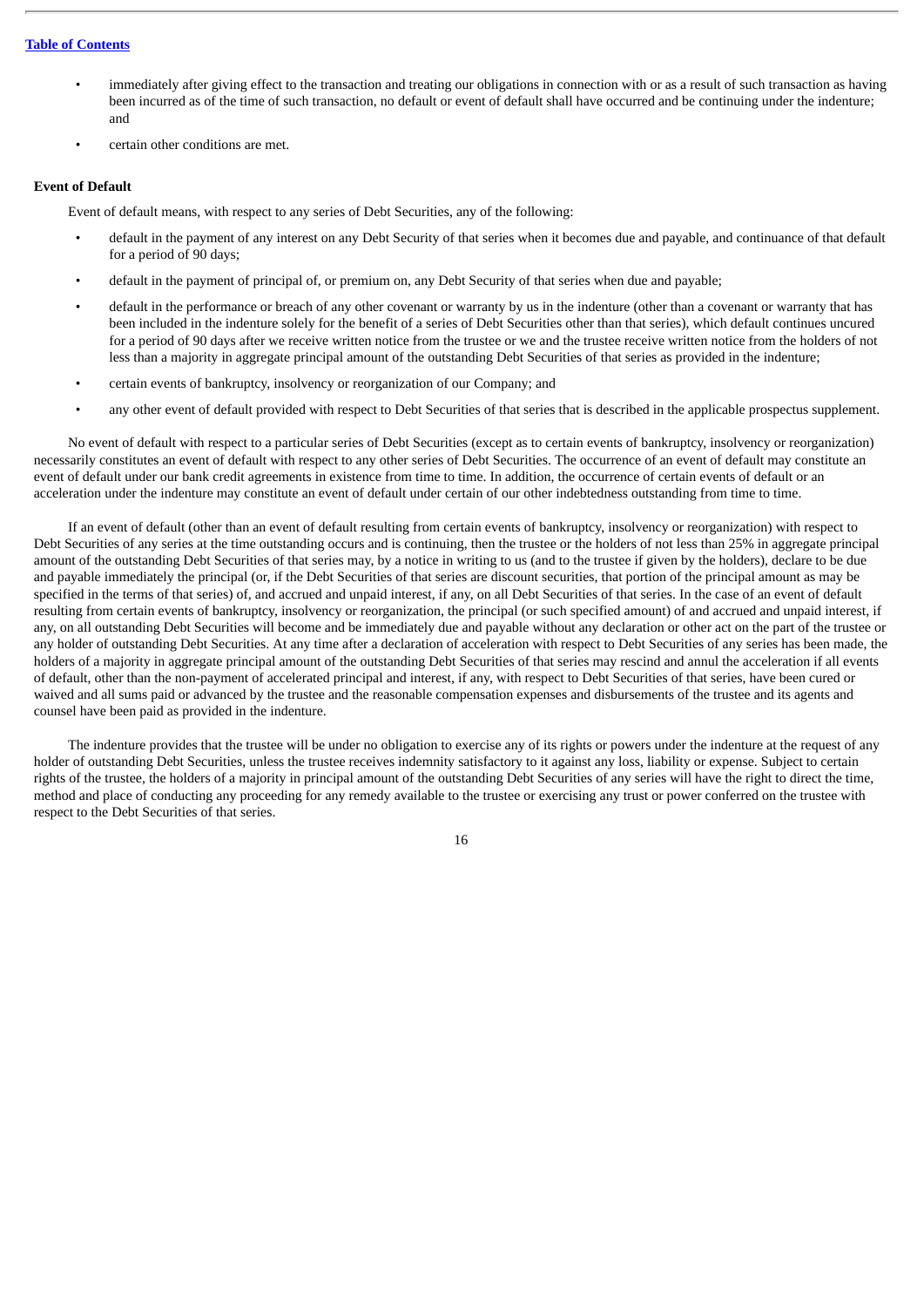No holder of any Debt Security of any series will have any right to institute any proceeding, judicial or otherwise, with respect to the indenture or for the appointment of a receiver or trustee, or for any remedy under the indenture, unless:

- that holder has previously given to the trustee written notice of a continuing event of default with respect to Debt Securities of that series; and
- the holders of at least 25% in aggregate principal amount of the outstanding Debt Securities of that series have made written request, and offered indemnity satisfactory to the trustee, to the trustee to institute the proceeding as trustee, and the trustee has not received from the holders of a majority in aggregate principal amount of the outstanding Debt Securities of that series a direction inconsistent with that request and has failed to institute the proceeding within 60 days.

Notwithstanding the foregoing, the holder of any Debt Security will have an absolute and unconditional right to receive payment of the principal of, and premium and any interest on, that Debt Security on or after the due dates expressed in that Debt Security and to institute suit for the enforcement of such payment.

The indenture requires us, within 120 days after the end of our fiscal year, to furnish to the trustee a statement as to compliance with the indenture. The indenture provides that the trustee may withhold notice to the holders of Debt Securities of any series of any default or event of default (except in payment on any Debt Securities of that series) with respect to Debt Securities of that series if it in good faith determines that withholding notice is in the interest of the holders of those Debt Securities.

#### **Modification and Waiver**

We may amend or modify the indenture without the consent of any holder of Debt Securities of the series affected by the modifications or amendments in order to:

- cure any ambiguity, defect or inconsistency, provided that the interests of the holders are not adversely affected;
- conform the text of the indenture or the Debt Securities to any corresponding provision of this "Description of Debt Securities," as evidenced by an officer's certificate;
- provide for the issuance of additional Debt Securities;
- provide for the assumption of our obligations in the case of a merger or consolidation and our discharge upon such assumption provided that the provision under "Merger, Consolidation, or Sale of Assets" of the indenture is complied with;
- add covenants or make any change that would provide any additional rights or benefits to the holders of the Debt Securities;
- add guarantees with respect to the Debt Securities;
- provide for uncertificated Debt Securities in addition to or in place of certificated Debt Securities;
- secure the Debt Securities;
- add or appoint a successor or separate trustee;
- make any change that does not adversely affect the interests of any holder of Debt Securities; or
- obtain or maintain the qualification of the indenture under the Trust Indenture Act of 1939, as amended.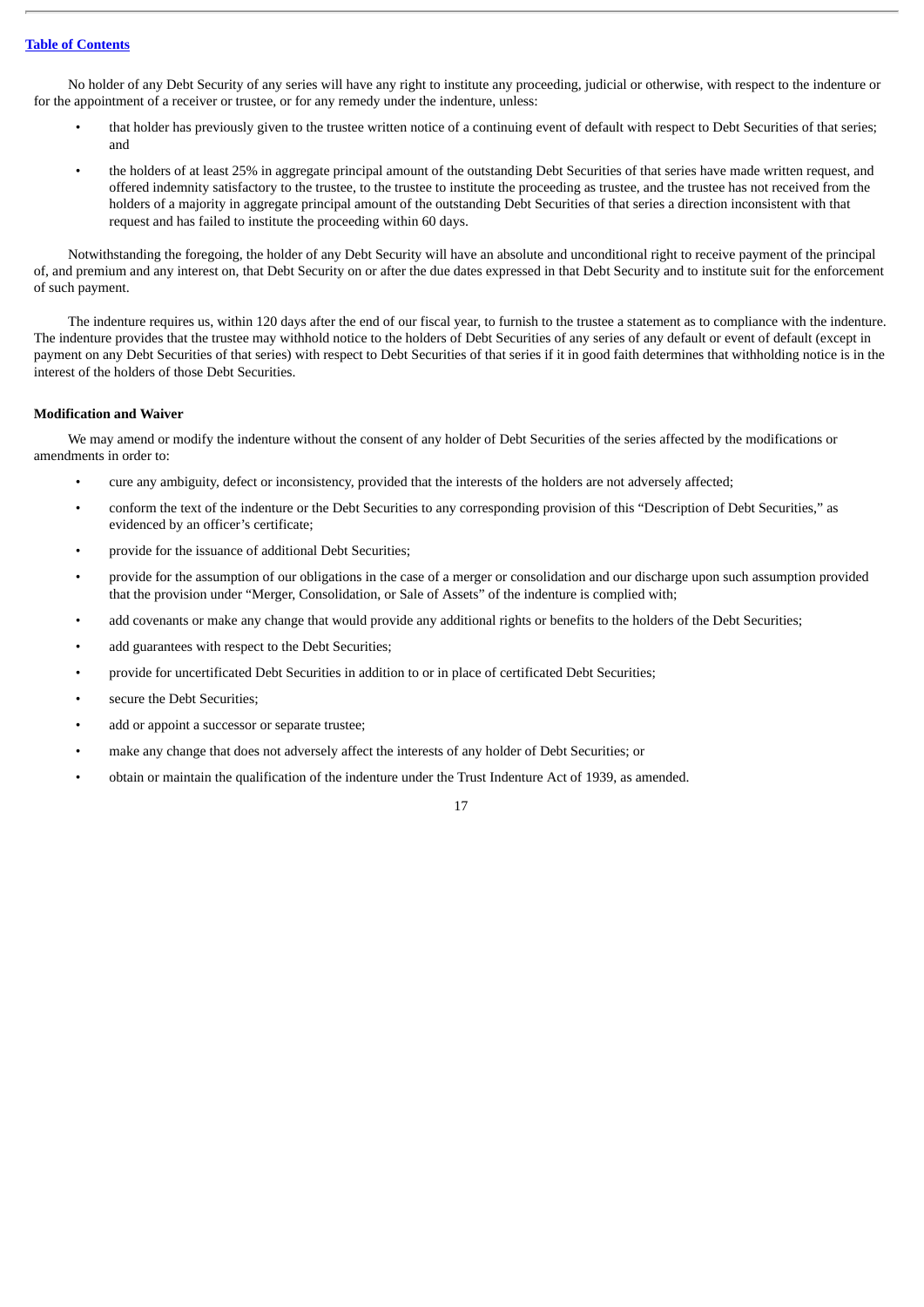Other amendments and modifications of the indenture or the Debt Securities issued may be made with the consent of the holders of at least a majority of the aggregate principal amount of the outstanding Debt Securities of the affected series, and our compliance with any provision of the indenture with respect to the Debt Securities may be waived by written notice to the trustee by the holders of a majority of the aggregate principal amount of the outstanding Debt Securities of the affected series. However, no modification or amendment may, without the consent of the holder of each outstanding Debt Security of the affected series:

- reduce the principal amount, any premium or change the fixed maturity of any Debt Security or alter or waive any of the provisions with respect to the redemption or repurchase of the Debt Securities;
- change the place of payment or currency in which principal, any premium or interest is paid;
- impair the right to institute suit for the enforcement of any payment on the Debt Securities;
- waive a payment default with respect to the Debt Securities;
- reduce the interest rate or extend the time for payment of interest on the Debt Securities;
- make any change to the amendment and modification provisions in the indenture; or
- reduce the percentage in principal amount outstanding of Debt Securities, the consent of the holders of which is required for any of the foregoing modifications or otherwise necessary to modify, supplement or amend the indenture or to waive any past default.

Except for certain specified provisions, the holders of at least a majority in principal amount of the outstanding Debt Securities of an affected series may, on behalf of the holders of all Debt Securities of such series, waive our compliance with provisions of the indenture. The holders of a majority in aggregate principal amount of the outstanding Debt Securities of such series may, on behalf of the holders of all the Debt Securities of such series, waive any past default under the indenture with respect to such Debt Securities and its consequences, except a default in the payment of the principal of, or premium or any interest on, any Debt Security or in respect of a covenant or provision that cannot be modified or amended without the consent of all of the holders of the outstanding Debt Securities of the affected series; provided, however, that the holders of a majority in aggregate principal amount of the outstanding Debt Securities of such series may rescind and annul an acceleration and its consequences, including any related payment default that resulted from the acceleration.

#### **Defeasance of Debt Securities and Certain Covenants in Certain Circumstances**

*Legal Defeasance*. The indenture provides that, in certain circumstances, we may be discharged from any and all obligations in respect of the Debt Securities of any series (except for certain obligations to register the transfer or exchange of Debt Securities, to replace stolen, lost or mutilated Debt Securities, and to maintain paying agencies and certain provisions relating to the treatment of funds held by paying agents). We will be so discharged upon the deposit with the trustee, in trust, of money and/or U.S. government obligations that, through the payment of interest and principal in accordance with their terms, will provide money in an amount sufficient in the opinion of a nationally recognized firm of independent public accountants to pay and discharge each installment of principal, premium and interest in accordance with the terms of the indenture and the Debt Securities of that series.

This discharge may occur only if, among other things, we have delivered to the trustee an opinion of counsel stating that we have received from, or there has been published by, the U.S. Internal Revenue Service a ruling or, since the date of execution of the indenture, there has been a change in the applicable U.S. federal income tax law, in either case to the effect that, and based thereon such opinion shall confirm that, the beneficial owners of the Debt Securities of the applicable series will not recognize income, gain or loss for U.S. federal income tax purposes as a result of the deposit, defeasance and discharge and will be subject to U.S. federal income tax on the same amounts and in the same manner and at the same times as would have been the case if the deposit, defeasance and discharge had not occurred.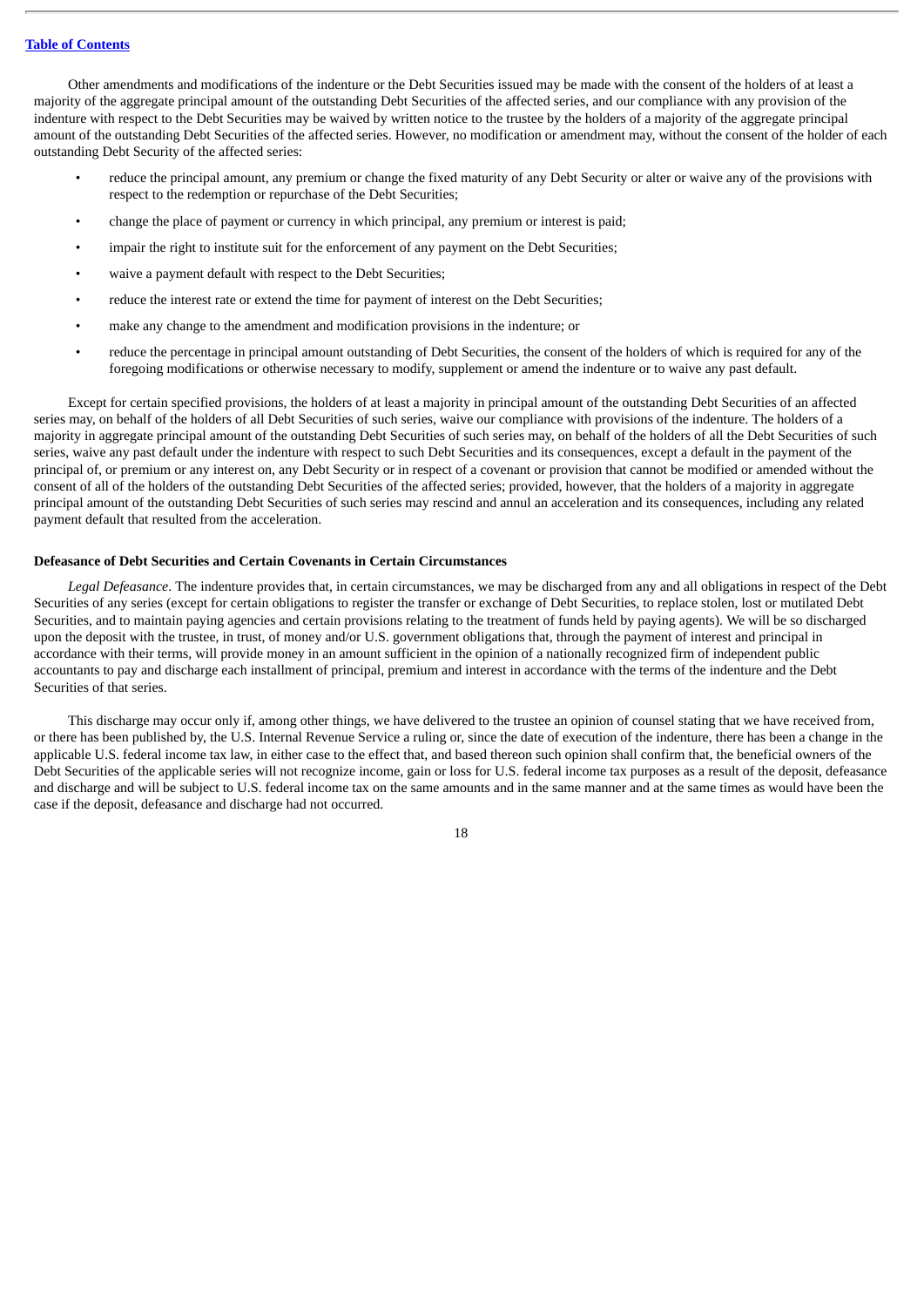*Defeasance of Certain Covenants*. The indenture provides that, upon compliance with certain conditions, we may omit to comply with certain covenants set forth in the indenture, and any omission to comply with those covenants will not constitute a default or an event of default with respect to the Debt Securities of the applicable series, or covenant defeasance.

The conditions include:

- depositing with the trustee money and/or U.S. government obligations that, through the payment of interest and principal in accordance with their terms, will provide money in an amount sufficient in the opinion of a nationally recognized firm of independent public accountants to pay and discharge each installment of principal of, premium and interest in accordance with the terms of the indenture and the Debt Securities of the applicable series; and
- delivering to the trustee an opinion of counsel to the effect that the beneficial owners of the Debt Securities of the applicable series will not recognize income, gain or loss for U.S. federal income tax purposes as a result of the deposit and related covenant defeasance and will be subject to U.S. federal income tax on the same amounts and in the same manner and at the same times as would have been the case if the deposit and related covenant defeasance had not occurred.

#### **Conversion and Exchange Rights**

If specified in the applicable prospectus supplement, the Debt Securities of a series may be convertible into or exchangeable for Ordinary Shares or other securities of us or another entity. We will describe in the applicable prospectus supplement, among other things, any required shareholder approvals for the conversion and issuance of shares, the conversion or exchange rate or price and any adjustments thereto, the conversion or exchange period or periods, provisions as to whether conversion or exchange will be mandatory, at our option or at the option of the holders of that series of Debt Securities, and provisions affecting conversion or exchange in the event of the redemption of that series of Debt Securities.

#### **Governing Law**

The indenture and the Debt Securities, and any claim, controversy or dispute arising under or related to the indenture or the Debt Securities, will be governed by and construed in accordance with the laws of the state of New York.

#### **DESCRIPTION OF UNITS**

<span id="page-22-0"></span>We may issue Units comprising one or more securities described in this prospectus in any combination. The following description sets forth certain general terms and provisions of the Units that we may offer pursuant to this prospectus. The particular terms of the Units and the extent, if any, to which the general terms and provisions may apply to the Units so offered will be described in the applicable prospectus supplement. The issuance of Units is subject to the Shareholders Agreement, Singapore Companies Act and the prior approval of the board of directors and shareholders at a general meeting.

We will incorporate by reference from reports that we file with the Commission, the form of unit agreement that describes the terms of the series of Units we are offering, and any supplemental agreements, before the issuance of the related series of Units. The following summaries of material terms and provisions of the Units are subject to, and qualified in their entirety by reference to, all the provisions of the unit agreement and any supplemental agreements applicable to a particular series of Units. We urge you to read the applicable prospectus supplements related to the particular series of Units that we may offer under this prospectus, as well as any related free writing prospectuses and the complete unit agreement and any supplemental agreements that contain the terms of the Units.

Each Unit will be issued so that the holder of the Unit is, subject to any requisite registration under the Singapore Companies Act, also the holder of each security included in the Unit. Thus, the Unit will have the rights and obligations of a holder of each included security. Units will be issued pursuant to the terms of a unit agreement, which may provide that the securities included in the Unit may not be held or transferred separately at any time or at any time before a specified date. A copy of the forms of the unit agreement and the unit certificate relating to any particular issue of Units will be filed with the Commission each time we issue Units, and you should read those documents for provisions that may be important to you.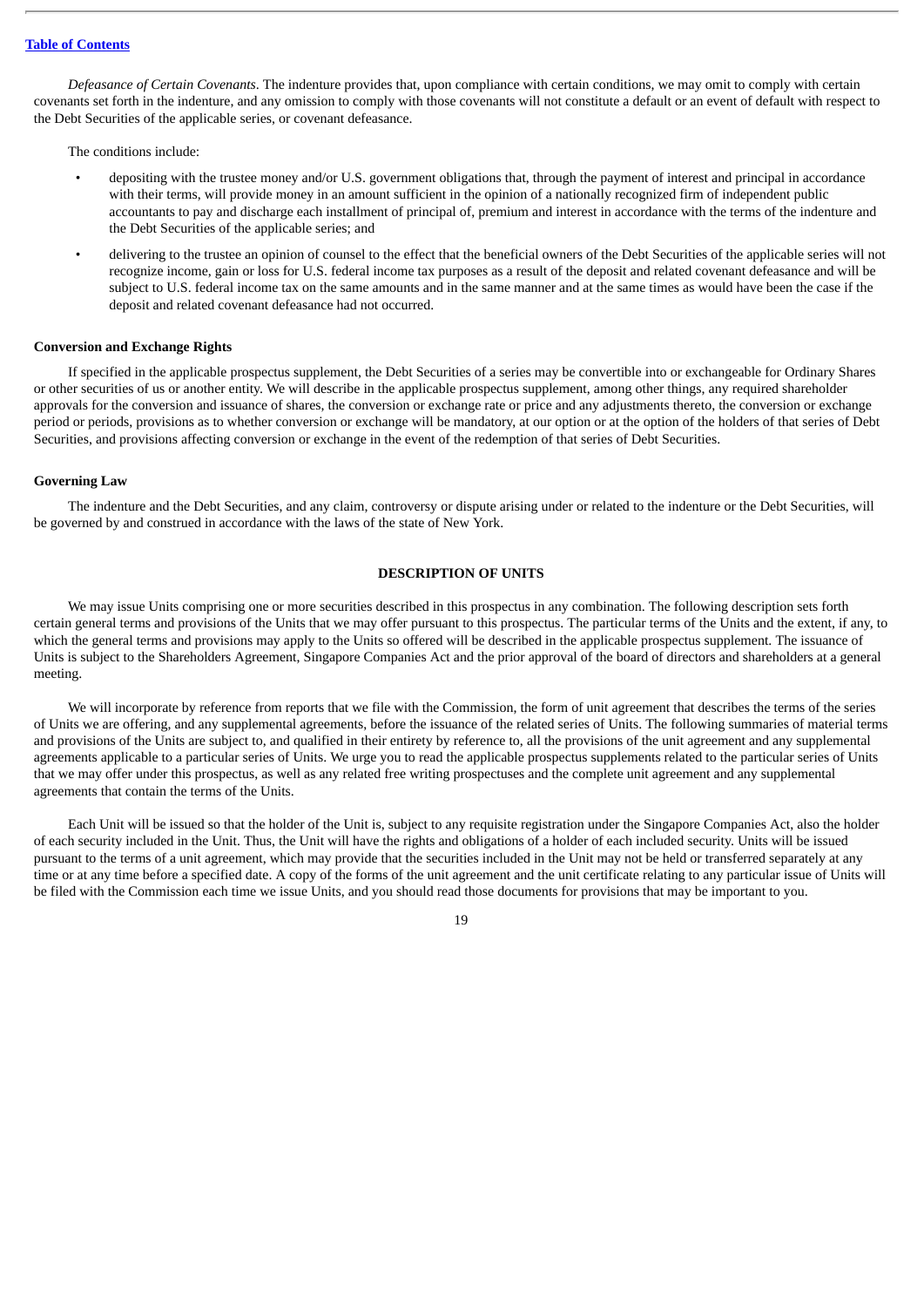The prospectus supplement relating to any particular issuance of Units will describe the terms of those Units, including, to the extent applicable, the following:

- the designation and terms of the Units and the securities comprising the Units, including whether and under what circumstances those securities may be held or transferred separately;
- any provision for the issuance, payment, settlement, transfer or exchange of the Units or of the securities comprising the Units;
- any provision of the governing unit agreement that different from those described below; and
- whether the Units will be issued in fully registered or global form.

The provisions described in this section, as well as those set forth in any prospectus supplement or as described under "Description of Ordinary Shares", "Description of Preference Shares", "Description of Warrants", "Description of Rights", "Description of Purchase Contracts" and "Description of Debt Securities" will apply to each Unit, as applicable, and to any Ordinary Share, Preference Share, Warrant, Right, Purchase Contract or Debt Security, included in each Unit, as applicable.

#### **TAX**

<span id="page-23-0"></span>The material tax consequences of any offering of securities will be described in the applicable prospectus supplement.

#### **PLAN OF DISTRIBUTION**

<span id="page-23-1"></span>The securities being offered by this prospectus may be sold:

- through agents;
- to or through one or more underwriters on a firm commitment or agency basis;
- through put or call option transactions relating to the securities;
- through broker-dealers;
- directly to purchasers, through a specific bidding or auction process, on a negotiated basis or otherwise;
- through any other method permitted pursuant to applicable law; or
- through a combination of any such methods of sale.

At any time a particular offer of the securities covered by this prospectus is made, a revised prospectus or prospectus supplement, if required, will be distributed which will set forth the aggregate amount of securities covered by this prospectus being offered and the terms of the offering, including the name or names of any underwriters, dealers, brokers or agents, any discounts, commissions, concessions and other items constituting compensation from us and any discounts, commissions or concessions allowed or reallowed or paid to dealers. Such prospectus supplement, and, if necessary, a posteffective amendment to the registration statement of which this prospectus is a part, will be filed with the Commission to reflect the disclosure of additional information with respect to the distribution of the securities covered by this prospectus. In order to comply with the securities laws of certain states, if applicable, the securities sold under this prospectus may only be sold through registered or licensed broker-dealers. In addition, in some states the securities may not be sold unless they have been registered or qualified for sale in the applicable state or an exemption from registration or qualification requirements is available and is complied with.

The distribution of securities may be effected from time to time in one or more transactions, including block transactions and transactions on the Nasdaq Global Select Market or any other organized market where the securities may be traded. The securities may be sold at a fixed price or prices, which may be changed, or at market prices prevailing at the time of sale, at prices relating to the prevailing market prices or at negotiated prices. The consideration may be cash or another form negotiated by the parties. Agents, underwriters or broker-dealers may be paid compensation for offering and selling the securities. That compensation may be in the form of discounts, concessions or commissions to be received from us or from the purchasers of the securities. Any dealers and agents participating in the distribution of the securities may be deemed to be underwriters, and compensation received by them on resale of the securities may be deemed to be underwriting discounts. If any such dealers or agents were deemed to be underwriters, they may be subject to statutory liabilities under the Securities Act.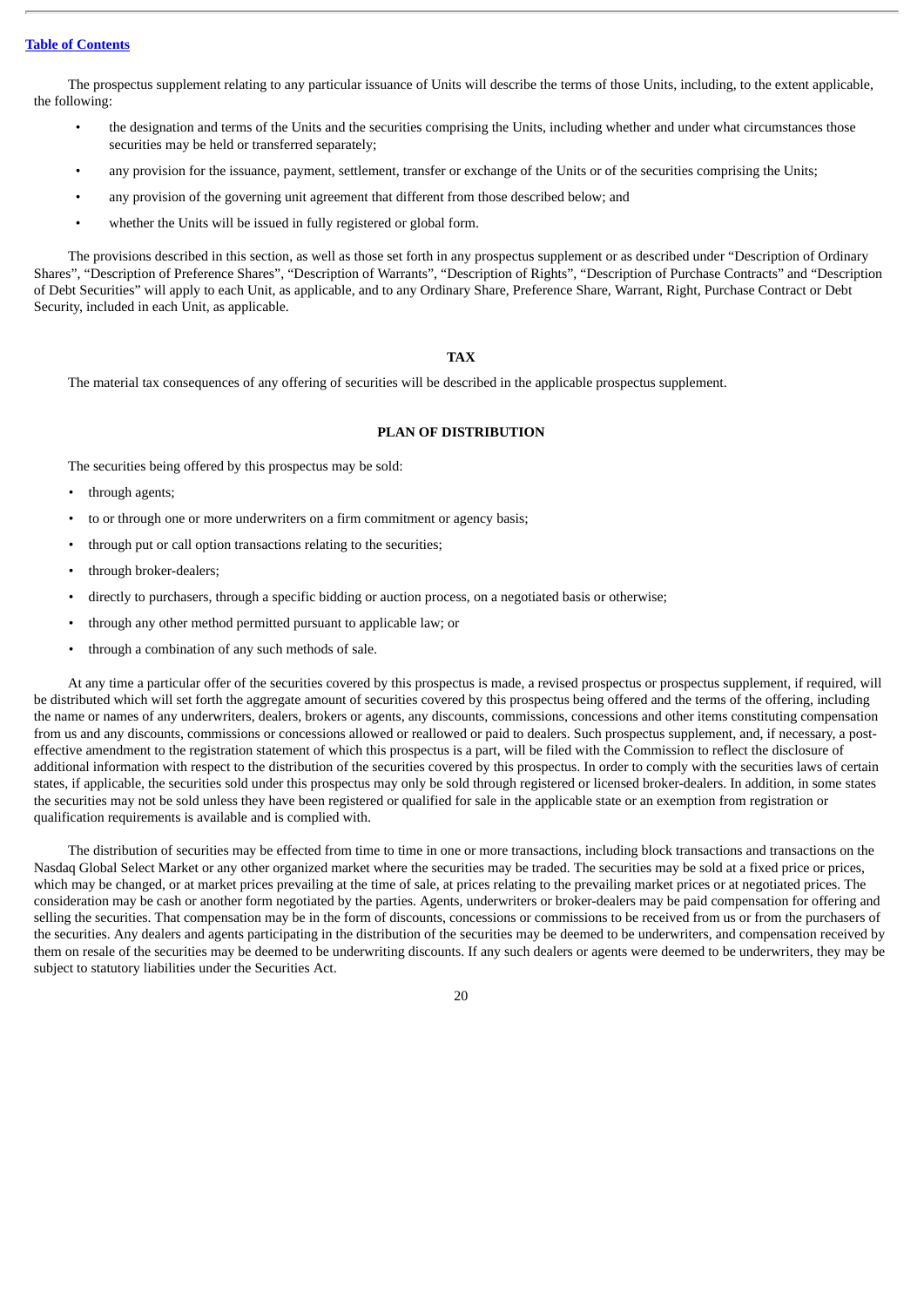We may directly solicit offers to purchase the securities being offered by this prospectus and may also engage in "at-the-market" offerings as defined in Rule 415 of the Securities Act. We may also designate agents to solicit offers to purchase the securities from time to time. We will name in a prospectus supplement any underwriter or agent involved in the offer or sale of the securities.

Agents may from time to time solicit offers to purchase the securities. If required, we will name in the applicable prospectus supplement any agent involved in the offer or sale of the securities and set forth any compensation payable to the agent. Unless otherwise indicated in the prospectus supplement, any agent will be acting on a best efforts basis for the period of its appointment. Any agent selling the securities covered by this prospectus may be deemed to be an underwriter, as that term is defined in the Securities Act, of the securities.

If underwriters are used in a sale, securities will be acquired by the underwriters for their own account and may be resold from time to time in one or more transactions, including negotiated transactions, at a fixed public offering price or at varying prices determined at the time of sale, or under delayed delivery contracts or other contractual commitments. Securities may be offered to the public either through underwriting syndicates represented by one or more managing underwriters or directly by one or more firms acting as underwriters. If an underwriter or underwriters are used in the sale of securities, an underwriting agreement will be executed with the underwriter or underwriters, as well as any other underwriter or underwriters, with respect to a particular underwritten offering of securities, and will set forth the terms of the transactions, including compensation of the underwriters and dealers and the public offering price, if applicable. The prospectus and prospectus supplement will be used by the underwriters to resell the securities.

If a dealer is used in the sale of the securities, we or an underwriter will sell the securities to the dealer, as principal. The dealer may then resell the securities to the public at varying prices to be determined by the dealer at the time of resale. To the extent required, we will set forth in the prospectus supplement the name of the dealer and the terms of the transactions.

We may directly solicit offers to purchase the securities and may make sales of securities directly to institutional investors or others. These persons may be deemed to be underwriters within the meaning of the Securities Act with respect to any resale of the securities. To the extent required, the prospectus supplement will describe the terms of any such sales, including the terms of any bidding or auction process, if used.

Agents, underwriters and dealers may be entitled under agreements which may be entered into with us to indemnification by us against specified liabilities, including liabilities incurred under the Securities Act, or to contribution by us to payments they may be required to make in respect of such liabilities. If required, the prospectus supplement will describe the terms and conditions of the indemnification or contribution. Some of the agents, underwriters or dealers, or their affiliates may be customers of, engage in transactions with or perform services for us or our subsidiaries.

Any person participating in the distribution of securities registered under the registration statement that includes this prospectus will be subject to applicable provisions of the Exchange Act and the applicable Commission rules and regulations, including, among others, Regulation M, which may limit the timing of purchases and sales of any of our securities by that person. Furthermore, Regulation M may restrict the ability of any person engaged in the distribution of our securities to engage in market-making activities with respect to our securities. These restrictions may affect the marketability of our securities and the ability of any person or entity to engage in market-making activities with respect to our securities.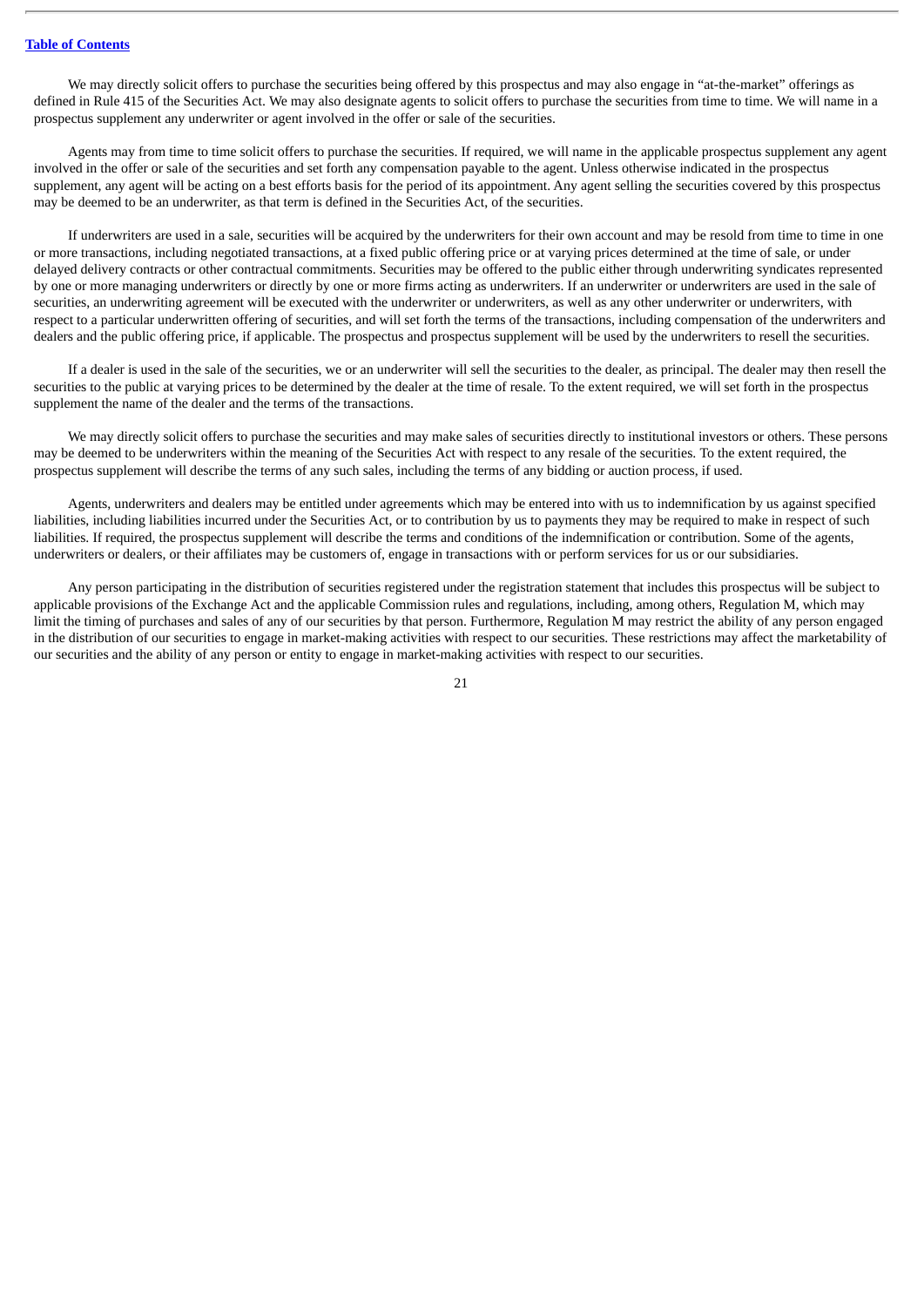Certain persons participating in an offering may engage in over-allotment, stabilizing transactions, short-covering transactions, penalty bids and other transactions that stabilize, maintain or otherwise affect the price of the offered securities. These activities may maintain the price of the offered securities at levels above those that might otherwise prevail in the open market, including by entering stabilizing bids, effecting syndicate covering transactions or imposing penalty bids, each of which is described below.

- A stabilizing bid means the placing of any bid, or the effecting of any purchase, for the purpose of pegging, fixing or maintaining the price of a security.
- A syndicate covering transaction means the placing of any bid on behalf of the underwriting syndicate or the effecting of any purchase to reduce a short position created in connection with the offering.
- A penalty bid means an arrangement that permits the managing underwriter to reclaim a selling concession from a syndicate member in connection with the offering when offered securities originally sold by the syndicate member are purchased in syndicate covering transactions.

These transactions may be effected on an exchange or automated quotation system, if the securities are listed on that exchange or admitted for trading on that automated quotation system, or in the over-the-counter market or otherwise.

If so indicated in the applicable prospectus supplement, we will authorize agents, underwriters or dealers to solicit offers from certain types of institutions to purchase offered securities from us at the public offering price set forth in such prospectus supplement pursuant to delayed delivery contracts providing for payment and delivery on a specified date in the future. Such contracts will be subject only to those conditions set forth in the prospectus supplement and the prospectus supplement will set forth the commission payable for solicitation of such contracts.

In addition, Ordinary Shares may be issued upon conversion of or in exchange for Debt Securities or other securities.

Any underwriters to whom offered securities are sold for public offering and sale may make a market in such offered securities, but such underwriters will not be obligated to do so and may discontinue any market making at any time without notice. The offered securities may or may not be listed on a national securities exchange. No assurance can be given that there will be a market for the offered securities.

Any securities that qualify for sale pursuant to Rule 144 or Regulation S under the Securities Act, may be sold under Rule 144 or Regulation S rather than pursuant to this prospectus.

To the extent that we make sales to or through one or more underwriters or agents in at-the-market offerings, we will do so pursuant to the terms of a distribution agreement between us and the underwriters or agents. If we engage in at-the-market sales pursuant to a distribution agreement, we will sell our Ordinary Shares to or through one or more underwriters or agents, which may act on an agency basis or on a principal basis. During the term of any such agreement, we may sell Ordinary Shares on a daily basis in exchange transactions or otherwise as we agree with the underwriters or agents. The distribution agreement will provide that any Ordinary Shares sold will be sold at prices related to the then prevailing market prices for our Ordinary Shares. Therefore, exact figures regarding proceeds that will be raised or commissions to be paid cannot be determined at this time and will be described in a prospectus supplement. Pursuant to the terms of the distribution agreement, we also may agree to sell, and the relevant underwriters or agents may agree to solicit offers to purchase, blocks of our Ordinary Shares or Warrants. The terms of each such distribution agreement will be set forth in more detail in a prospectus supplement to this prospectus.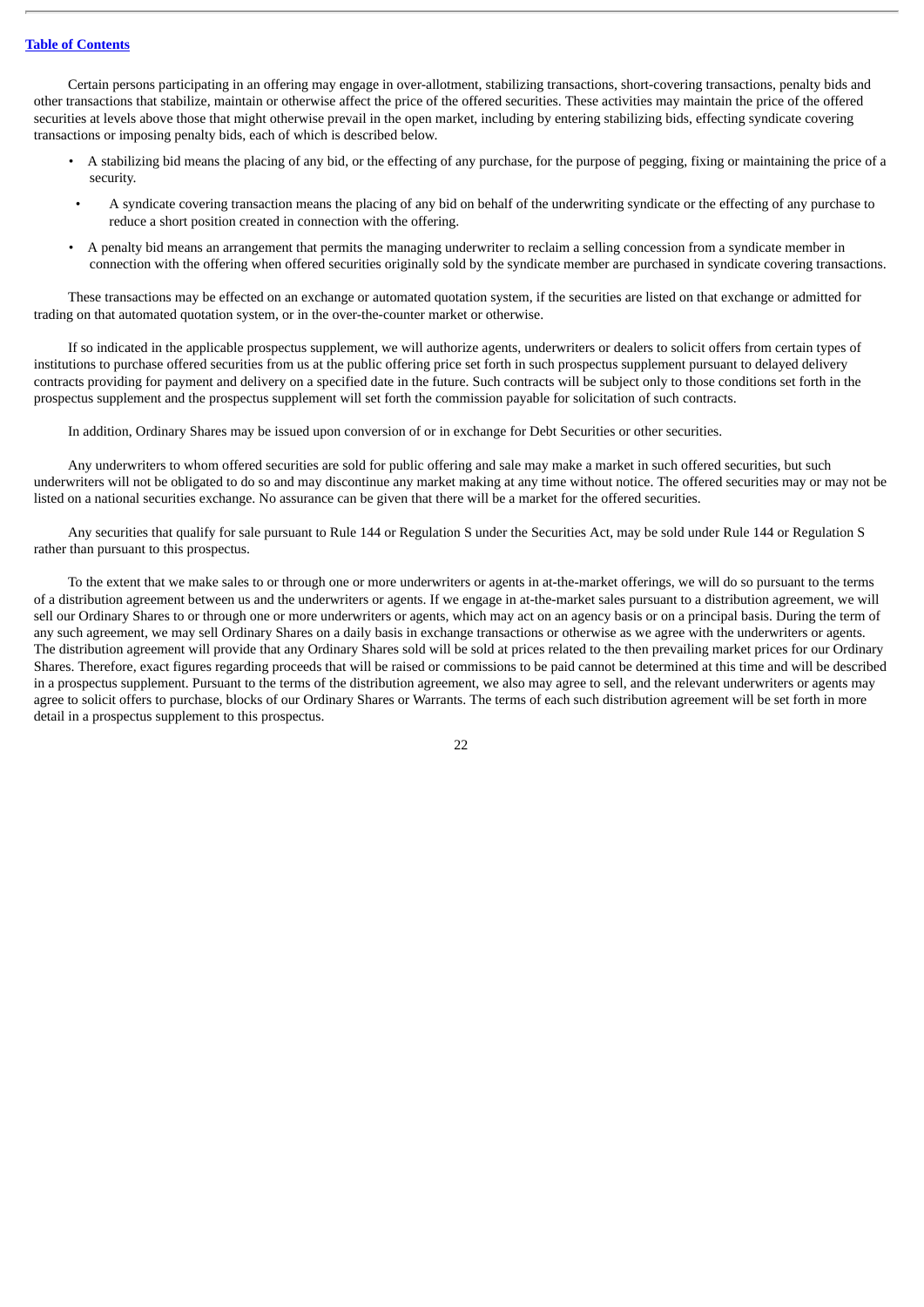In connection with offerings made through underwriters or agents, we may enter into agreements with such underwriters or agents pursuant to which we receive our outstanding securities in consideration for the securities being offered to the public for cash. In connection with these arrangements, the underwriters or agents may also sell securities covered by this prospectus to hedge their positions in these outstanding securities, including in short sale transactions. If so, the underwriters or agents may use the securities received from us under these arrangements to close out any related open borrowings of securities.

We may enter into derivative transactions with third parties or sell securities not covered by this prospectus to third parties in privately negotiated transactions. If the applicable prospectus supplement indicates, in connection with those derivatives, such third parties (or affiliates of such third parties) may sell securities covered by this prospectus and the applicable prospectus supplement, including in short sale transactions. If so, such third parties (or affiliates of such third parties) may use securities pledged by us or borrowed from us or others to settle those sales or to close out any related open borrowings of shares, and may use securities received from us in settlement of those derivatives to close out any related open borrowings of shares. The third parties (or affiliates of such third parties) in such sale transactions will be underwriters and, if not identified in this prospectus, will be identified in the applicable prospectus supplement (or a post-effective amendment).

We may loan or pledge securities to a financial institution or other third party that in turn may sell the securities using this prospectus. Such financial institution or third party may transfer its short position to investors in our securities or in connection with a simultaneous offering of other securities offered by this prospectus or in connection with a simultaneous offering of other securities offered by this prospectus.

#### **LEGAL MATTERS**

<span id="page-26-0"></span>Certain legal matters with respect to Singapore law and with respect to the validity of the offered securities under Singapore law will be passed upon for us by White & Case Pte. Ltd., Singapore. Certain legal matters with respect to New York law, the validity of the Debt Securities under New York law, and U.S. federal securities law will be passed upon for us by White & Case LLP, New York.

#### **EXPERTS**

<span id="page-26-1"></span>The consolidated financial statements as of January 2, 2022 and for each of the two years in the period ended January 2, 2022 of Maxeon Solar Technologies, Ltd. appearing in Maxeon Solar Technologies, Ltd.'s Annual Report (Form 20-F) for the year ended January 2, 2022, and the effectiveness of Maxeon Solar Technologies, Ltd.'s internal control over financial reporting as of January 2, 2022 have been audited by Ernst & Young LLP (Singapore), a member firm of Ernst & Young Global Limited (EYG) and independent registered public accounting firm, as set forth in their reports thereon, included therein, and incorporated herein by reference. Such consolidated financial statements are incorporated herein by reference in reliance upon such reports given on the authority of such firm as experts in accounting and auditing.

The combined financial statements for the year ended December 29, 2019 of Maxeon Solar Technologies, Pte. Ltd. (now known as Maxeon Solar Technologies, Ltd.) appearing in Maxeon Solar Technologies, Ltd.'s Annual Report (Form 20-F) for the year ended January 2, 2022 have been audited by Ernst & Young LLP, the United States member firm of EYG and independent registered public accounting firm, as set forth in their report thereon, included therein, and incorporated herein by reference. Such combined financial statements are incorporated herein by reference in reliance upon such report given on the authority of such firm as experts in accounting and auditing.

#### **ENFORCEMENT OF CIVIL LIABILITIES UNDER U.S. SECURITIES LAWS**

<span id="page-26-2"></span>We are incorporated under the laws of Singapore and certain of our officers and directors are or will be residents outside of the United States. Moreover, most of our assets are located outside of the United States. Although we are incorporated outside of the United States, we have agreed to accept service of process in the United States through our agent designated for that specific purpose.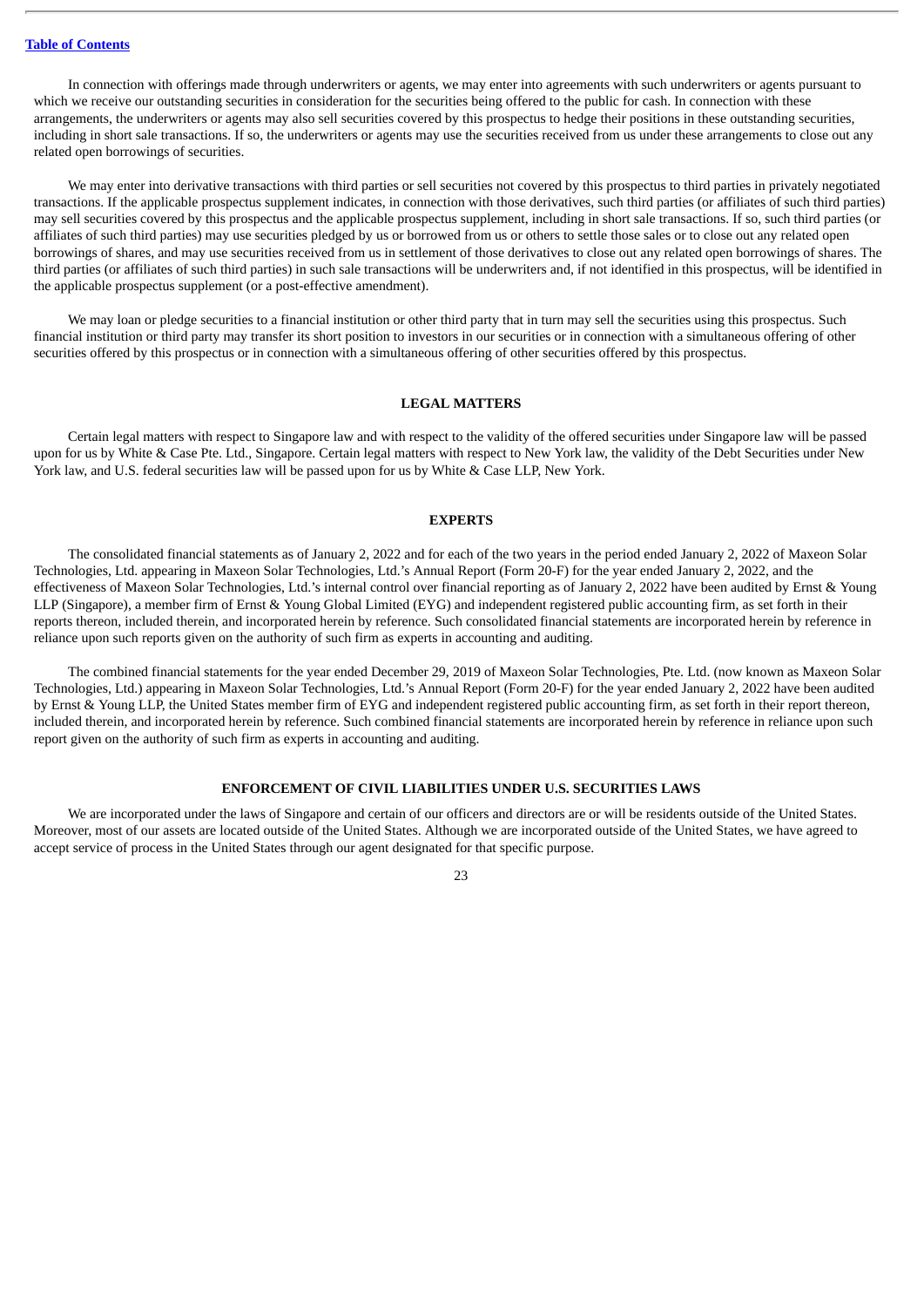There is no treaty in force between the United States and Singapore providing for the reciprocal recognition and enforcement of judgments in civil and commercial matters, such that a final judgment for the payment of money rendered by any federal or state court in the United States based on civil liability, whether or not predicated solely upon the federal securities laws, would, therefore, not be automatically enforceable in Singapore. Additionally, there is doubt whether a Singapore court may impose civil liability on us or our directors and officers who reside in Singapore in a suit brought in the Singapore courts against us or such persons with respect to a violation solely of the federal securities laws of the United States, unless the facts surrounding such a violation would constitute or give rise to a cause of action under Singapore law. Accordingly, it may be difficult for investors to enforce against us, our directors or our officers in Singapore, judgments obtained in the United States which are predicated upon the civil liability provisions of the federal securities laws of the United States.

#### **INDEMNIFICATION FOR SECURITIES ACT LIABILITIES**

<span id="page-27-0"></span>Insofar as indemnification for liabilities arising under the Securities Act may be permitted to directors, officers or persons controlling us pursuant to the foregoing provisions, we have been informed that in the opinion of the Commission such indemnification is against public policy as expressed in the Securities Act and is therefore unenforceable.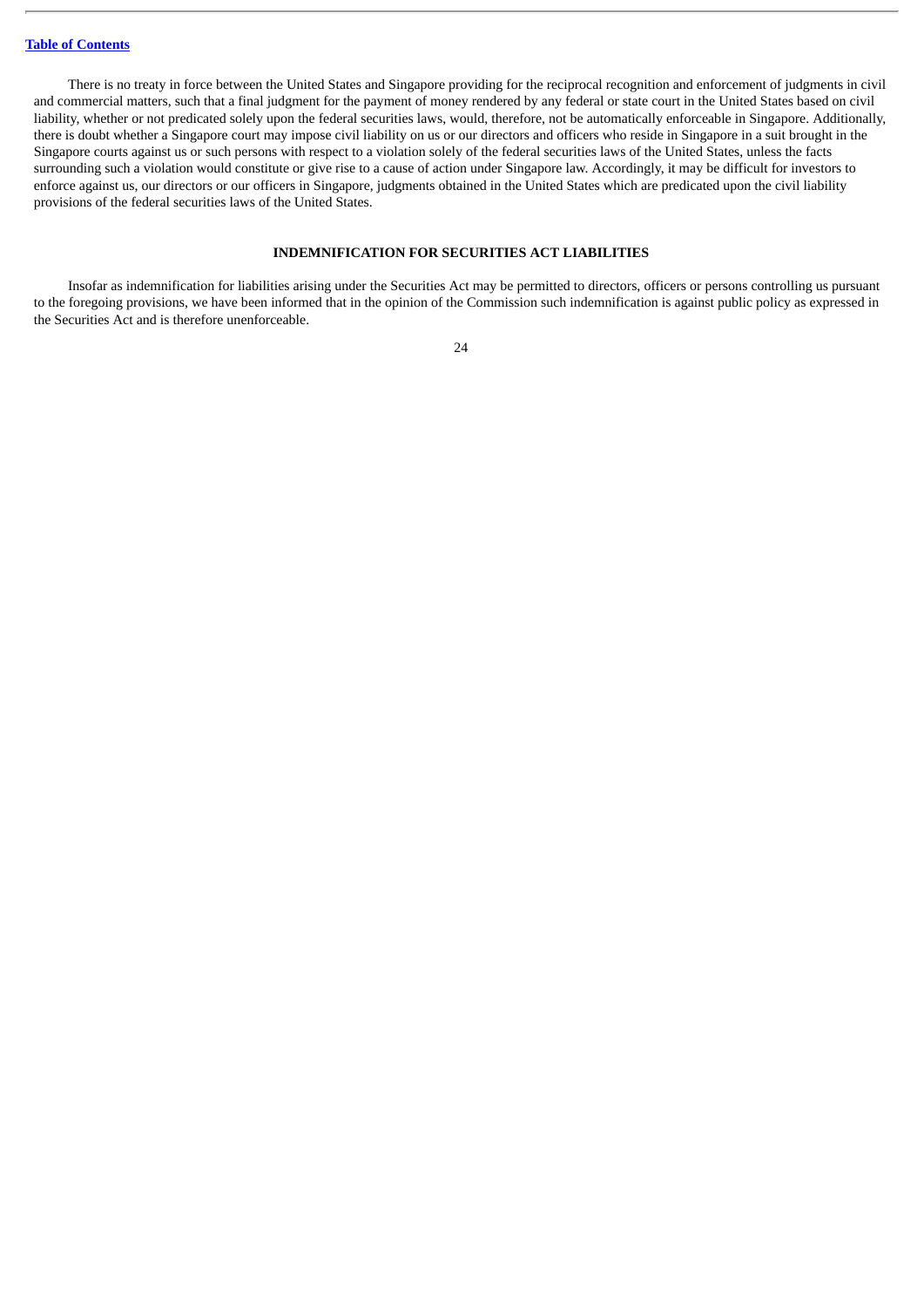#### **PART II INFORMATION NOT REQUIRED IN THE PROSPECTUS**

#### **EXPENSES**

<span id="page-28-0"></span>The following are the estimated expenses of the issuance and distribution of the securities being registered under the registration statement of which this prospectus forms a part, all of which will be paid by us.

| Commission registration fee  | \$9,270   |
|------------------------------|-----------|
| FINRA filing fee             | \$15,500  |
| Legal fees and expenses      | \$<br>(1) |
| Accounting fees and expenses | \$<br>(1) |
| <b>Printing expenses</b>     | \$<br>(1) |
| Miscellaneous                | \$<br>(1) |
| Total                        |           |

(1) The amount of securities and number of offerings are indeterminable and the expenses cannot be estimated at this time. An estimate of the aggregate expenses in connection with the sale and distribution of securities being offered will be included in the applicable prospectus supplement.

#### **Item 8. Indemnification of Directors and Officers.**

Pursuant to the Singapore Companies Act, any provision (whether in the constitution, a contract with the company or otherwise) that purports to exempt or indemnify the officers of a company (including directors) (to any extent) against any liability which by law would otherwise attach to them in connection with any negligence, default, breach of duty or breach of trust, of which they may be guilty in relation to the company is void. However, the Singapore Companies Act specifically provides that we are allowed to: purchase and maintain for any officer insurance against any liability which by law would otherwise attach to such officer in respect of any negligence, default, breach of duty or breach of trust of which such officer may be guilty in relation to us; indemnify any officer against liability incurred by the officer to a person other than the company, except when the indemnity is against: (a) any liability of the officer to pay: (i) a fine in criminal proceedings; or (ii) a sum payable to a regulatory authority by way of a penalty in respect of non-compliance with any requirement of a regulatory nature (however arising); or; (b) any liability incurred by the officer: (i) in defending criminal proceedings in which the officer is convicted; (ii) in defending civil proceedings brought by the company or a related company in which judgment is given against the officer; or (iii) in connection with an application for relief under Sections 76A(13) or 391 of the Singapore Companies Act in which the court refuses to grant the officer relief; indemnify any auditor against any liability incurred or to be incurred by such auditor in defending any proceedings (whether civil or criminal) in which judgment is given in such auditor's favor or in which such auditor is acquitted; or indemnify any auditor against any liability incurred or to be incurred by such auditor in connection with any application under Sections 76A(13) or 391 of the Singapore Companies Act in which relief is granted to such auditor by the court.

Our Constitution provides that, subject to the provisions of the Singapore Companies Act and any other applicable law, every director, chief executive officer, auditor, secretary or other officer of our company shall be entitled to be indemnified by our company against all costs, charges, losses, expenses and liabilities incurred or to be incurred by him or her in the execution and discharge of his or her duties or in relation thereto and in particular and without prejudice to the generality of the foregoing, no director, secretary or other officer of our company shall be liable for the acts, receipts, neglects or defaults of any other director or officer or for joining in any receipt or other act for conformity or for any loss or expense happening to our company through the insufficiency or deficiency of title to any property acquired by order of the directors for or on behalf of our company or for the insufficiency or deficiency of any security in or upon which any of the moneys of our company shall be invested or for any loss or damage arising from the bankruptcy, insolvency or tortious act of any person with whom any moneys, securities or effects shall be deposited or left or for any other loss, damage or misfortune whatsoever which shall happen to or be incurred by our company in the execution of the duties of his or her office or in relation thereto unless the same shall happen through his or her own negligence, willful default, breach of duty or breach of trust.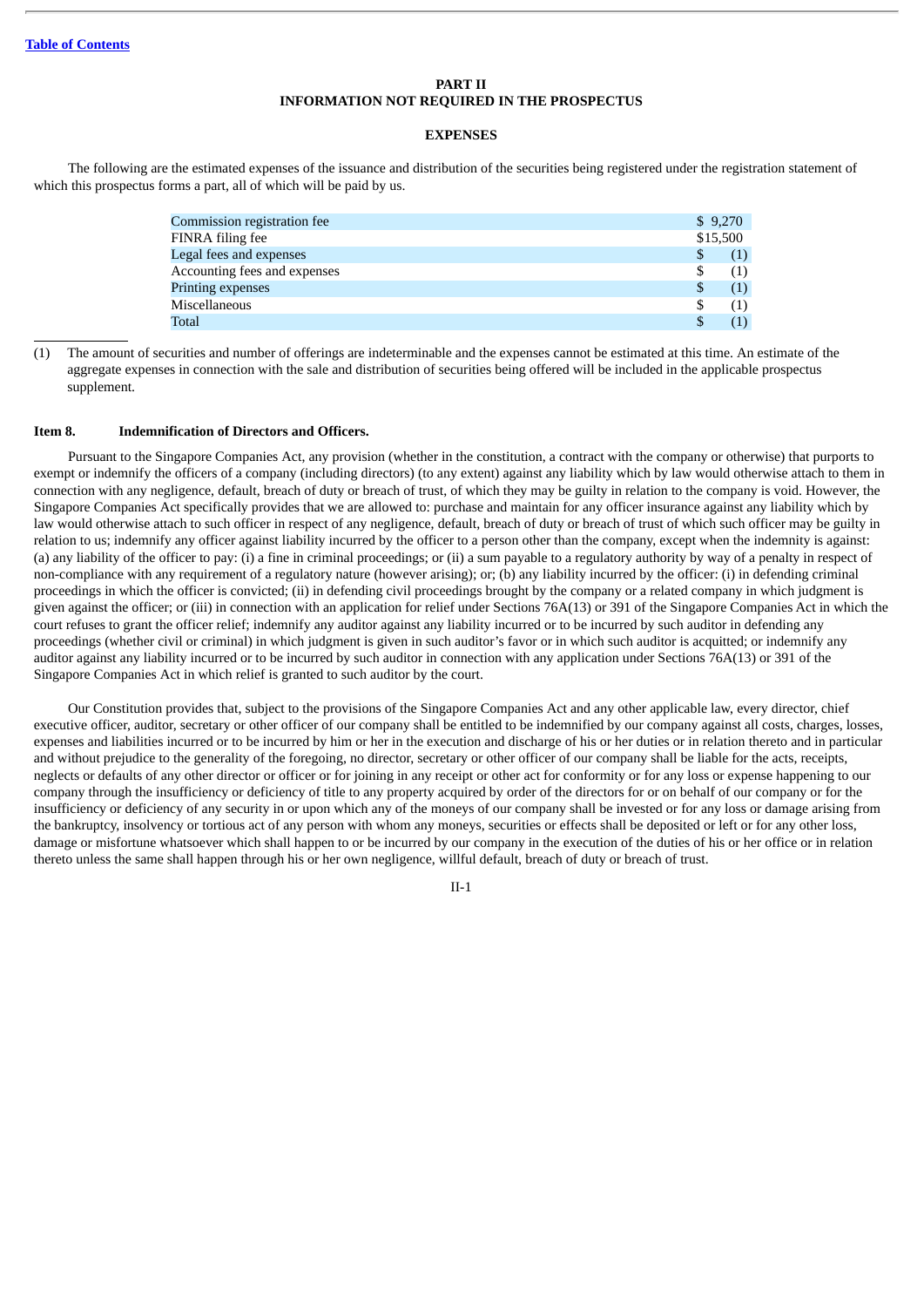In cases where a director is sued by the company, the Singapore Companies Act gives the court the power to relieve directors either wholly or partially from their liability for their negligence, default, breach of duty or breach of trust.

The limitation of liability and indemnification provisions in our Constitution may discourage shareholders from bringing a lawsuit against directors for breach of their fiduciary duties. They may also reduce the likelihood of derivative litigation against directors and officers, even though an action, if successful, might benefit us and our shareholders. A shareholder's investment may be harmed to the extent we pay the costs of settlement and damage awards against directors and officers pursuant to these indemnification provisions. Insofar as indemnification for liabilities arising under the Securities Act may be permitted to our directors, officers and controlling persons pursuant to the foregoing provisions, or otherwise, we have been advised that, in the opinion of the Commission, such indemnification is against public policy as expressed in the Securities Act, and is, therefore, unenforceable.

#### **Item 9. Exhibits**

A list of exhibits included as part of this registration statement is set forth in the Exhibit Index which immediately precedes such exhibits and is incorporated herein by reference.

#### **Item 10. Undertakings.**

The undersigned registrant hereby undertakes:

(a)(1) To file, during any period in which offers or sales are being made, a post-effective amendment to this registration statement:

(i) To include any prospectus required by Section 10(a)(3) of the Securities Act of 1933 (the "Securities Act");

(ii) To reflect in the prospectus any facts or events arising after the effective date of the registration statement (or the most recent posteffective amendment thereof) which, individually or in the aggregate, represent a fundamental change in the information set forth in the registration statement. Notwithstanding the foregoing, any increase or decrease in volume of securities offered (if the total dollar value of securities offered would not exceed that which was registered) and any deviation from the low or high end of the estimated maximum offering range may be reflected in the form of prospectus filed with the Securities and Exchange Commission (the "Commission") pursuant to Rule 424(b) if, in the aggregate, the changes in volume and price represent no more than a 20 percent change in the maximum aggregate offering price set forth in the "Calculation of Registration Fee" table in the effective registration statement;

(iii) To include any material information with respect to the plan of distribution not previously disclosed in the registration statement or any material change to such information in the registration statement.

*provided, however*, that (A) paragraphs (a)(1)(i) and (ii) of this section do not apply if the registration statement is on Form S-8, and the information required to be included in a post-effective amendment by those paragraphs is contained in reports filed with or furnished to the Commission by the registrant pursuant to Section 13 or Section 15 (d) of the Securities Exchange Act of 1934 (the "Exchange Act"), that are incorporated by reference in this registration statement, and (B) paragraphs (a)(1)(i), (ii) and (iii) of this section do not apply if the registration statement is on Form S-1, Form S-3, Form SF-3 or Form F-3 and the information required to be included in a post -effective amendment by those paragraphs is contained in reports filed with or furnished to the Commission by the registrant pursuant to Section 13 or Section 15(d) of the Exchange Act that are incorporated by reference in the registration statement, or, as to a registration statement on Form S-3, Form SF-3 or Form F-3, is contained in a form of prospectus filed pursuant to Rule 424(b) that is part of the registration statement.

(2) That, for the purpose of determining any liability under the Securities Act, each such post-effective amendment shall be deemed to be a new registration statement relating to the securities offered therein, and the offering of such securities at that time shall be deemed to be the initial bona fide offering thereof.

(3) To remove from registration by means of a post-effective amendment any of the securities being registered which remain unsold at the termination of the offering.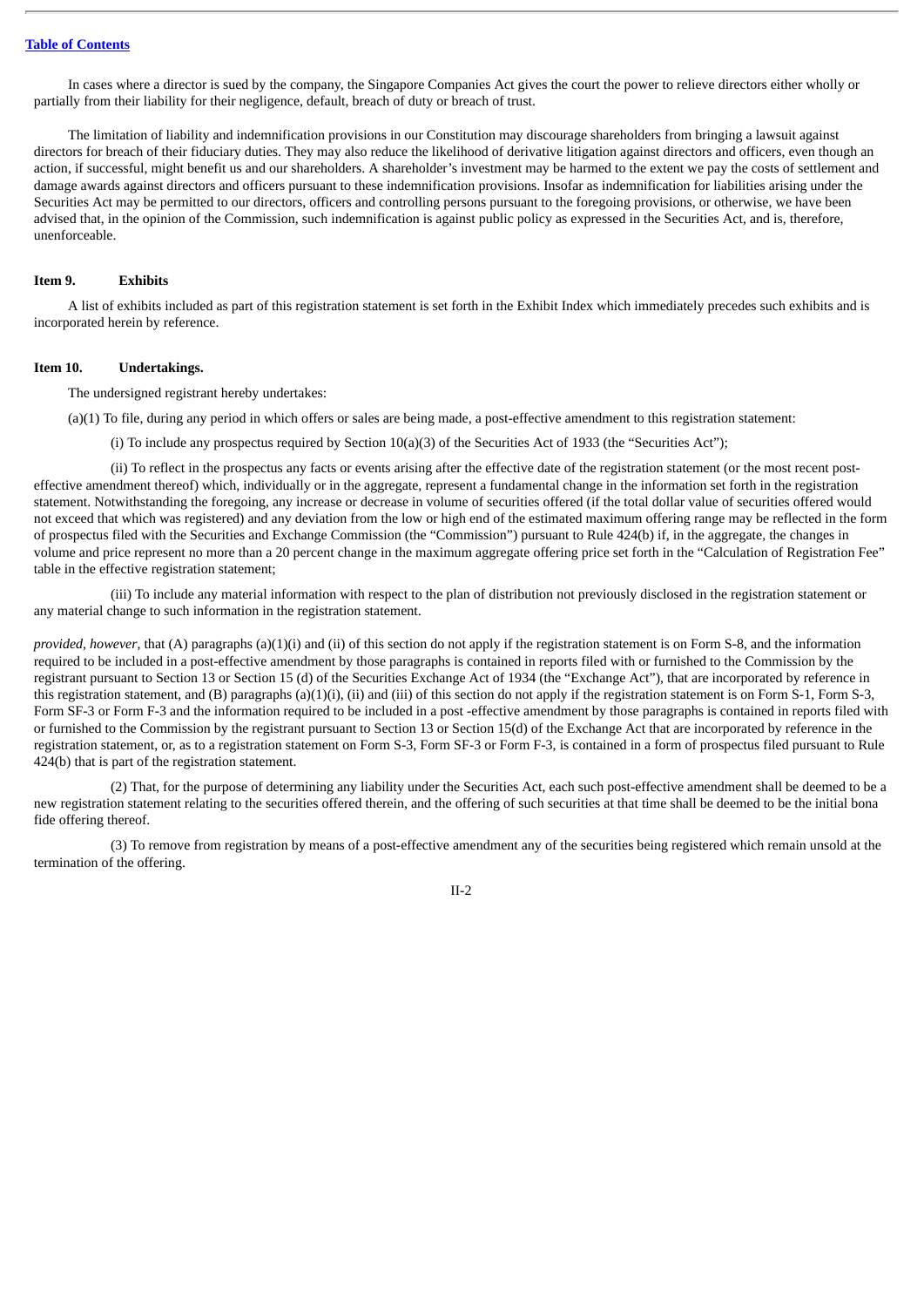(4) To file a post-effective amendment to the registration statement to include any financial statements required by Item 8.A of Form 20-F at the start of any delayed offering or throughout a continuous offering. Financial statements and information otherwise required by Section 10(a)(3) of the Securities Act need not be furnished, provided, that the registrant includes in the prospectus, by means of a post-effective amendment, financial statements required pursuant to this paragraph (a)(4) and other information necessary to ensure that all other information in the prospectus is at least as current as the date of those financial statements. Notwithstanding the foregoing, with respect to registration statements on Form F-3, a post-effective amendment need not be filed to include financial statements and information required by Section 10(a)(3) of the Securities Act or Item 8.A. of Form 20-F if such financial statements and information are contained in periodic reports filed with or furnished to the Commission by the registrant pursuant to Section 13 or Section 15(d) of the Exchange Act that are incorporated by reference in the Form F-3.

(5) That, for the purpose of determining liability under the Securities Act to any purchaser:

(i) If the registrant is relying on Rule 430B:

(A) Each prospectus filed by the registrant pursuant to Rule 424(b)(3) shall be deemed to be part of the registration statement as of the date the filed prospectus was deemed part of and included in the registration statement; and

(B) Each prospectus required to be filed pursuant to Rule 424(b)(2), (b)(5), or (b)(7) as part of a registration statement in reliance on Rule 430B relating to an offering made pursuant to Rule  $415(a)(1)(i)$ , (vii), or (x) for the purpose of providing the information required by section 10(a) of the Securities Act shall be deemed to be part of and included in the registration statement as of the earlier of the date such form of prospectus is first used after effectiveness or the date of the first contract of sale of securities in the offering described in the prospectus. As provided in Rule 430B, for liability purposes of the issuer and any person that is at that date an underwriter, such date shall be deemed to be a new effective date of the registration statement relating to the securities in the registration statement to which that prospectus relates, and the offering of such securities at that time shall be deemed to be the initial bona fide offering thereof. Provided, however, that no statement made in a registration statement or prospectus that is part of the registration statement or made in a document incorporated or deemed incorporated by reference into the registration statement or prospectus that is part of the registration statement will, as to a purchaser with a time of contract of sale prior to such effective date, supersede or modify any statement that was made in the registration statement or prospectus that was part of the registration statement or made in any such document immediately prior to such effective date.

(6) That, for the purpose of determining liability of the registrant under the Securities Act to any purchaser in the initial distribution of the securities, the undersigned registrant undertakes that in a primary offering of securities of the undersigned registrant pursuant to this registration statement, regardless of the underwriting method used to sell the securities to the purchaser, if the securities are offered or sold to such purchaser by means of any of the following communications, the undersigned registrant will be a seller to the purchaser and will be considered to offer or sell such securities to such purchaser: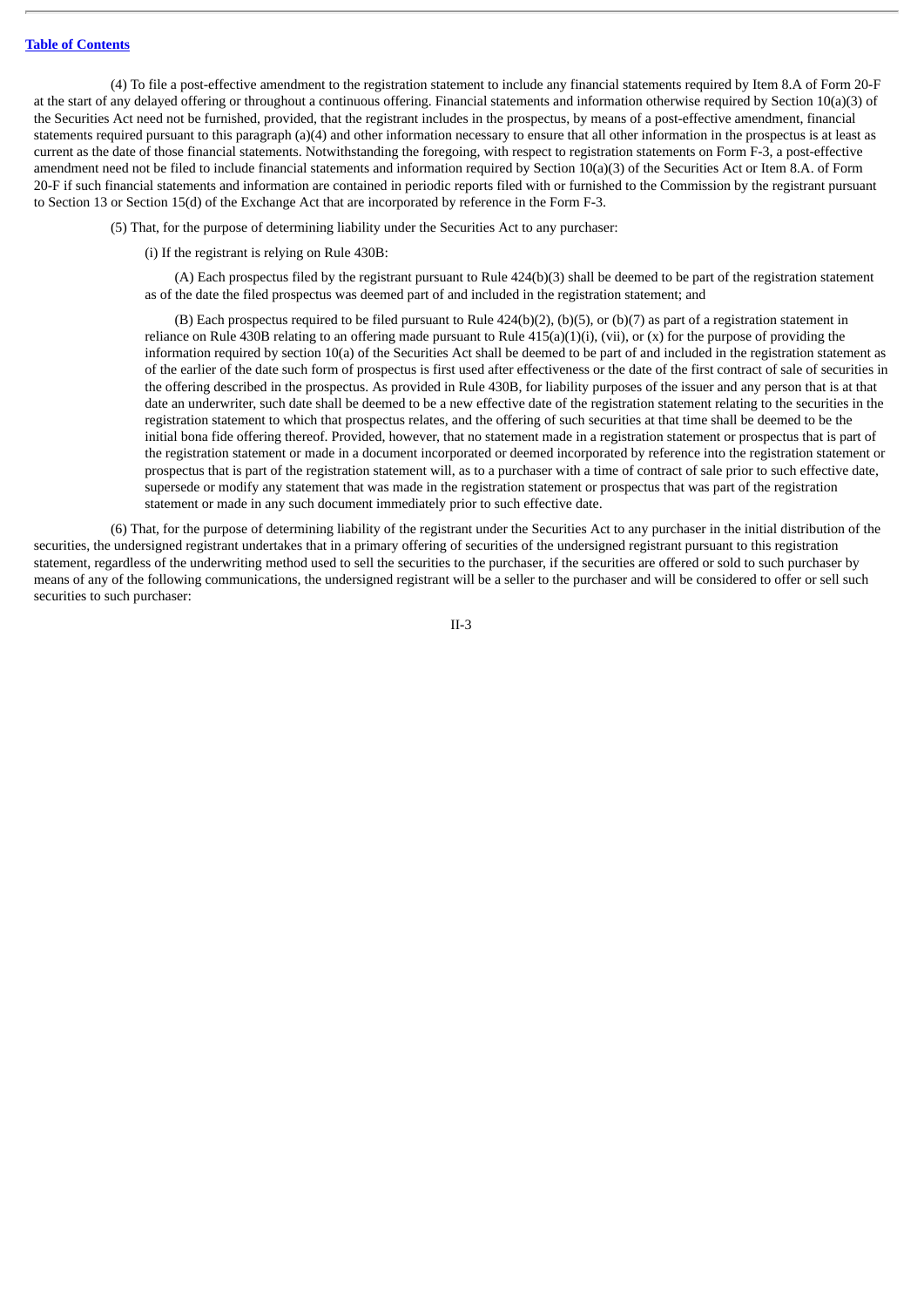(i) Any preliminary prospectus or prospectus of the undersigned registrant relating to the offering required to be filed pursuant to

Rule 424;

(ii) Any free writing prospectus relating to the offering prepared by or on behalf of the undersigned registrant or used or referred to by the undersigned registrant;

(iii) The portion of any other free writing prospectus relating to the offering containing material information about the undersigned registrant or its securities provided by or on behalf of the undersigned registrant; and

(iv) Any other communication that is an offer in the offering made by the undersigned registrant to the purchaser.

(b) The undersigned registrant hereby undertakes that, for purposes of determining any liability under the Securities Act, each filing of the registrant's annual report pursuant to Section 13(a) or 15(d) of the Exchange Act (and, where applicable, each filing of an employee benefit plan's annual report pursuant to Section 15(d) of the Exchange Act) that is incorporated by reference in the registration statement shall be deemed to be a new registration statement relating to the securities offered therein, and the offering of such securities at that time shall be deemed to be the initial bona fide offering thereof.

(c) The undersigned registrant hereby undertakes that for purposes of determining any liability under the Securities Act of 1933, the information omitted from the form of prospectus filed as part of this registration statement in reliance upon Rule 430A and contained in a form of prospectus filed by the registrant pursuant to Rule  $424(b)$  (1) or (4) or  $497(h)$  under the Securities Act shall be deemed to be part of this registration statement as of the time it was declared effective.

(d) The undersigned registrant hereby undertakes that for the purpose of determining any liability under the Securities Act of 1933, each posteffective amendment that contains a form of prospectus shall be deemed to be a new registration statement relating to the securities offered therein, and the offering of such securities at that time shall be deemed to be the initial bona fide offering thereof.

(e) The undersigned registrant hereby undertakes to file an application for the purpose of determining the eligibility of the trustee to act under subsection (a) of section 310 of the Trust Indenture Act (the "Trust Indenture Act") in accordance with the rules and regulations prescribed by the Commission under Section 305(b)(2) of the Trust Indenture Act.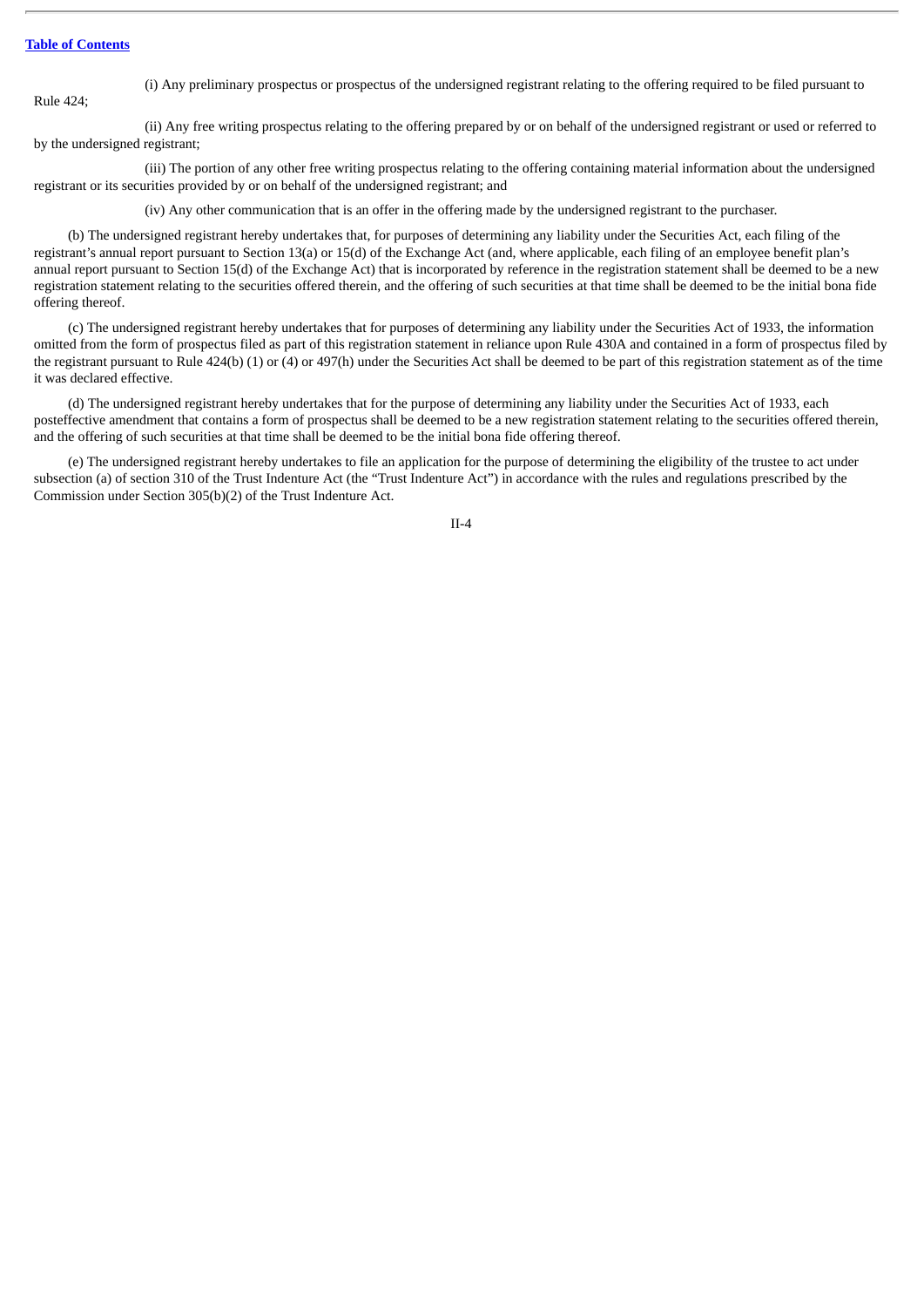# **Exhibit No. Description** 1.1\* Form of Underwriting Agreement 4.1 Form of Specimen Share Certificate [\(incorporated](http://www.sec.gov/Archives/edgar/data/1796898/000119312520185794/d822476dex21.htm) by reference to Exhibit 2.1 to Amendment No. 2 to the Form 20-F filed with the Commission on July 31, 2020) 4.2\* Form of Warrant Certificate 4.3\* Form of Warrant Agreement 4.4\* Form of Rights Certificate 4.5\* Form of Rights Agreement 4.6 Form of [Indenture](http://www.sec.gov/Archives/edgar/data/0001796898/000119312520238241/d91294dex44.htm) 4.7\* Form of Purchase Contract Agreement 4.8\* Form of Unit Agreement 5.1 Opinion of White & Case Pte. Ltd., Singapore legal counsel to the [Registrant](#page-36-0) 5.2 Opinion of White & Case LLP, U.S. legal counsel to the [Registrant](#page-46-0) 23.1 Consent of White & Case Pte. Ltd., [Singapore](#page-36-0) (included in Exhibit 5.1) 23.2 Consent of White & Case LLP, New York [\(included](#page-46-0) in Exhibit 5.2) 23.3 Consent of Ernst & Young LLP, [independent](#page-49-0) registered public accounting firm 23.4 Consent of Ernst & Young LLP, [independent](#page-50-0) registered public accounting firm 25.1\*\* Statement of Eligibility of Trustee under the Indenture on Form T-1 107 [Filing](#page-51-0) fee table

**Exhibit Index**

\* To be filed as an exhibit to a post-effective amendment to this registration statement or as an exhibit to a report filed on Form 6-K under the Exchange Act and incorporated herein by reference.

\*\* To be filed separately pursuant to Section 305(b)(2) of the Trust Indenture Act of 1939 under the electronic form type 305B2.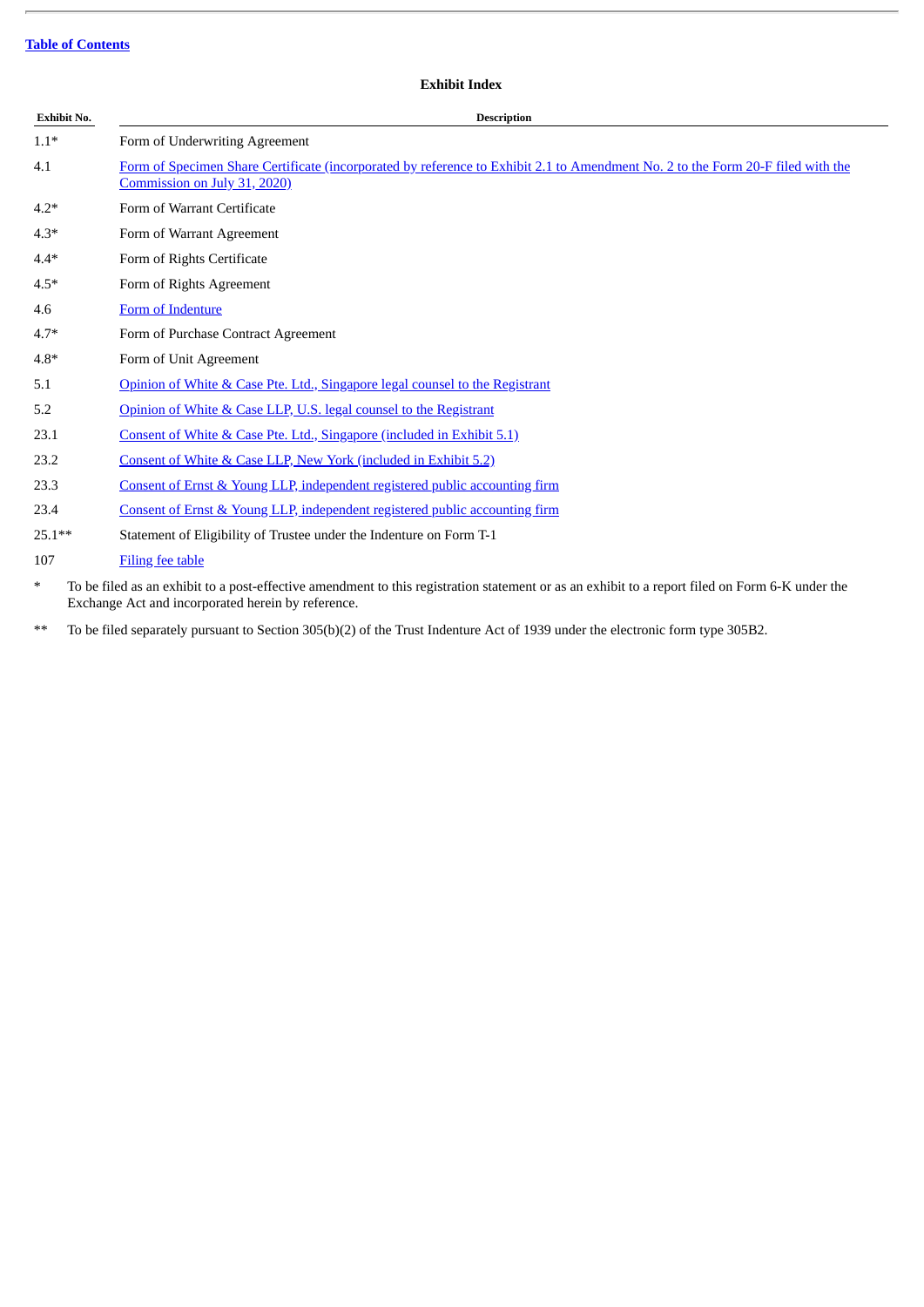#### **SIGNATURES**

Pursuant to the requirements of the Securities Act, the Registrant certifies that it has reasonable grounds to believe that it meets all of the requirements for filing on Form F-3 and has duly caused this Registration Statement to be signed on its behalf by the undersigned, thereunto duly authorized, in the City of San Jose, State of California, on May 27, 2022.

#### **MAXEON SOLAR TECHNOLOGIES, LTD.**

By: /s/ Jeffrey W. Waters Jeffrey W. Waters Chief Executive Officer and Director

Each person whose signature appears below authorizes Jeffrey W. Waters and Kai Strohbecke, or any of them, as his true and lawful attorney-in-fact and agent, with full power of substitution and resubstitution, to execute in his name and on his behalf, in any and all capacities, this registrant's Registration Statement on Form F-3 relating to the offering and any amendments thereto (and any additional registration statement related thereto permitted by Rule 462(b) promulgated under the Securities Act of 1933 (and all further amendments, including post-effective amendments thereto)), necessary or advisable to enable the registrant to comply with the Securities Act of 1933, and any rules, regulations and requirements of the Securities and Exchange Commission in respect thereof, in connection with the registration of the securities which are the subject of such Registration Statement, which amendments may make such changes in such Registration Statement as such attorney may deem appropriate, and with full power and authority to perform and do any and all acts and things whatsoever which any such attorney or substitute may deem necessary or advisable to be performed or done in connection with any or all of the above-described matters, as fully as each of the undersigned could do if personally present and acting, hereby ratifying and approving all acts of any such attorney or substitute.

Pursuant to the requirements of the Securities Act, this registration statement has been signed by the following persons in the capacities indicated on May 27, 2022.

| Signature             | <b>Title</b>                                                   |
|-----------------------|----------------------------------------------------------------|
| /s/ Jeffrey W. Waters | Chief Executive Officer and Director                           |
| Jeffrey W. Waters     | (Principal Executive Officer)                                  |
| /s/ Kai Strohbecke    | Chief Financial Officer                                        |
| Kai Strohbecke        | (Principal Financial Officer and Principal Accounting Officer) |
| /s/ Kevin Kennedy     | Director                                                       |
| Kevin Kennedy         |                                                                |
| /s/ Donald Colvin     | Director                                                       |
| Donald Colvin         |                                                                |
| /s/ Steve Leonard     | Director                                                       |
| Steve Leonard         |                                                                |
| /s/ Erick Chabanne    | Director                                                       |
| Erick Chabanne        |                                                                |
| /s/ Nikita Taldykin   | Director                                                       |
| Nikita Taldykin       |                                                                |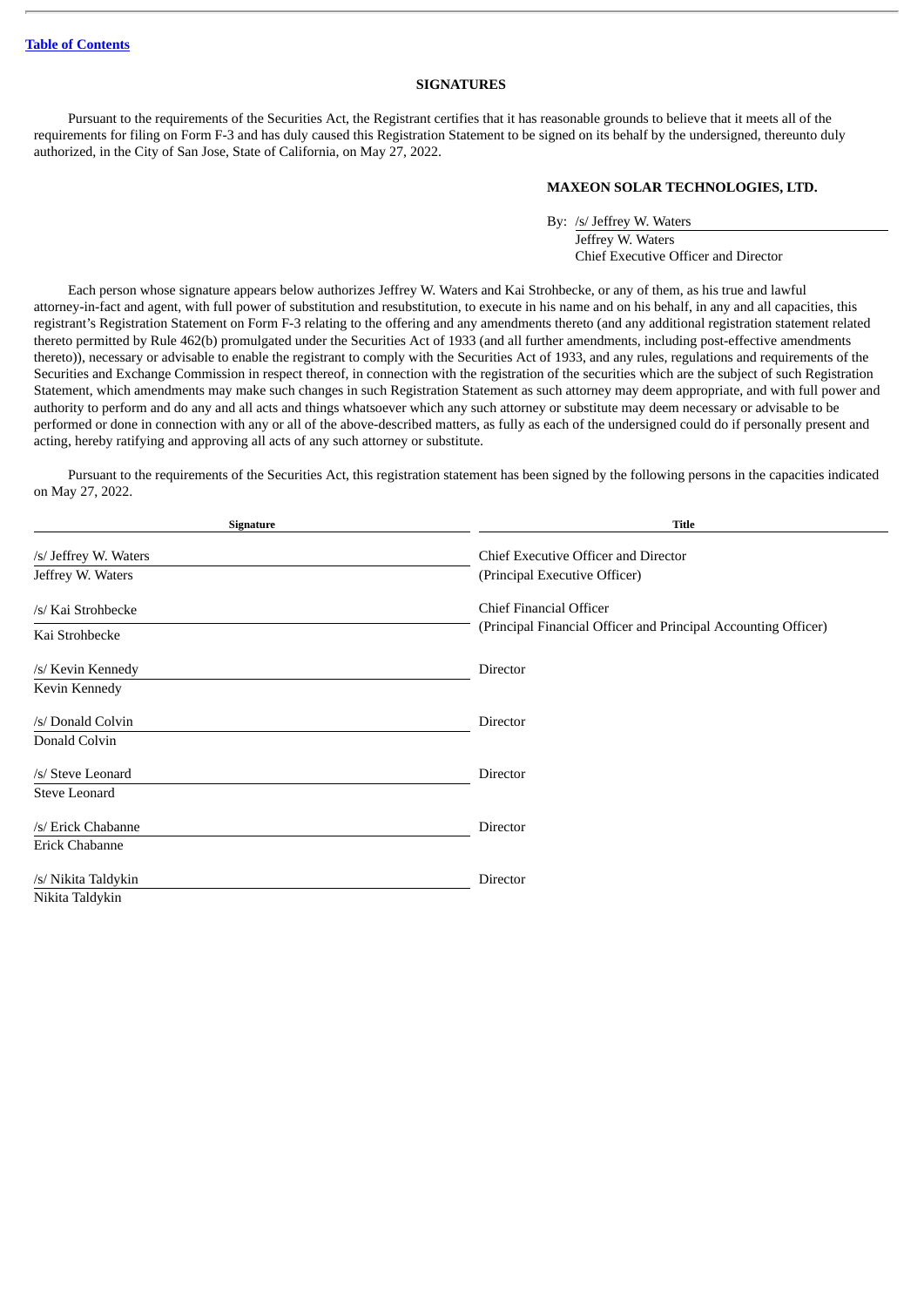$\overline{a}$ 

| /s/ Shen Haoping     | Director |
|----------------------|----------|
| <b>SHEN Haoping</b>  |          |
| /s/ Zhang Changxu    | Director |
| <b>ZHANG Changxu</b> |          |
| /s/ Wang Yan         | Director |
| WANG Yan             |          |
| /s/ Gavin Adda       | Director |
| Gavin Adda           |          |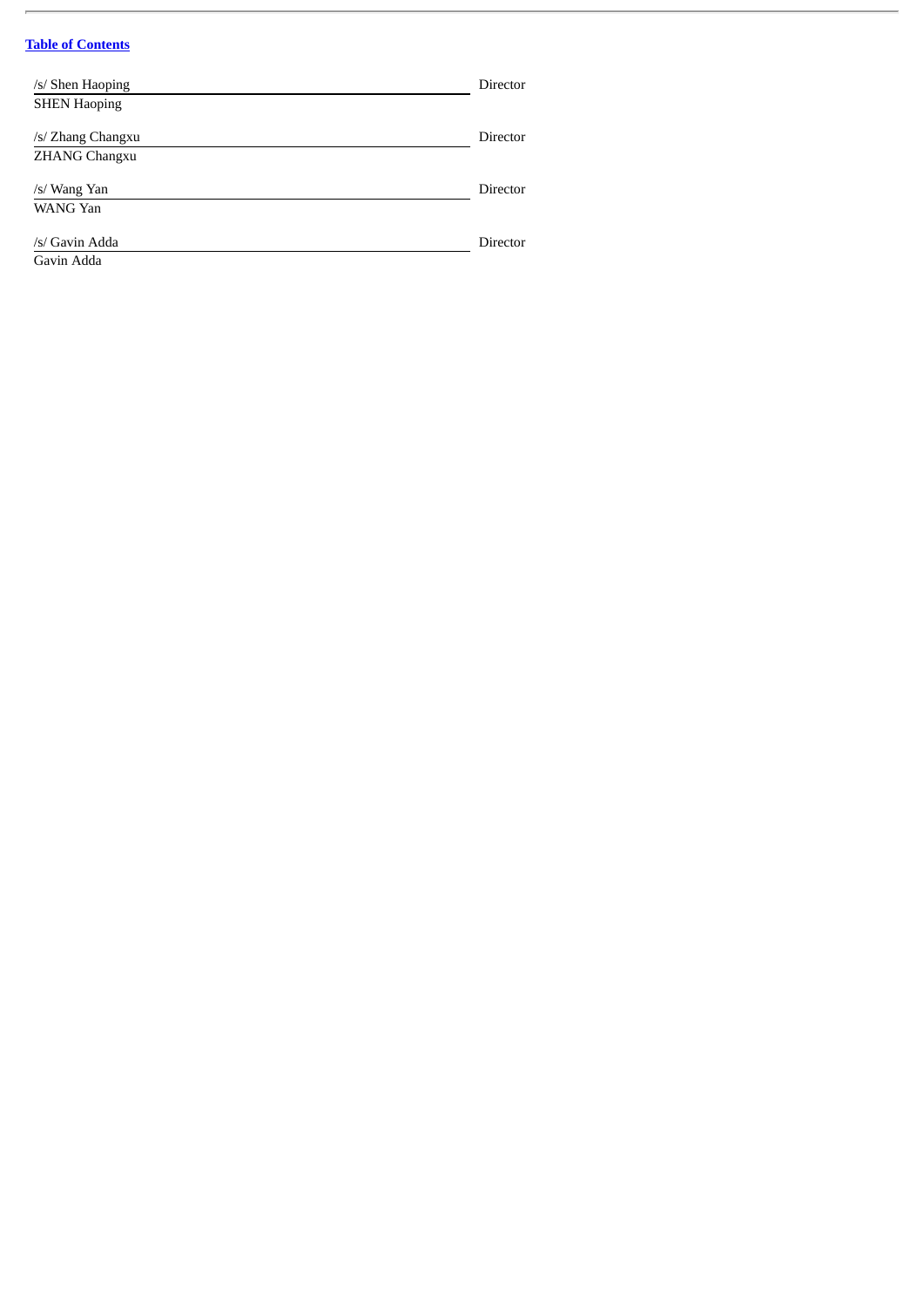### **AUTHORIZED REPRESENTATIVE**

Pursuant to the requirements of the Securities Act of 1933, as amended, Jeffrey W. Waters, the duly authorized representative of the Registrant in the United States, has signed this registration statement, solely in the capacity of the duly authorized representative, on May 27, 2022.

By: /s/ Jeffrey W. Waters

Name: Jeffrey W. Waters Title: Chief Executive Officer and Director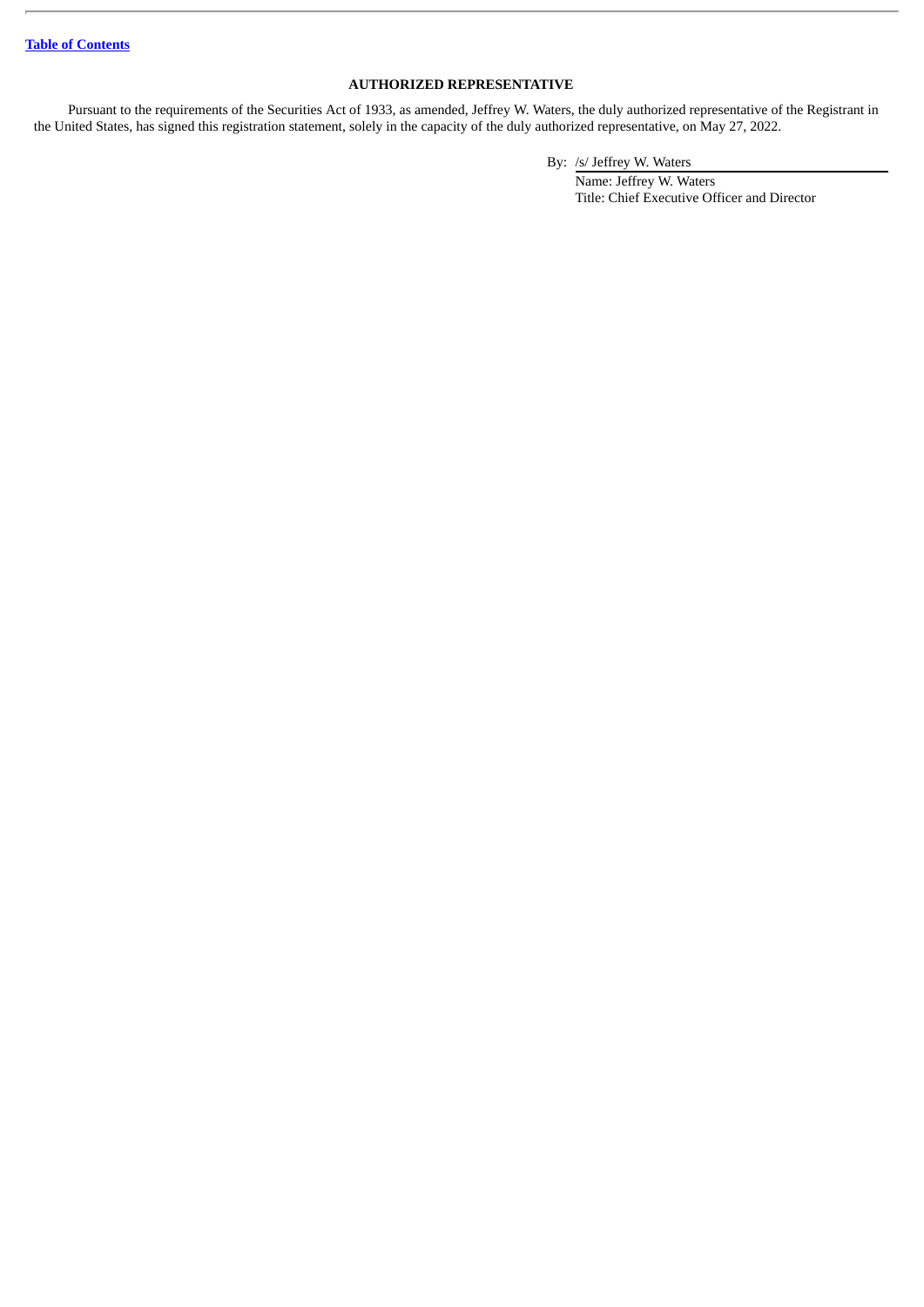**Exhibit 5.1**

# **WHITE & CASE**

<span id="page-36-0"></span>27 May 2022

**Maxeon Solar Technologies, Ltd.** 8 Marina Boulevard

#05-02, Marina Bay Financial Centre Singapore 018981

White & Case Pte. Ltd. 88 Market Street #41-01 CapitaSpring Singapore 048948  $T + 6562256000$ 

Reg. No. 200010572Z

whitecase.com

Our Ref: TS/DL/VL/9187431-0003

#### Dear Sir or Madam

We have acted as Singapore legal advisers to Maxeon Solar Technologies, Ltd. (the "**Company**"), a company incorporated under the laws of Singapore, in connection with the filing of a shelf registration statement on Form F-3 (the "**Registration Statement**") pursuant to the Securities Act of 1933, as amended (the "**Act**"), with the Securities and Exchange Commission (the "**Commission**") on or about 27 May 2022 in connection with the authorization of the issuance and sale from time to time, on a delayed or continuous basis, with an aggregate offering amount of up to US\$100,000,000, of (i) ordinary shares of the Company (the "**Ordinary Shares**"), (ii) preference shares of the Company ("**Preference Shares**" and, together with the Ordinary Shares, the "**Shares**"), (iii) warrants to purchase Ordinary Shares, Debt Securities (as defined herein) and Preference Shares, or any combination thereof ("**Warrants**"), (iv) one or more series of debt securities of the Company (the "**Debt Securities**") to be issued pursuant to an indenture in the form attached as Exhibit 4.6 to the Registration Statement (an "**Indenture**"), between the Company and the trustee (the "**Trustee**") to be named in such Indenture as trustee, and one or more supplements thereto, in each case establishing the terms of each such series, (v) subscription rights evidencing the rights to purchase Shares and Debt Securities ("**Rights**"), (vi) purchase contracts to purchase Ordinary Shares, Debt Securities and Preference Shares, or any combination thereof ("**Purchase Contracts**"), and (vii) units that include any of the Shares, Warrants, Rights, Purchase Contracts and Debt Securities, in any combination (the "**Units**"), in each case as contemplated by the Registration Statement. The Shares, Debt Securities, Warrants, Rights, Purchase Contracts and Units are collectively referred to herein as the "**Securities**". The Warrants may be issued under one or more warrant agreements (each, a "**Warrant Agreement**") between the Company and a third party to be identified therein as warrant agent. The Rights may be issued under one or more rights agreements (each, a "**Rights Agreement**") between the Company and a third party to be identified therein as rights agent. The Purchase Contracts may be issued under one or more purchase contract agreements (each, a "**Purchase Contract Agreement**") between the Company and a third party to be identified therein as the purchase contract agent. The Units may be issued under one or more unit agreements (each, a "**Unit Agreement**") between the Company and a third party to be identified therein as unit agent. The Indenture, the Warrant Agreements, the Rights Agreements, the Purchase Contract Agreements and the Unit Agreements are herein collectively called the "**Documents**".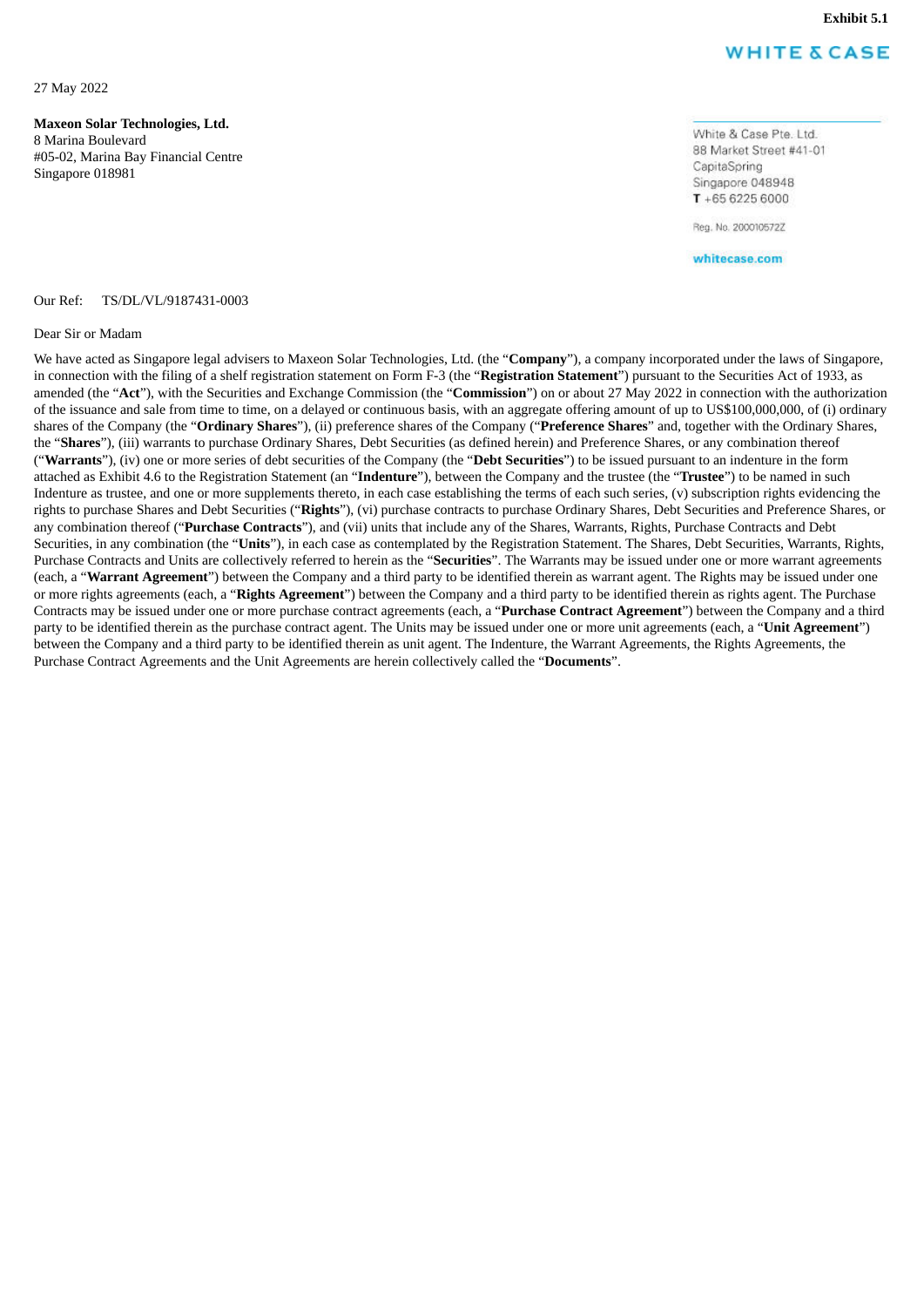#### 27 May 2022

Terms used but not otherwise defined in this opinion, shall have the meanings given to them in the Registration Statement and references in this opinion to Clauses or Schedules or Exhibits are references to Clauses and Schedules and Exhibits of the Registration Statement.

In this opinion, "**Companies Act**" means the Companies Act 1967 of Singapore as published as at the date of this opinion including any statutory modification or reenactment thereof now in force together with any orders or regulations made or issued under or by virtue thereof, in each case, as at the date of this opinion.

This opinion is limited to Singapore law as it would be applied by a court of Singapore (a "**Singapore Court**") on the date of this opinion and is given in respect of matters and the position under law on the date of this opinion only. We do not undertake to advise you of any changes in our opinions expressed in this opinion resulting from any legal or legislative developments, changes to law or fact, or any other matters that may arise after the date of this opinion or that hereafter may be brought to our attention. We have taken instructions solely from the Company. This opinion is given on the basis that it will be governed by, and construed in accordance with, Singapore law and that any dispute arising out of, or in connection with, it shall be subject to the exclusive jurisdiction of the Singapore Courts.

For the purposes of this opinion, we have examined each of the documents listed in Appendix A. Save as expressly provided in this opinion, we express no opinion whatsoever with respect to any document listed in Appendix A.

For the purpose of giving this opinion, we have relied upon the following searches (the "**Searches**"):

- (a) a business profile search of the Accounting and Corporate Regulatory Authority in Singapore (the "**ACRA**") in relation to the Company conducted on 27 May 2022; and
- (b) Cause Book searches in relation to the Company covering the years 2019 to 2022 conducted on 24 May 2022, as updated on 27 May 2022, on the Singapore Judiciary's Integrated Electronic Litigation System.

The Searches revealed no order or resolution for the winding-up, judicial management or similar insolvency proceeding in respect of the the Company and no notice of appointment of a receiver or similar insolvency representative over any assets of the Company in Singapore.

On the assumptions set out in Appendix B and subject to the qualifications set out in Appendix C, we are of the opinion that:

- 1. the Company has the requisite corporate capacity and power to make the filing of the Registration Statement with the Commission, to enter into each Document to which it is a party, to perform its obligations thereunder, and to issue the Securities;
- 2. upon requisite resolutions being duly passed by the Board (or an authorised committee thereof) and, where applicable, resolutions being duly passed by the Shareholders of the Company and satisfaction or waiver of any pre-emption rights, the execution by the Company of each Document to which it is a party will have been duly authorised by all necessary corporate actions on the part of the Company required under its constitution or of any law in force in Singapore applicable to companies generally; and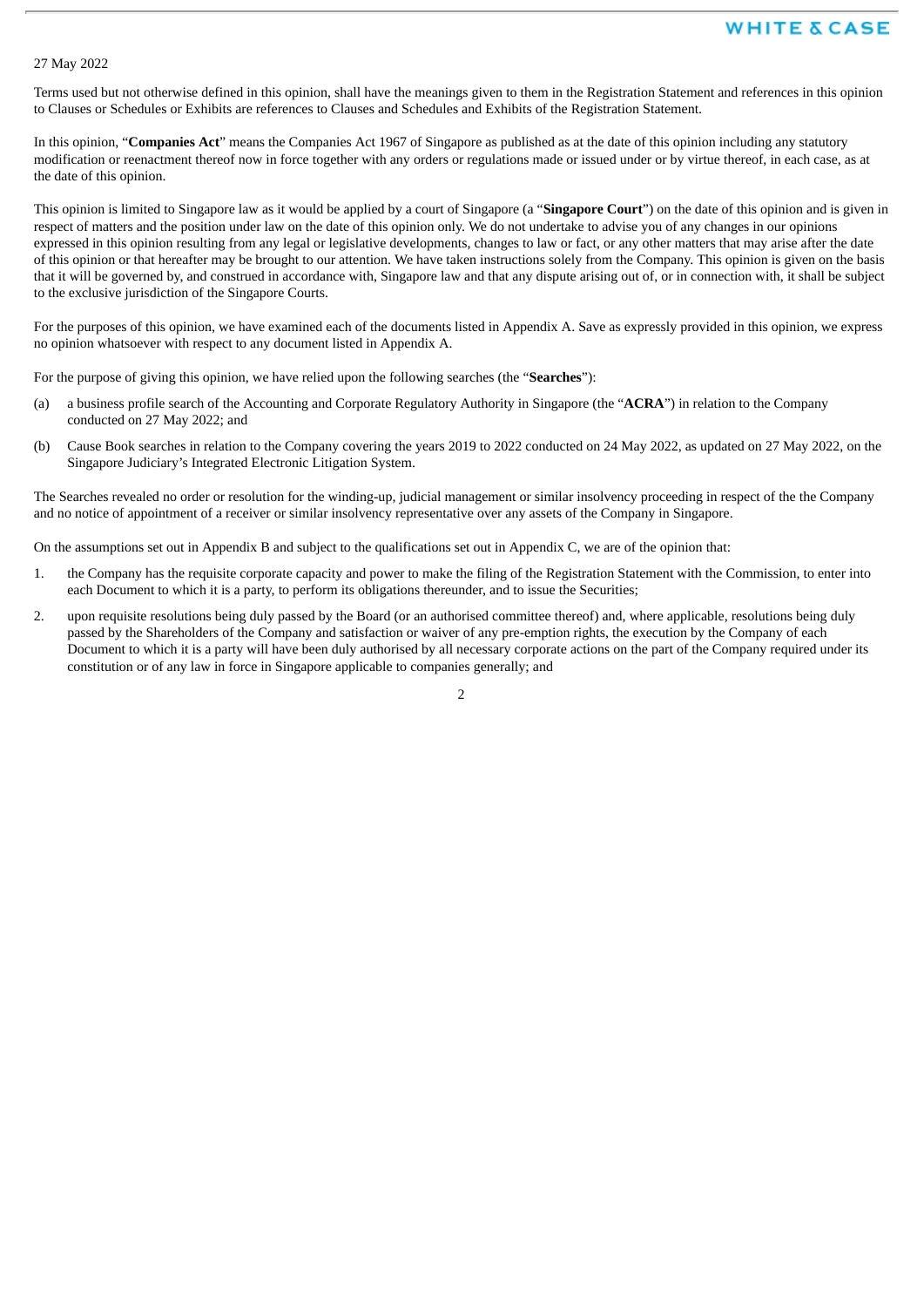### 27 May 2022

3. when issued in accordance with the terms of the relevant Documents, the Shares (including any Shares duly issued: (i) upon the exercise of any duly issued Warrants exercisable for Shares, (ii) upon the exercise of any duly issued Rights exercisable for Shares, (iii) upon the exchange or conversion of Debt Securities which are exchangeable or convertible into Shares, (iv) to the extent applicable, in connection with any Purchase Contract, or (v) as a component of a Unit), will be validly issued, fully paid and non-assessable.

This opinion is for the Company's benefit in connection with the Registration Statement and may be relied upon by the Company, White & Case LLP and by persons entitled to rely upon it pursuant to the applicable provisions of the Act only.

We hereby consent to the use of our name under the caption "Legal Matters" in the prospectus forming a part of the Registration Statement. In giving this consent, we do not hereby admit and shall not be deemed to admit that we come within the category of persons whose consent is required under Sections 7 and 11 of the Act or to the rules and regulations of the Commission thereunder.

Yours faithfully

/s/ White & Case Pte. Ltd. White & Case Pte. Ltd.

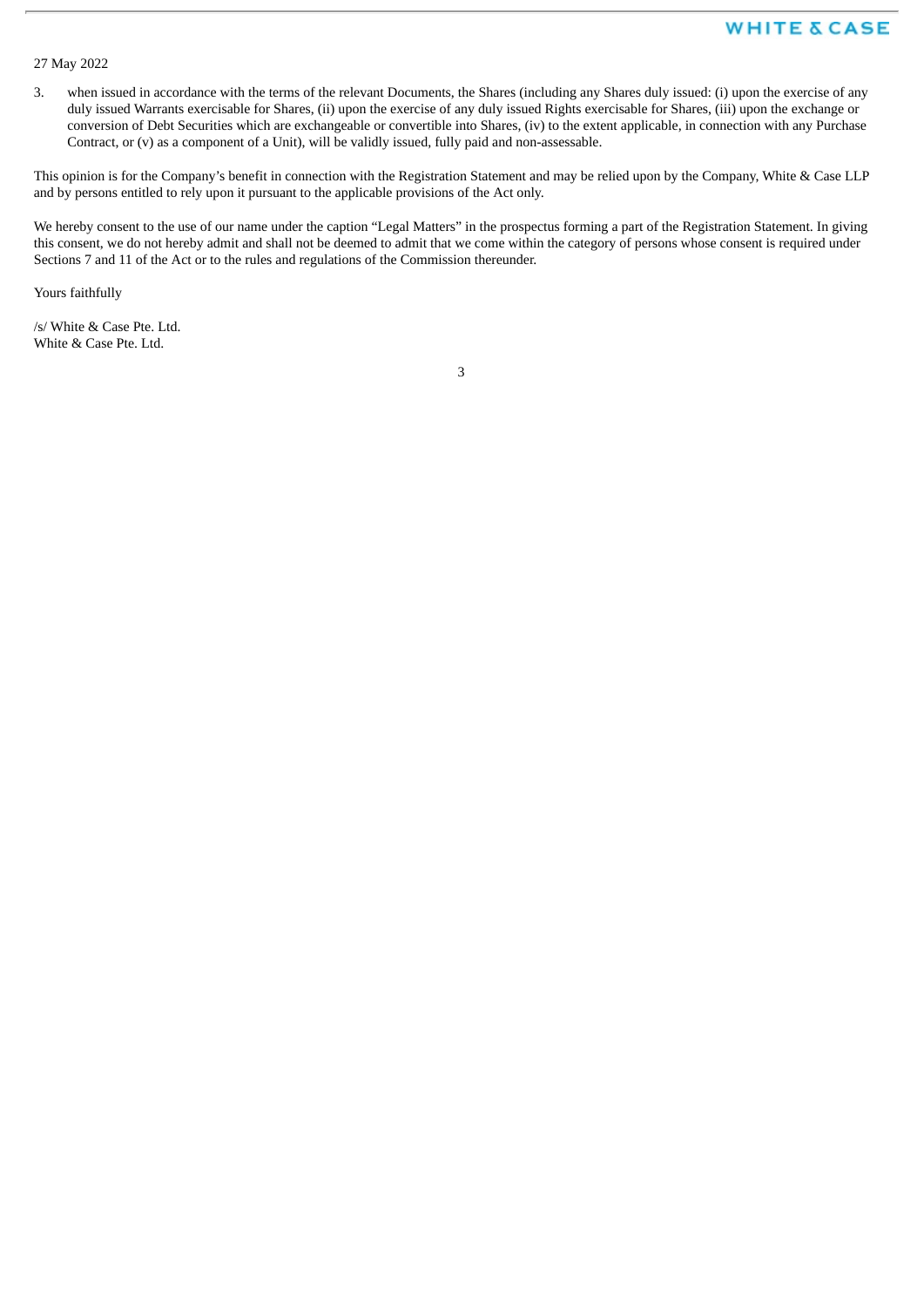#### 27 May 2022

### **Appendix A**

#### **Documents Reviewed**

- 1. Portable document format ("**PDF**") copy of the Registration Statement.
- 2. A copy of the certificate of incorporation of the Company dated 11 October 2019 issued by the ACRA.
- 3. A copy of the certificate of conversion of the Company dated 15 July 2020 issued by ACRA confirming the Company's conversion to a public company.
- 4. A copy of the constitution of the Company, as adopted by the Company on 25 August 2020, in effect on the date hereof (the "**Constitution**").
- 5. A copy of the written resolutions of the board of directors of the Company ("**Board**") approving the filing of the Registration Statement with the Commission and the transactions contemplated by the Registration Statement (the "**Board Resolutions**").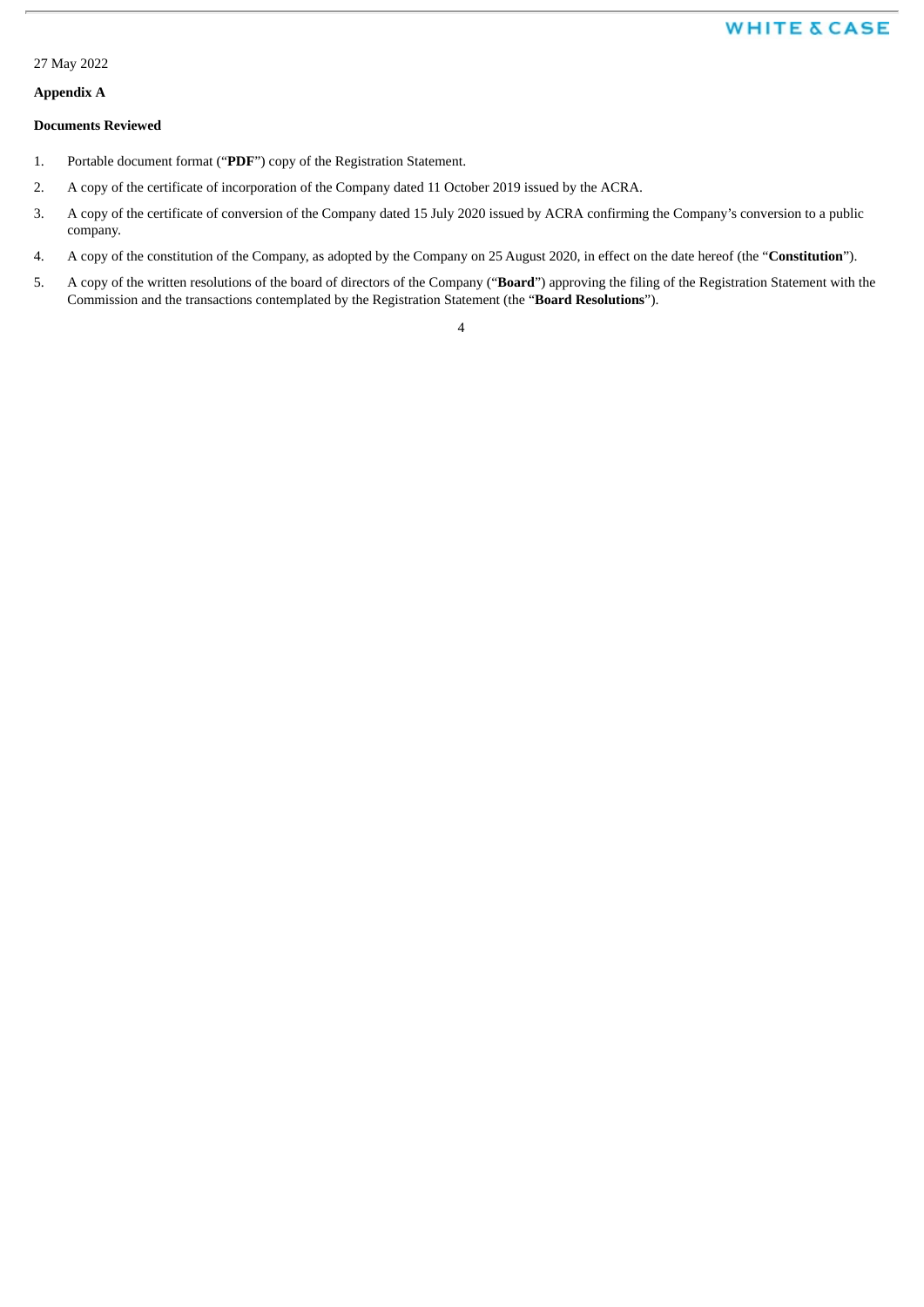### 27 May 2022

#### **Appendix B**

#### **Assumptions**

- 1. All signatures, stamps and seals are genuine, all seals were duly affixed in accordance with the constitutional documents of the relevant party(ies), all documents submitted to us as originals are authentic and complete, all documents or extracts of documents submitted to us as copies or received by facsimile transmission or in PDF conform to the originals and the person who has delivered or transmitted documents or extracts of documents to us was authorised to do so by the parties thereto.
- 2. Any document examined by us in an unexecuted form will be or has been executed in the same form and that no amendments (whether oral, in writing or by conduct of the parties) have been made to any of the documents since they were examined by us.
- 3. Each of the documents submitted or made available to us for examination is true, accurate, complete and up-to-date and has not been revoked, repudiated, rescinded, terminated, amended or superseded. All statements, representations and warranties as to matters of fact contained in all such documents are true, correct and complete.
- 4. The Board Resolutions are a true record of the matters described therein, were duly passed and adopted at properly convened board meetings of the Company, or as the case may be, duly passed in the form of circulating resolutions in writing, in accordance with the Constitution and the Companies Act. The Board Resolutions have not been revoked, repudiated, rescinded, terminated, amended or superseded and are in full force and effect. No other resolution or action has been taken which could affect the validity of the Board Resolutions.
- 5. The facts on which the Board Resolutions were based were true, and the decisions of the Company's directors approving the Board Resolutions were taken in good faith and on reasonable grounds for believing that the transactions contemplated thereby would be in the Company's best interest.
- 6. The Company's directors have been duly appointed in accordance with the provisions of the Companies Act and the constitution of the Company in force at that time. The Company's directors have acted, and will act, in good faith and in the best interests of the Company in approving the preparation and filing of the Registration Statement with the Commission and the execution of, and entry into, the Registration Statement and the Documents and the transactions contemplated in the Registration Statement and the Documents (including the allotment and issuance of any Securities), without intention to defraud any of the creditors of the Company, and in accordance with any other duties, breach of which could give rise to the Documents and the related transactions being avoided.
- 7. The Company's directors have each disclosed, and will disclose, any interest which he or she may have in the transactions contemplated in the Registration Statement and the Documents in accordance with the provisions of the Companies Act and the constitution of the Company in force at that time and none of the Company's directors has, or will have, any interest in such transactions except to the extent permitted by the Companies Act and the constitution of the Company in force at that time.
- 8. The information revealed by the Searches was true, complete and accurate in all respects and remain so up to the date of this opinion, and has not, since the time of such search, been altered or added to and did not fail to disclose any information which had been delivered for filing but did not appear on the public file at the time of the Searches. All matters which ought to have been filed have been duly filed.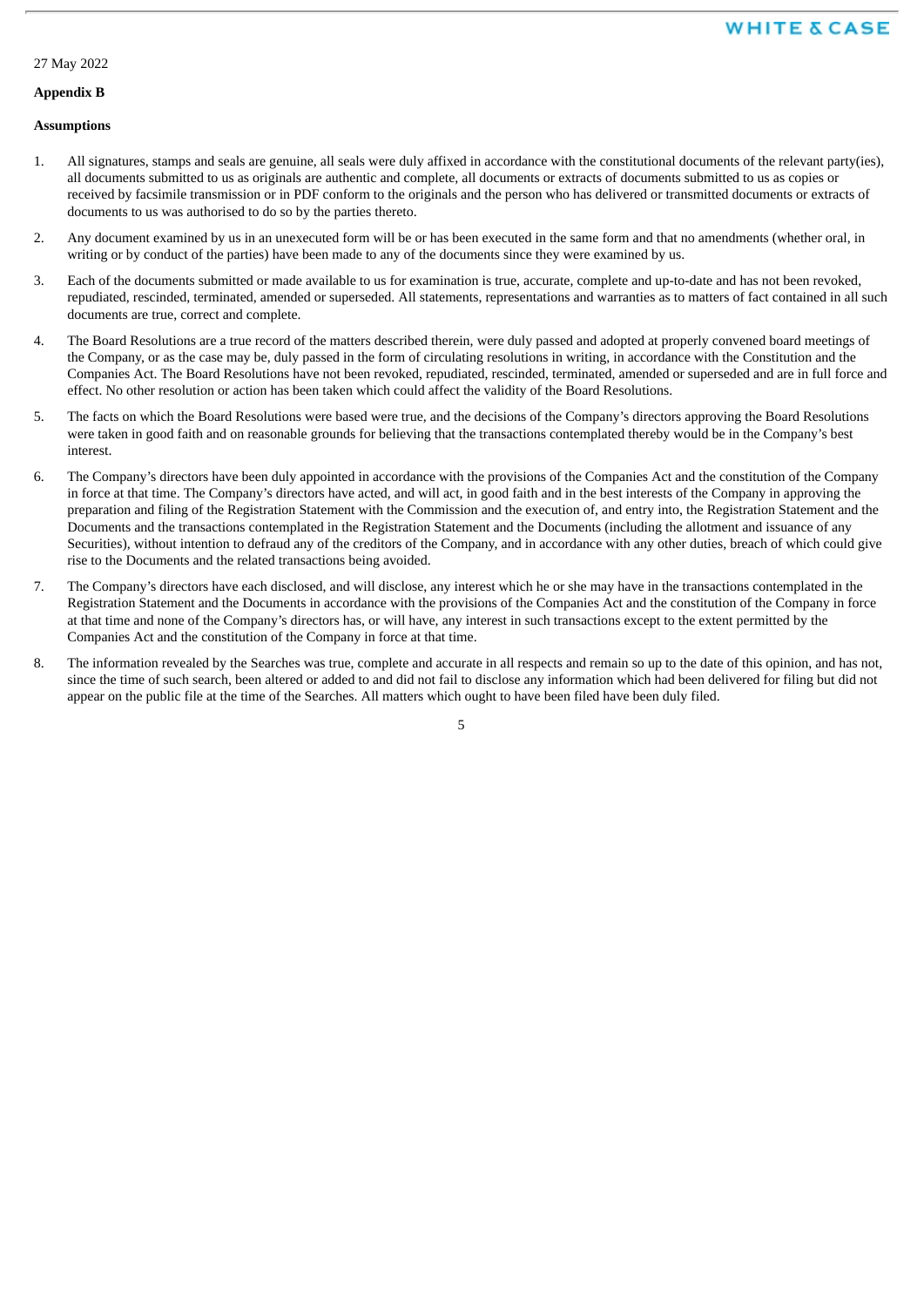#### 27 May 2022

- 9. Save that this assumption does not apply to the Company, each of the parties to the Documents has been duly incorporated, established or constituted, and is validly existing under the laws of its jurisdiction of incorporation, establishment or constitution, and the execution of the Documents and the transactions and matters contemplated thereby on its behalf and the performance of its obligations have been duly authorised by all necessary corporate or other action and in accordance with its constitutional documents and applicable law, and it has duly executed and delivered the relevant Documents according to all applicable laws.
- 10. The Documents will be duly executed on behalf of the Company by the persons authorised by the Board Resolutions, who will have full legal capacity to execute such Documents and intending the Company to be bound by such Documents and Securities.
- 11. Absence of fraud, bad faith, undue influence, coercion, duress, mistake or misrepresentation on the part of any party to the Documents or the Securities and its respective officers, employees, agents and advisers.
- 12. Valid consideration, if required, will be furnished for the entry into the Documents and for the allotment and issuance of the Securities.
- 13. The Shares to be allotted and issued in accordance with the terms of the applicable Documents will be duly registered in the names of the persons who subscribe for or purchase the Shares in the Register of Members of the Company maintained by ACRA, or in the name of the Depository Trust Company or its nominee, as the case may be (who in turn will be registered in the Register of Members of the Company maintained by ACRA), and the certificates for the Shares will be duly issued and delivered.
- 14. The Company will have obtained, at the time of each allotment and issue of Shares (including any Shares duly allotted and issued: (i) upon the exercise of any duly issued Warrants exercisable for Shares or Debt Securities or any combination thereof, (ii) upon the exercise of any duly issued Rights exercisable for Shares or Debt Securities or any combination thereof, (iii) upon the exchange or conversion of Debt Securities which are exchangeable or convertible into Shares, (iv) to the extent applicable, in connection with any Purchase Contract, or (v) as a component of a Unit), satisfaction or waiver of all applicable pre-emption rights, and receipt of all necessary Board and shareholder resolutions and consents for such allotment and issue of Shares, which may include a mandate from the shareholders of the Company to allot and issue such Shares pursuant to Section 161 of the Companies Act (the "**Share Issue Mandate**") which Share Issue Mandate will not have expired in accordance with its terms or been previously revoked or varied by the Company in a general meeting.
- 15. At the time of any purchase of Shares by the Company under any Purchase Contract or Purchase Contract Agreement (if any): (i) such purchase shall comply with the provisions of Section 76B of the Companies Act; and/or (ii) the Company will have obtained the necessary mandate from the shareholders of the Company to purchase such Shares pursuant to, and will undertake any such purchase in accordance with the provisions of, Sections 76C, 76D, 76DA or 76E of the Companies Act (as applicable) (the "**Share Buyback Mandate**"), such Share Buyback Mandate will not have expired in accordance with its terms or been previously revoked or varied by the Company in a general meeting and, in relation to any Share Buyback Mandate, no votes have been or will be cast by any person whose shares are proposed to be purchased or acquired by the Company or by his associated persons in respect of any shareholder resolution seeking such Share Buyback Mandate.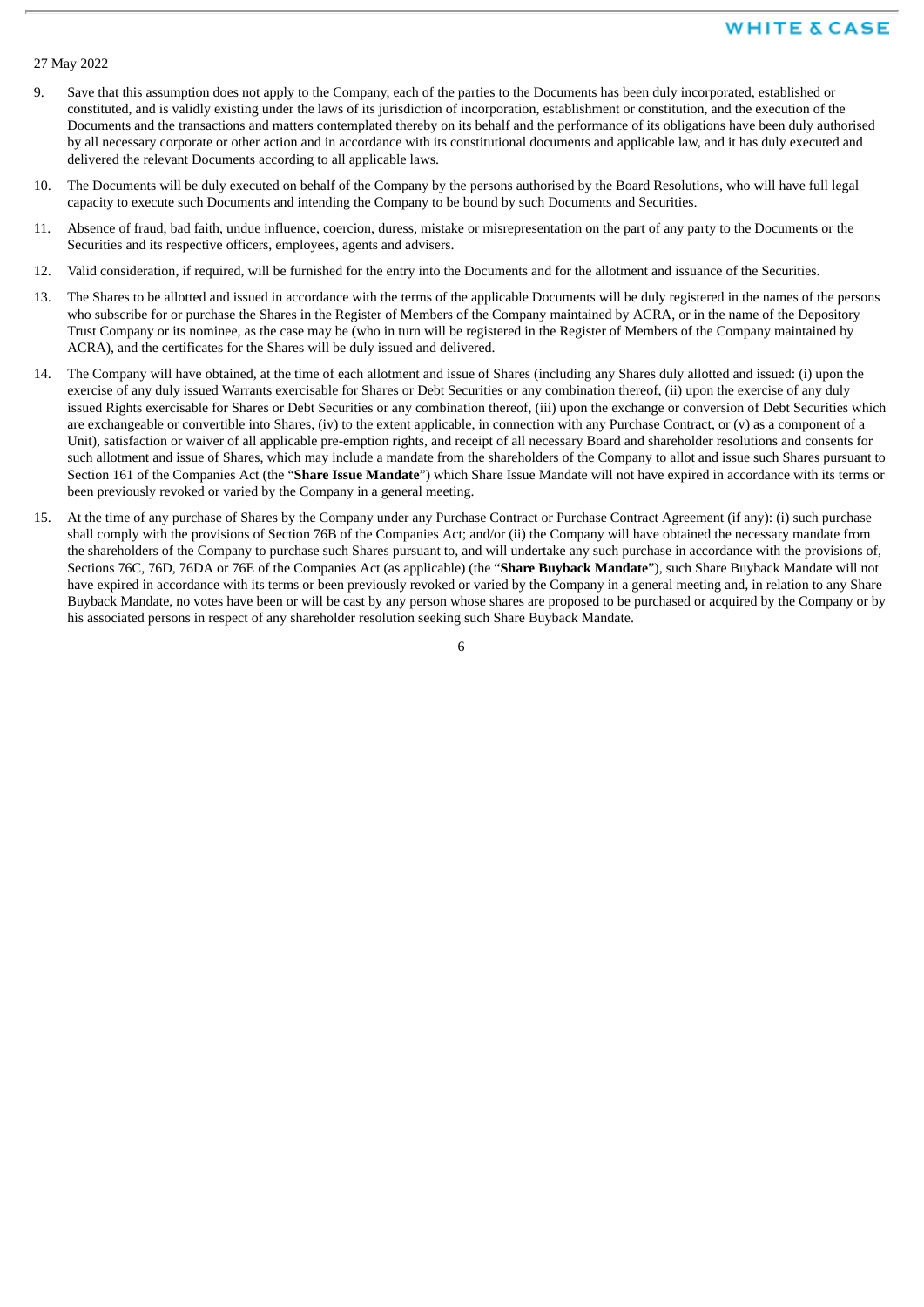27 May 2022

- 16. With respect to any Securities:
	- (i) the Registration Statement in the form examined by us, and any amendments thereto, will have become effective (and will remain effective) at the time of issuance of any Securities thereunder;
	- (ii) a prospectus supplement (a "**Prospectus Supplement**") describing each class or series of Securities offered pursuant to the Registration Statement, to the extent required by applicable law and relevant rules and regulations of the Commission, will be timely filed with the Commission;
	- (iii) in respect of any Debt Securities, if the issuance of such Debt Securities constitutes financial assistance for the purposes of Section 76 of the Companies Act, all required approvals from the Board and/or the shareholders of the Company for such financial assistance have been obtained in accordance with Section 76 of the Companies Act; and
	- (iv) such Securities as allotted and issued, and each Document relating to such Securities as executed, do not and will not, at the relevant time, violate any law applicable to the Company or result in a default under or breach of the constitution of the Company at such time or any agreement or instrument binding upon the Company.
- 17. At each time of entry into a Document and, and at each time of allotment, issuance and sale of the Securities, the Company will be validly existing and in good standing under the laws of Singapore with the requisite capacity, power and authority to execute, deliver and perform its obligations under each Document and, where applicable, each Security to which it is a party, and to allot, issue and sell the Securities.
- 18. At each time of entry into a Document and, where applicable, a Security, and at each time of allotment, issuance and sale of the Securities, each other party to each Document and, where applicable, Security, will be validly existing and in good standing (where such concept is legally relevant) under the laws of its jurisdiction of incorporation, with the requisite capacity, power and authority to execute, deliver and perform its respective obligations under each Document and, where applicable, each Security to which it is a party, and that the Documents and the Securities will constitute its legal, valid and binding obligations, enforceable against it in accordance with their respective terms.
- 19. All consents, approvals, notices, filings, publications and registrations that are necessary under any applicable laws or regulations and all other requirements for the legality, validity and enforceability of the Documents or the Securities in order to permit the execution, delivery or performance of the Documents or, where applicable, the allotment and issue of Securities or to protect or preserve any of the interests (whether by way of security or otherwise) created by the Documents or the Securities, have been (and have not been withdrawn) or will be made or obtained within the period permitted by such laws or regulations and will remain in full force and effect, and that any conditions to which they are subject have been (or will be) satisfied.
- 20. No law of any jurisdiction would render the execution and delivery of the Documents by any party thereto, the performance of any obligation thereunder or the consummation of the transactions contemplated thereby, or the allotment and issuance or sale of any Security or performance of related obligations, illegal, ineffective or unenforceable or otherwise affect the conclusions in this opinion.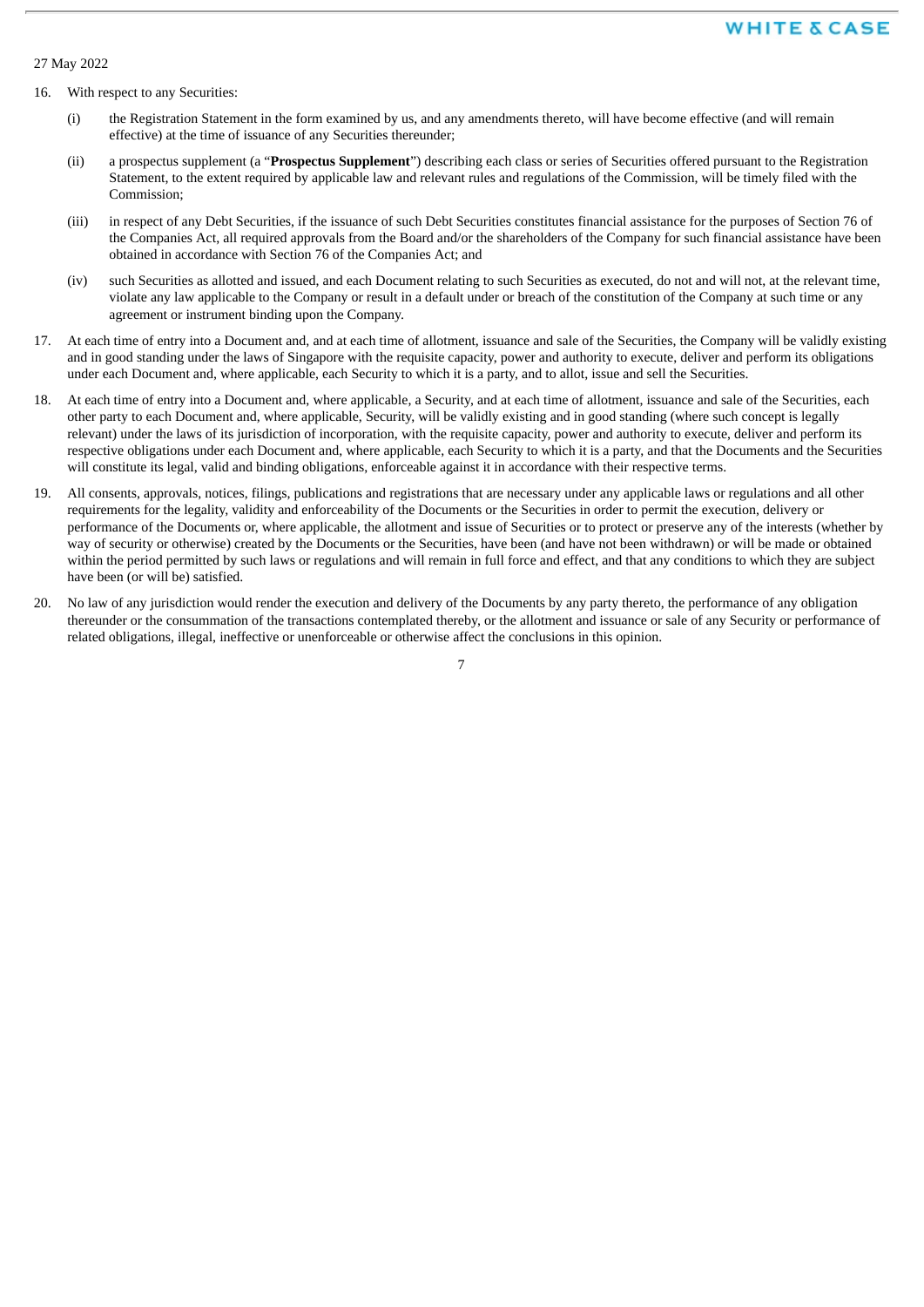#### 27 May 2022

- 21. None of the proceeds received pursuant to the Documents or related to the allotment and issuance of Securities will be used directly or indirectly to make loans and/or quasi-loans to persons connected with directors of the Company in contravention of Section 163 of the Companies Act.
- 22. No party to the Documents or the Securities (including the Company) was or will be unable to pay its debts within the meaning prescribed by the Insolvency, Restructuring and Dissolution Act 2018 of Singapore ("**IRDA**") or was or will be insolvent or deemed to be insolvent pursuant to any legislation applicable to it at the time of executing the Documents or allotment and issuance of the Securities, and none of them will, as a result of entering into the Registration Statement, or any of the Documents or the allotment and issuance of the Securities or the transactions contemplated thereby, be unable to pay its debts within the meaning prescribed by the IRDA or be insolvent or deemed to be insolvent pursuant to any legislation applicable to it.
- 23. No party to the Documents or the Securities (including the Company) is in any form of insolvency or analogous process in any jurisdiction including, without limitation, the passing of a resolution for their voluntary winding-up, the presentation of a petition, an application or order being made by a court for their winding-up, dissolution, judicial management or administration and no receiver, trustee, liquidator, manager, judicial manager, administrator (whether out of court or otherwise) or similar officer has been appointed in relation to them or any of their assets.
- 24. Where there are any agreements, documents, arrangements or transactions (other than the Documents) involving any of the parties to the Documents, none of them prohibit or restrict its right to enter into the relevant Document or perform its obligations under the relevant Document or the allotment and issue of the Securities, modify or supersede any of the respective terms of the Documents or affect the conclusions in this opinion.
- 25. No Securities will be offered in Singapore in connection with the Registration Statement, and insofar as any Securities may be offered in Singapore, as set out in the Registration Statement and any Prospectus Supplement, the offer and sale of the Securities in Singapore will be made only in accordance with the applicable provisions of the Securities and Futures Act 2001 of Singapore (the "**SFA**") (i) to an institutional investor under Section 274 of the SFA; (ii) to a relevant person (as defined in Section 275(2) of the SFA), or any person pursuant to Section 275(1A) of the SFA, and in accordance with the conditions specified in Section 275 of the SFA or (iii) otherwise pursuant to, and in accordance with the conditions of, any other applicable provision of the SFA.
- 26. Each party to the Documents and/or subscribing or otherwise receiving Securities has the legal capacity to sue and be sued in its own name under the laws of the jurisdiction of its incorporation, establishment or residence (as applicable).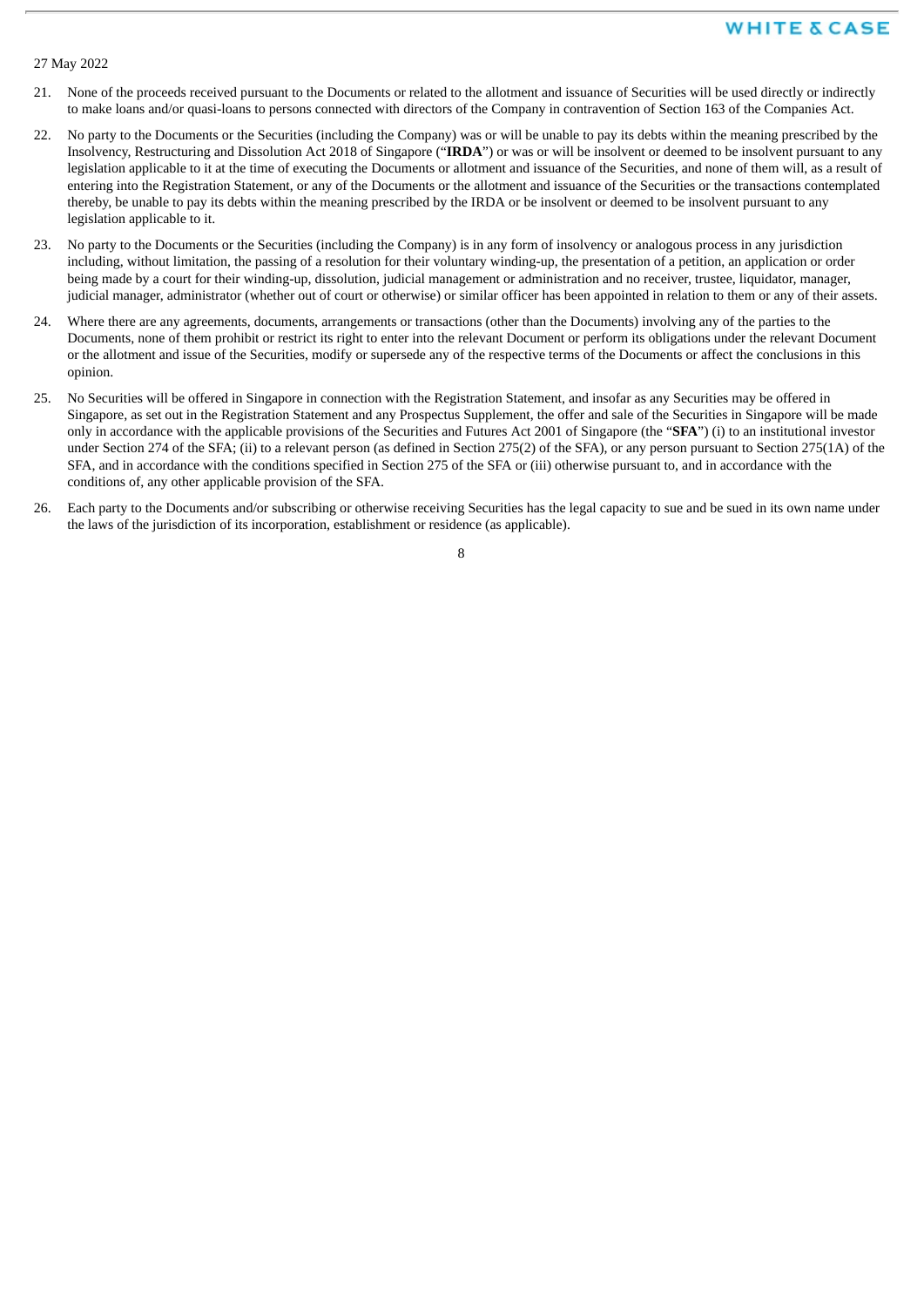# 27 May 2022

#### **Appendix C**

#### **Qualifications**

- 1. We do not express any opinion on any provision of a Document governed by, or interpreted or construed in accordance with, any law other than Singapore law.
- 2. The term "**perform**" or "**performance**" as used in this opinion means that obligations assumed by the Company to the Documents to which it is a party are of a type which may be legally performed. We do not express any opinion as to the manner in which any of the obligations in the Documents are actually performed by the Company.
- 3. We express no opinion as to the provisions of any Document to the extent it purports to declare or impose a trust in respect of any payments or assets received by any person.
- 4. Any national or international economic sanctions or other similar measures that may be applicable, directly or indirectly, to any party to the Documents, may result in the obligations of that party or other parties to the Documents being unenforceable or void or otherwise affected.
- 5. We have made no investigation of, and therefore express or imply no opinion as to, the laws of any other territory or as to the application of Singapore or any other law by any other courts. To the extent that the laws of any jurisdiction other than Singapore may be relevant, we have made no independent investigation thereof and our opinion is subject to the effect of such laws.
- 6. We have not investigated or verified the accuracy or completeness of, nor do we express any opinion on the facts and information, including any statements of foreign law, or the reasonableness of any assumptions, statements of opinion or intention, contained in the Documents and the documents referred to in Appendix A of this opinion.
- 7. For the Searches, we have relied on electronic searches of publicly available records and the records disclosed by such searches may not be complete or up to date. The Searches are not conclusive about the status of the Company and any search conducted is at a fixed point of time and therefore will not reveal information filed with the relevant public registers immediately prior to, or after that date but not entered on the register. For instance, the Searches are not capable of revealing conclusively whether or not:
	- (a) a winding-up petition has been made or a resolution has been passed for the winding-up of a company; or
	- (b) a receiver, judicial manager, or provisional liquidator has been appointed,

since notice of these matters may not be filed with ACRA immediately and, when filed, may not be entered on the public database or recorded on the public microfiches of the relevant company immediately.

In addition, the Searches are not capable of revealing, prior to the making of the relevant order, whether or not a winding-up petition has been presented.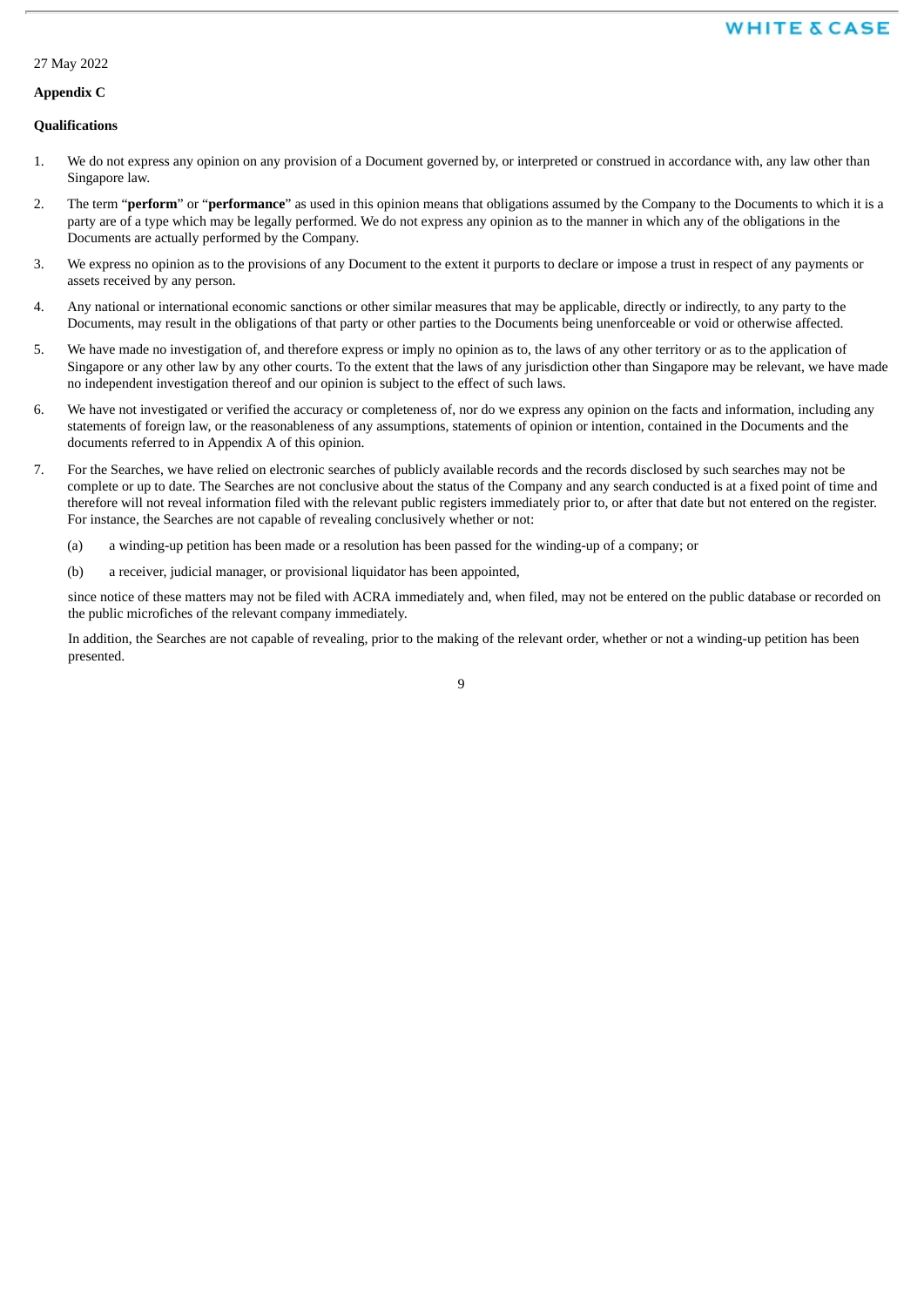#### 27 May 2022

- 8. For the purposes of this opinion, we have assumed that the term "**non-assessable**" (a term which has no recognised meaning under Singapore law) in relation to the Shares (including any Shares duly allotted and issued: (i) upon the exercise of any duly issued Warrants exercisable for Shares or Debt Securities or any combination thereof, (ii) upon the exercise of any duly issued Rights exercisable for Shares or Debt Securities or any combination thereof, (iii) upon the exchange or conversion of Debt Securities which are exchangeable or convertible into Shares, (iv) to the extent applicable, in connection with any Purchase Contract, or (v) as a component of a Unit) to be issued means that holders of such Shares, having fully paid up all amounts due on such Shares, are under no further personal liability to make payments to the Company or its creditors or contribute to the assets or liabilities of the Company in their capacities purely as holders of such Shares.
- 9. We have not considered the matters of fact relating to any party to the Documents or the Securities nor the effect of any such matters of fact on the Documents or the Securities or the effect of the transactions contemplated by the Documents or the Securities on any such matters of fact.
- 10. We give no opinion on public international laws or on the rules of or promulgated under any treaty or by any treaty organisation (including those of Singapore).
- 11. We give no opinion as to tax.
- 12. We express no opinion in respect of any document which is referenced in any Document or, where applicable, any Security but is not itself a Document or Security.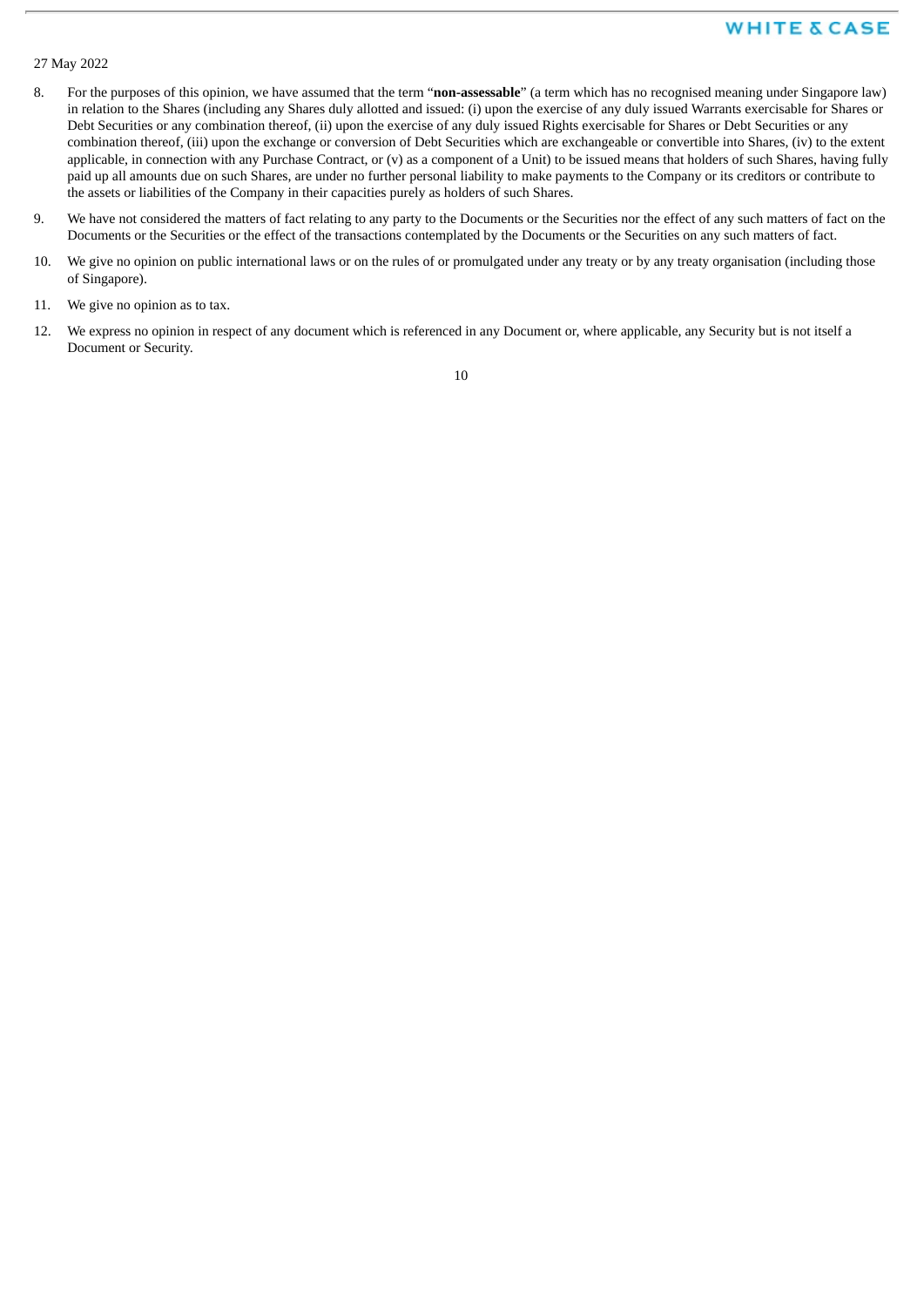1221 Avenue of the Americas New York, NY 10020-1095 T +1 212 819 8200 whitecase.com

White & Case u.c.

<span id="page-46-0"></span>May 27, 2022

Maxeon Solar Technologies, Ltd. 8 Marina Boulevard #05-02 Marina Bay Financial Centre Singapore 018981

#### **Re: Maxeon Solar Technologies, Ltd.—Registration Statement on Form F-3**

Ladies and Gentlemen:

We have acted as New York counsel to Maxeon Solar Technologies, Ltd., a company incorporated under the laws of Singapore (the "**Company**"), in connection with its filing with the Securities and Exchange Commission (the "**SEC**") of a registration statement on Form F-3 (the "**Registration Statement**"), including a base prospectus (the "**Base Prospectus**"), which provides that it will be supplemented by one or more prospectus supplements (each such prospectus supplement, together with the Base Prospectus, a "**Prospectus**"), under the Securities Act of 1933, as amended (the "**Act**"). The Registration Statement relates to, among other things, the registration for issue and sale by the Company from time to time of up to \$100,000,000 aggregate amount of one or more of the following securities of the Company: (i) the Company's ordinary shares, no par value ("**Ordinary Shares**"), (ii) preference shares of the Company, no par value ("**Preference Shares**"), (iii) warrants to purchase Ordinary Shares, Preference Shares or Debt Securities (as defined below), or any combination thereof ("**Warrants**"), (iv) one or more series of the Company's debt securities (collectively, "**Debt Securities**") to be issued under an indenture to be entered into between the Company, as issuer, and a trustee (a form of which is included as an exhibit to the Registration Statement) (an "**Indenture**"), (v) subscription rights evidencing the right to purchase Ordinary Shares, Preference Shares and Debt Securities or any combination thereof ("**Rights**"), (vi) purchase contracts to purchase Ordinary Shares, Preference Shares or Debt Securities, or any combination thereof ("**Purchase Contracts**"), and (vii) units that include any of the Ordinary Shares, Preference Shares, Warrants, Rights, Purchase Contracts and Debt Securities, in any combination (the "**Units**"), in each case as contemplated by the Registration Statement. The Warrants may be issued under one or more warrant agreements (each, a "**Warrant Agreement**") between the Company and a third party to be identified therein as warrant agent. The Rights may be issued under one or more rights agreements (each, a "**Rights Agreement**") between the Company and a third party to be identified therein as rights agent. The Purchase Contracts may be issued under one or more purchase contact agreements (each, a "**Purchase Contract Agreement**") between the Company and a third party to be identified therein as the purchase contract agent. The Units may be issued under one or more unit agreements (each, a "**Unit Agreement**") between the Company and a third party to be identified therein as unit agent. The Indenture, the Warrant Agreements, the Rights Agreements, the Purchase Contract Agreements, and the Unit Agreements are herein collectively referred to herein as the "**Agreements**."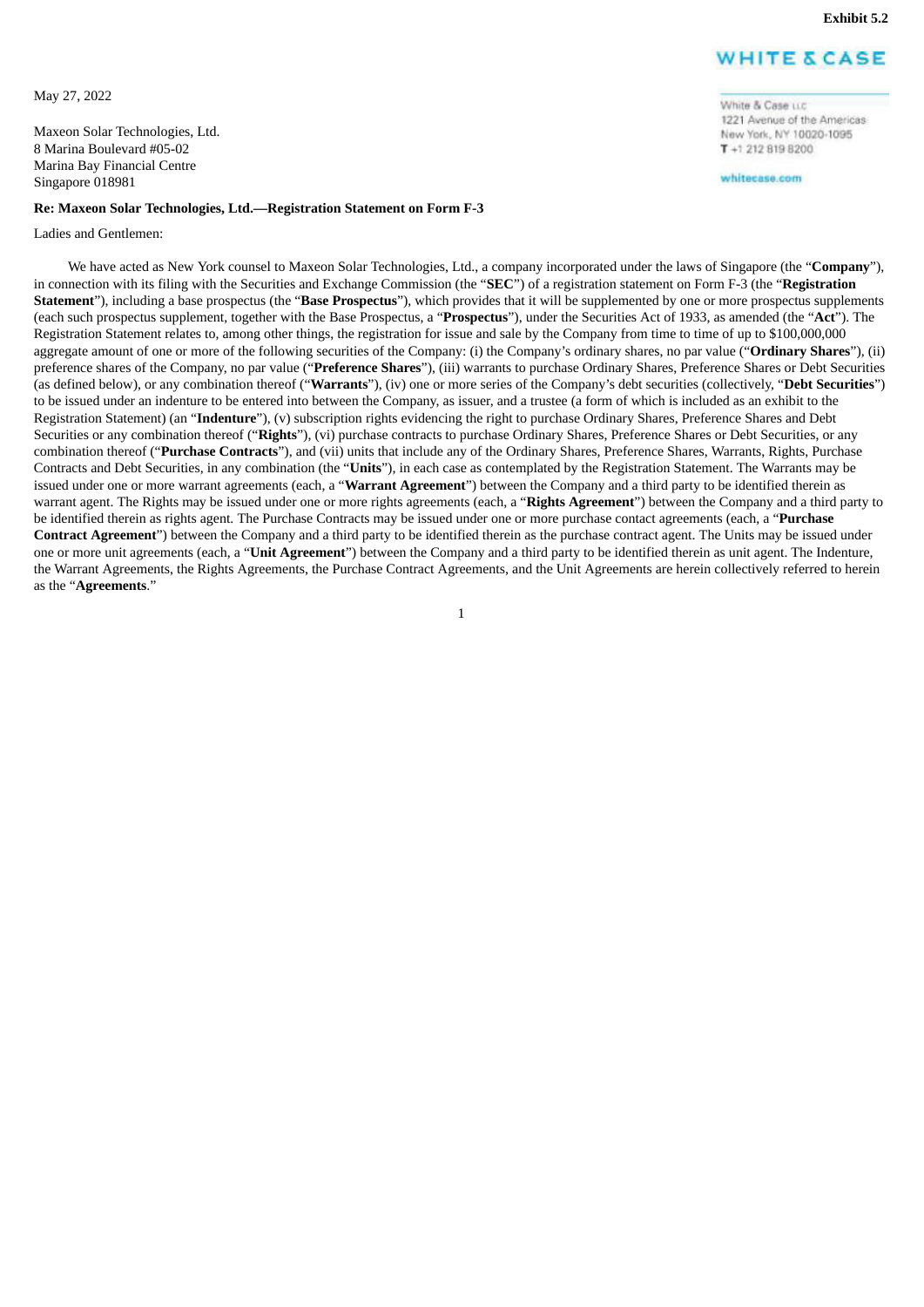The Ordinary Shares, Preference Shares, Warrants, Debt Securities, Rights, Purchase Contracts and Units, plus any additional Ordinary Shares, Preference Shares, Warrants, Debt Securities, Rights, Purchase Contracts and Units that may be registered pursuant to any subsequent registration statement that the Company may hereafter file with the Commission pursuant to Rule 462(b) under the Act in connection with an offering by the Company contemplated by the Registration Statement, are referred to herein collectively as the "**Securities**."

This opinion letter is being furnished pursuant to Item 601(b)(5) of Regulation S-K under the Act, and no opinion is expressed herein as to any matter pertaining to the contents of the Registration Statement or related applicable Prospectus, other than as expressly stated herein with respect to the issue the Securities.

As such counsel, we have examined such matters of fact and questions of law as we have considered appropriate for purposes of this letter. With the Company's consent, we have relied upon certificates and other assurances of officers of the Company and others as to factual matters without having independently verified such factual matters. In our review, we have assumed the genuineness of all signatures, the authenticity of the originals of the documents submitted to us and the conformity to authentic originals of any documents submitted to us as copies.

Our opinions set forth herein are limited to the laws of the State of New York, and we express no opinion herein concerning any other laws. Various issues concerning the laws of the Republic of Singapore are addressed in the opinion of White & Case Pte. Ltd. filed as an exhibit to the Registration Statement. We express no opinion with respect to those matters herein, and to the extent elements of those opinions are necessary to the conclusions expressed herein, we have, with the Company's consent, assumed such matters.

Based upon the foregoing, and subject to the limitations, qualifications, exceptions and assumptions set forth herein, we are of the opinion, as of the date hereof, that when any of the Agreements has been duly authorized and executed by all necessary corporate action of the Company (and, in the case of an Indenture, authenticated by the trustee in accordance with the provisions of the applicable Indenture), and when the applicable Security is duly delivered by or on behalf of the Company against payment therefor in accordance with the applicable Agreement, and in the manner contemplated by the Registration Statement, the Prospectus and the applicable Prospectus Supplement and pursuant to any corporate action necessary to authorize and approve the issuance and terms, in each case, of any Warrants, Debt Securities, Rights, Purchase Contracts and Units, such Securities will constitute valid and binding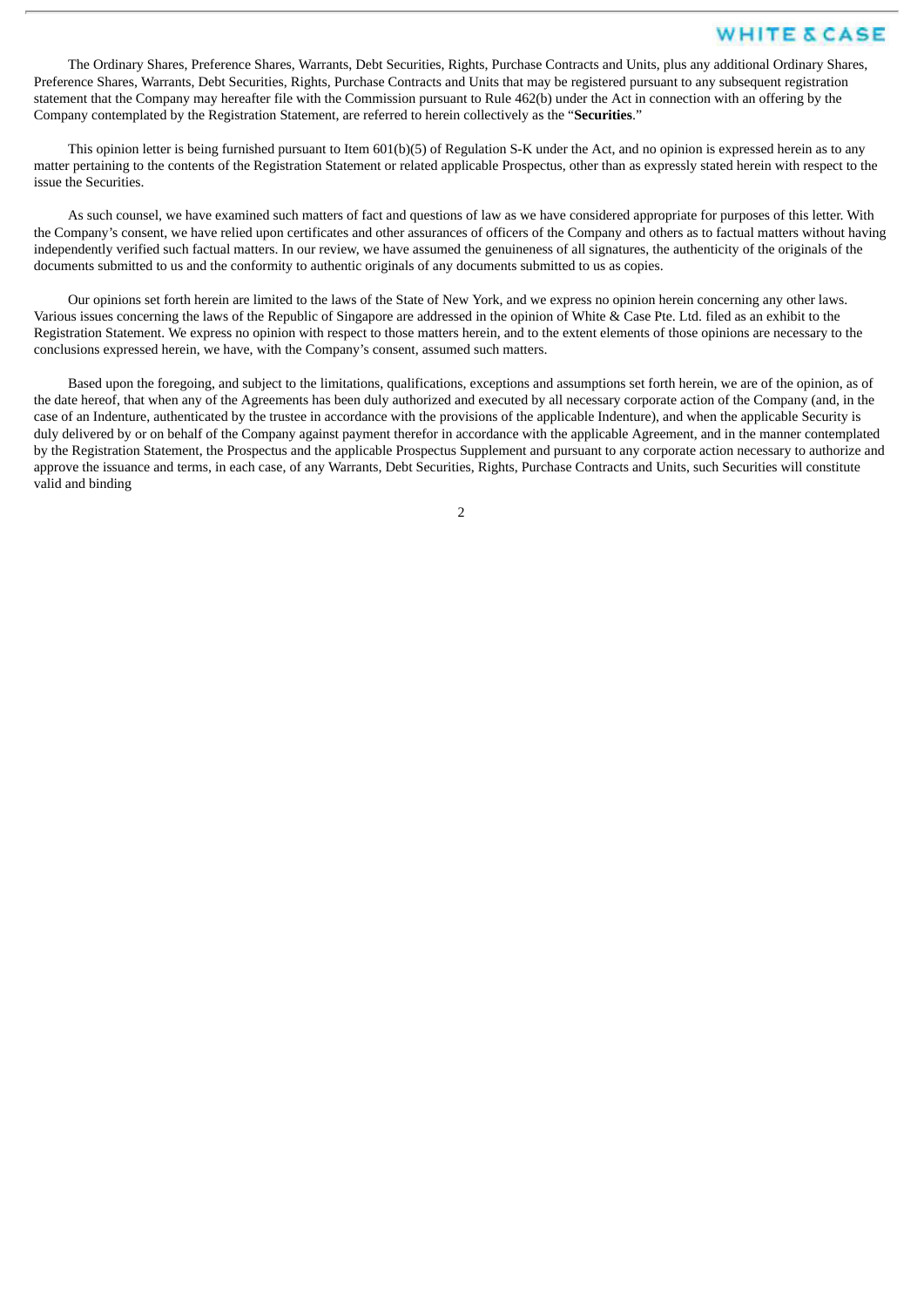obligations of the Company enforceable against the Company in accordance with their terms, except as the enforcement thereof may be limited by bankruptcy, insolvency, reorganization or other similar laws affecting the enforcement of creditors' rights or by general equitable principles (whether applied by a court of law or equity).

With the Company's consent, we have assumed (a) that each of the Warrants, Debt Securities, Rights, Purchase Contracts and Units and applicable Warrant Agreements, Indentures, Rights Agreements, Purchase Contract Agreements and Unit Agreements (including any board resolution, supplement or officer's certificate pertaining thereto), governing such Securities (collectively, the "**Documents**") will be governed by the internal laws of the State of New York, (b) that each of the Documents will be duly authorized, executed and delivered by the parties thereto, (c) that each of the Documents will constitute a legally valid and binding obligation of the parties thereto other than the Company, enforceable against such parties in accordance with their respective terms, and (d) that the status of each of the Documents as a legally valid and binding obligation of the parties will not be affected by any (i) breaches of, or defaults under, agreements or instruments, (ii) violations of statutes, rules, regulations or court or governmental orders or (iii) failures to obtain required consents, approvals or authorizations from, or make required registrations, declarations or filings with, governmental authorities.

This opinion is for the Company's benefit in connection with the Registration Statement and may be relied upon by the Company and by persons entitled to rely upon it pursuant to the applicable provisions of the Act. We consent to the filing of this opinion as an exhibit to the Registration Statement and to the reference to our firm appearing under the caption "Legal Matters" in the Prospectus. In giving this consent, we do not thereby admit that we are within the category of persons whose consent is required under Section 7 of the Act or the rules and regulations of the SEC thereunder.

Very truly yours,

/s/ White & Case LLP **White & Case LLP**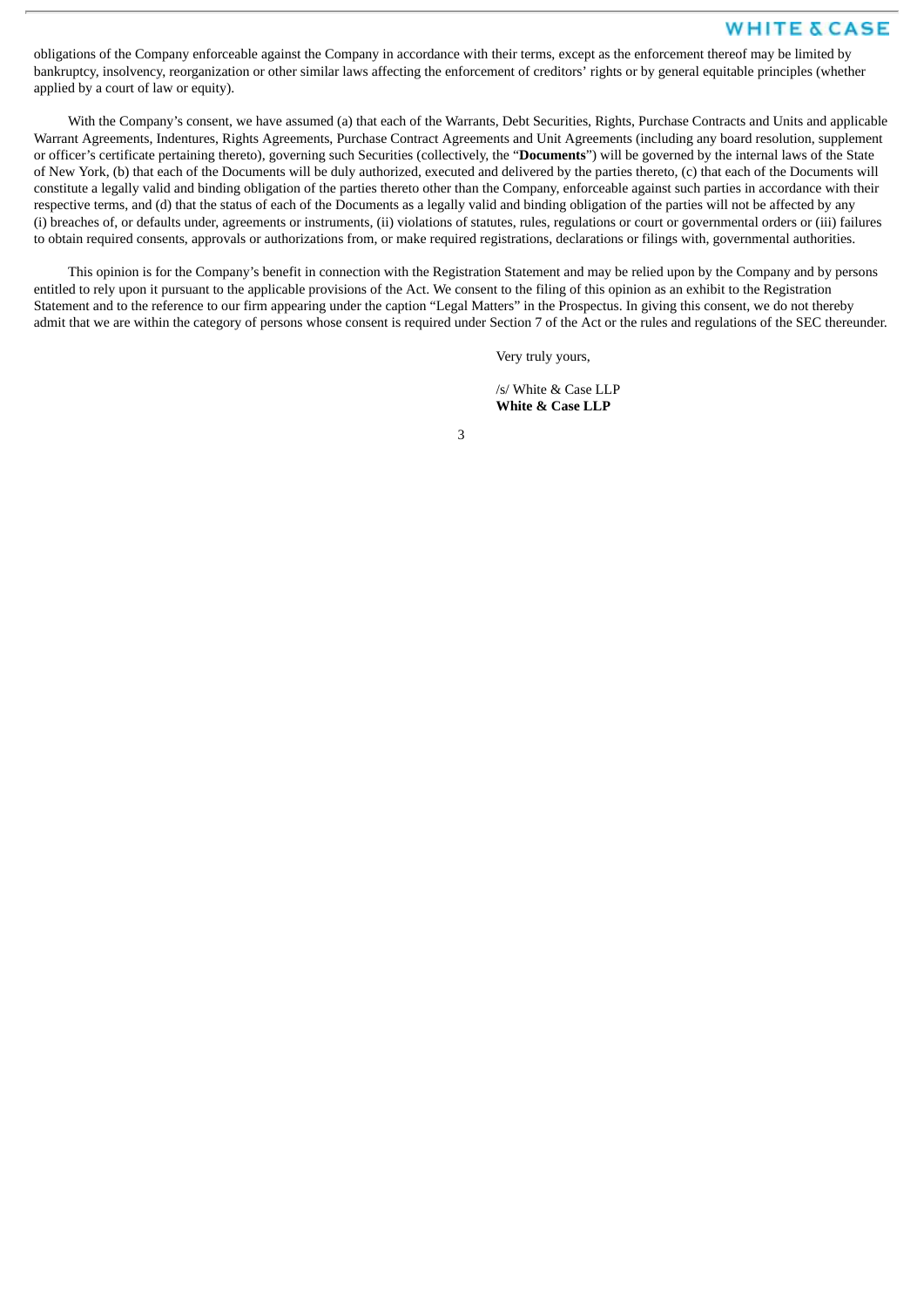<span id="page-49-0"></span>Consent of Independent Registered Public Accounting Firm

We consent to the reference to our firm under the caption "Experts" in this Registration Statement (Form F-3) and related Prospectus of Maxeon Solar Technologies, Ltd. for the registration of Ordinary Shares, Preference Shares, Warrants, Rights, Purchase Contracts, Debt Securities, and Units and to the incorporation by reference therein of our report dated March 24, 2022, with respect to the consolidated financial statements of Maxeon Solar Technologies, Ltd., and the effectiveness of internal control over financial reporting of Maxeon Solar Technologies, Ltd. included in its Annual Report (Form 20-F) for the year ended January 2, 2022, filed with the Security and Exchange Commission.

/s/ Ernst & Young LLP

Singapore

May 27, 2022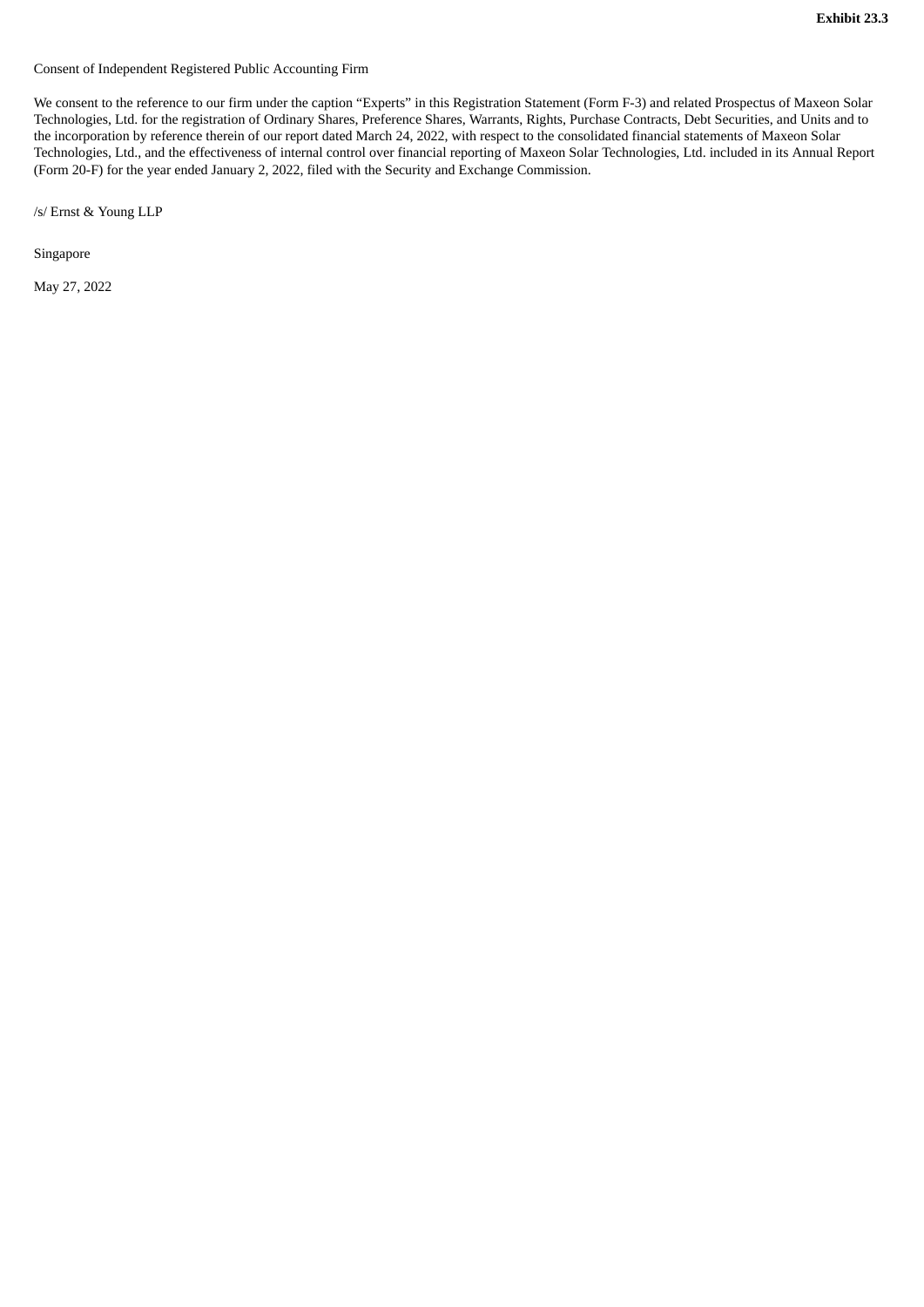#### CONSENT OF INDEPENDENT REGISTERED PUBLIC ACCOUNTING FIRM

<span id="page-50-0"></span>We consent to the reference to our firm under the caption "Experts" in this Registration Statement (Form F-3) and related Prospectus of Maxeon Solar Technologies, Ltd. for the registration of Ordinary Shares, Preference Shares, Warrants, Rights, Purchase Contracts, Debt Securities, and Units and to the incorporation by reference therein of our report dated May 11, 2020 (except Note 15, as to which the date is April 6, 2021), with respect to the combined financial statements of Maxeon Solar Technologies, Pte. Ltd., included in its Annual Report (Form 20-F) for the year ended January 2, 2022, filed with the Securities and Exchange Commission.

/s/ Ernst & Young LLP

San Jose, California May 27, 2022